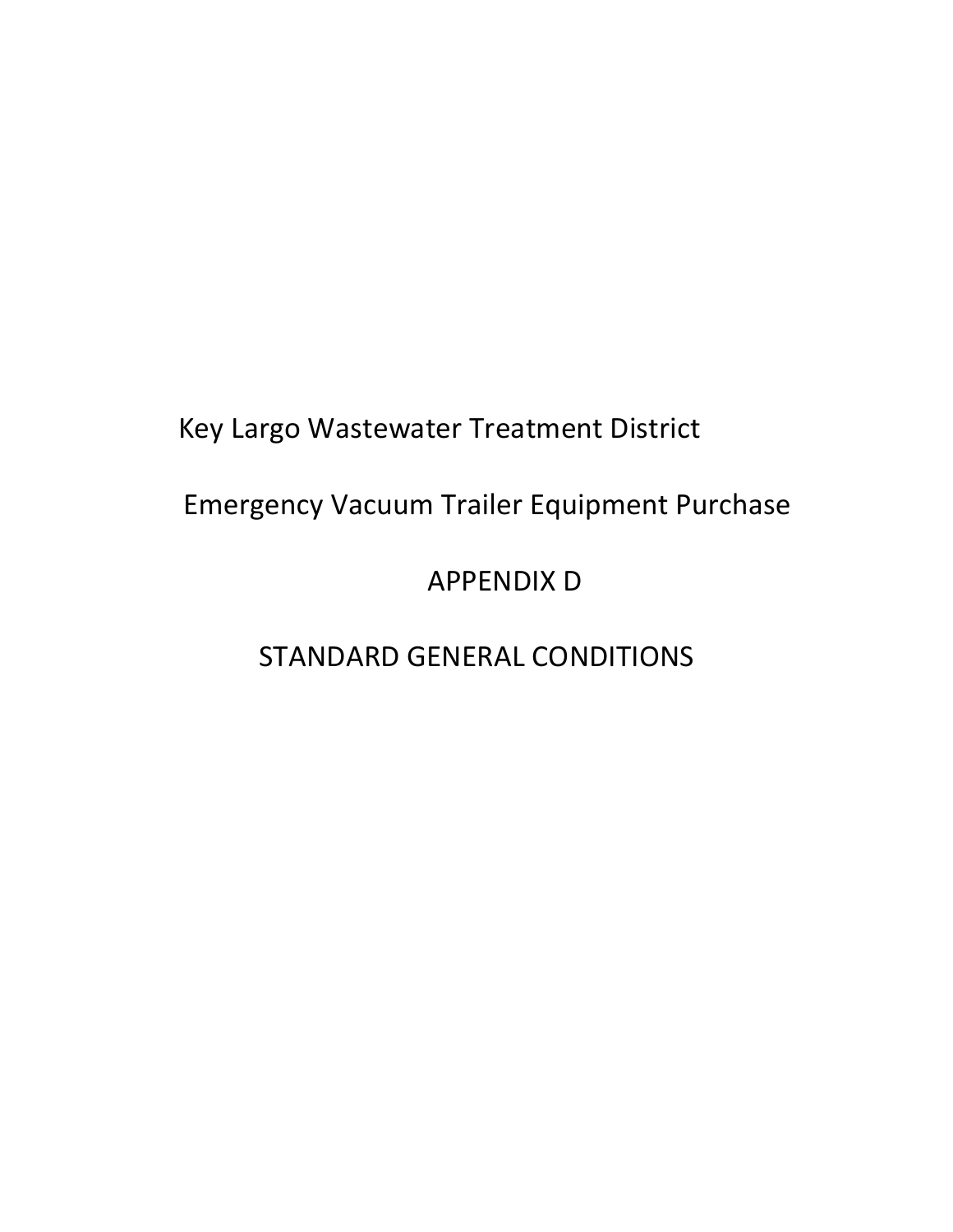This document has important legal consequences; consultation with an attorney is encouraged with respect to its use or modification. This document should be adapted to the particular circumstances of the contemplated Project and the Controlling Law.

# STANDARD GENERAL CONDITIONS OF THE CONSTRUCTION CONTRACT

Prepared by

# **ENGINEERS JOINT CONTRACT DOCUMENTS COMMITTEE**

and

Issued and Published Jointly By





PROFESSIONAL ENGINEERS IN PRIVATE PRACTICE *a practice division of the* NATIONAL SOCIETY OF PROFESSIONAL ENGINEERS

AMERICAN COUNCIL OF ENGINEERING COMPANIES  $\mathcal{L}_\text{max}$ 

 $\frac{1}{2}$  ,  $\frac{1}{2}$  ,  $\frac{1}{2}$  ,  $\frac{1}{2}$  ,  $\frac{1}{2}$  ,  $\frac{1}{2}$  ,  $\frac{1}{2}$  ,  $\frac{1}{2}$  ,  $\frac{1}{2}$  ,  $\frac{1}{2}$ 

AMERICAN SOCIETY OF CIVIL ENGINEERS

This document has been approved and endorsed by



The Associated General Contractors of America



Knowledge for Creating and Sustaining the Built Environment

Construction Specifications Institute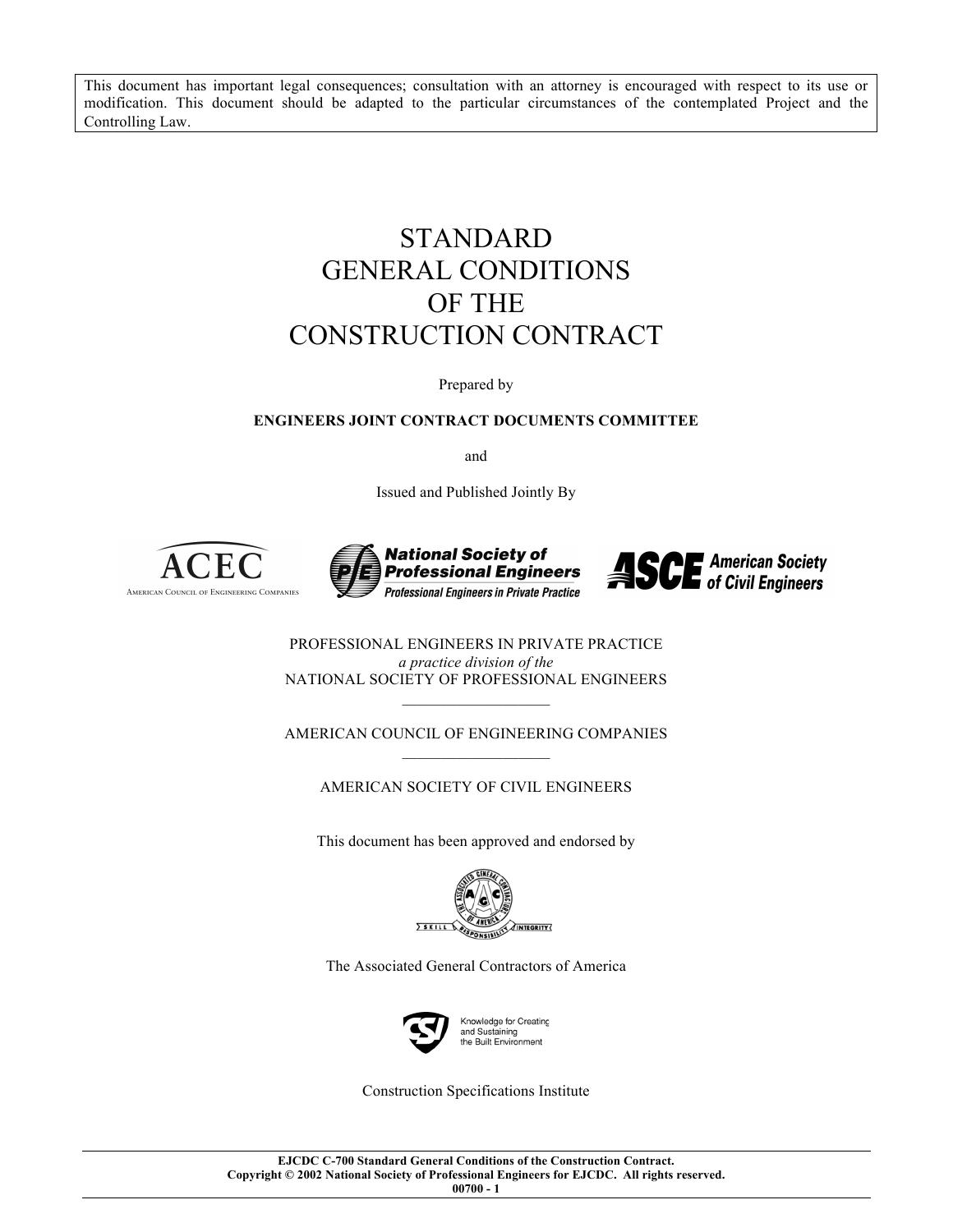Copyright ©2002

National Society of Professional Engineers 1420 King Street, Alexandria, VA 22314

American Council of Engineering Companies 1015 15th Street, N.W., Washington, DC 20005

American Society of Civil Engineers 1801 Alexander Bell Drive, Reston, VA 20191-4400

These General Conditions have been prepared for use with the Suggested Forms of Agreement Between Owner and Contractor Nos. C-520 or C-525 (2002 Editions). Their provisions are interrelated and a change in one may necessitate a change in the other. Comments concerning their usage are contained in the EJCDC Construction Documents, General and Instructions (No. C-001) (2002 Edition). For guidance in the preparation of Supplementary Conditions, see Guide to the Preparation of Supplementary Conditions (No. C-800) (2002 Edition).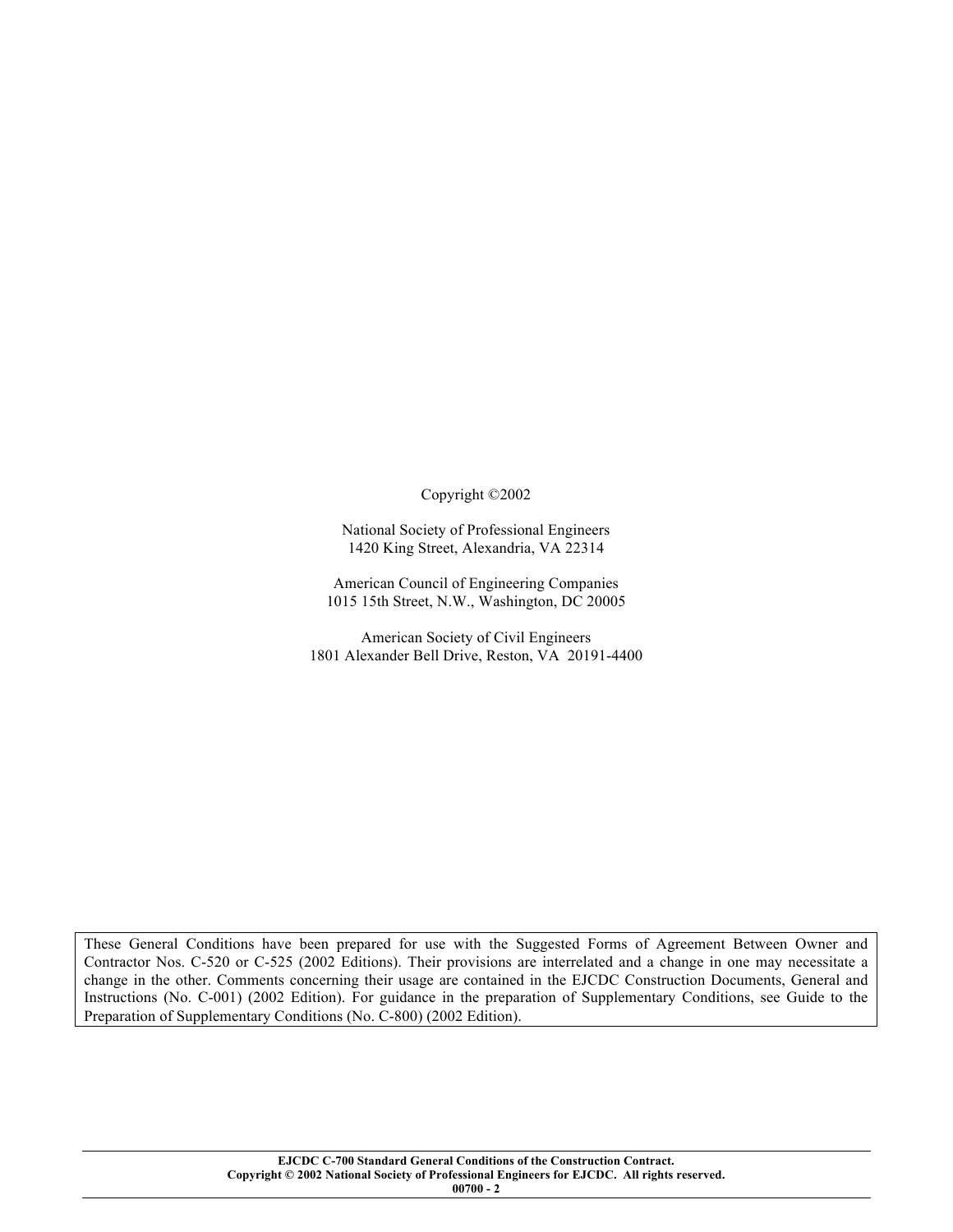#### **TABLE OF CONTENTS**

| 1.01 |                                                                                  |     |
|------|----------------------------------------------------------------------------------|-----|
| 1.02 |                                                                                  |     |
|      |                                                                                  |     |
| 2.01 |                                                                                  |     |
| 2.02 |                                                                                  |     |
| 2.03 |                                                                                  |     |
| 2.04 |                                                                                  |     |
| 2.05 |                                                                                  |     |
| 2.06 |                                                                                  |     |
| 2.07 |                                                                                  |     |
|      |                                                                                  |     |
| 3.01 |                                                                                  |     |
| 3.02 |                                                                                  |     |
| 3.03 |                                                                                  |     |
| 3.04 |                                                                                  |     |
| 3.05 |                                                                                  |     |
| 3.06 |                                                                                  |     |
|      | ARTICLE 4 - AVAILABILITY OF LANDS; SUBSURFACE AND PHYSICAL CONDITIONS; HAZARDOUS |     |
|      |                                                                                  |     |
| 4.01 |                                                                                  |     |
| 4.02 |                                                                                  |     |
| 4.03 |                                                                                  |     |
| 4.04 |                                                                                  |     |
| 4.05 |                                                                                  |     |
| 4.06 |                                                                                  |     |
|      |                                                                                  |     |
| 5.01 |                                                                                  |     |
| 5.02 |                                                                                  |     |
| 5.03 |                                                                                  |     |
| 5.04 |                                                                                  |     |
| 5.05 |                                                                                  |     |
| 5.06 |                                                                                  |     |
| 5.07 |                                                                                  |     |
| 5.08 |                                                                                  |     |
| 5.09 |                                                                                  |     |
| 5.10 |                                                                                  |     |
|      |                                                                                  |     |
| 6.01 |                                                                                  |     |
| 6.02 |                                                                                  |     |
| 6.03 |                                                                                  |     |
| 6.04 |                                                                                  |     |
| 6.05 |                                                                                  |     |
| 6.06 |                                                                                  |     |
| 6.07 |                                                                                  |     |
| 6.08 |                                                                                  | 21  |
| 6.09 |                                                                                  | 21  |
| 6.10 |                                                                                  |     |
| 6.11 |                                                                                  | .22 |
| 6.12 |                                                                                  | 22  |
| 6.13 |                                                                                  |     |
| 6.14 |                                                                                  |     |
| 6.15 |                                                                                  |     |
|      |                                                                                  |     |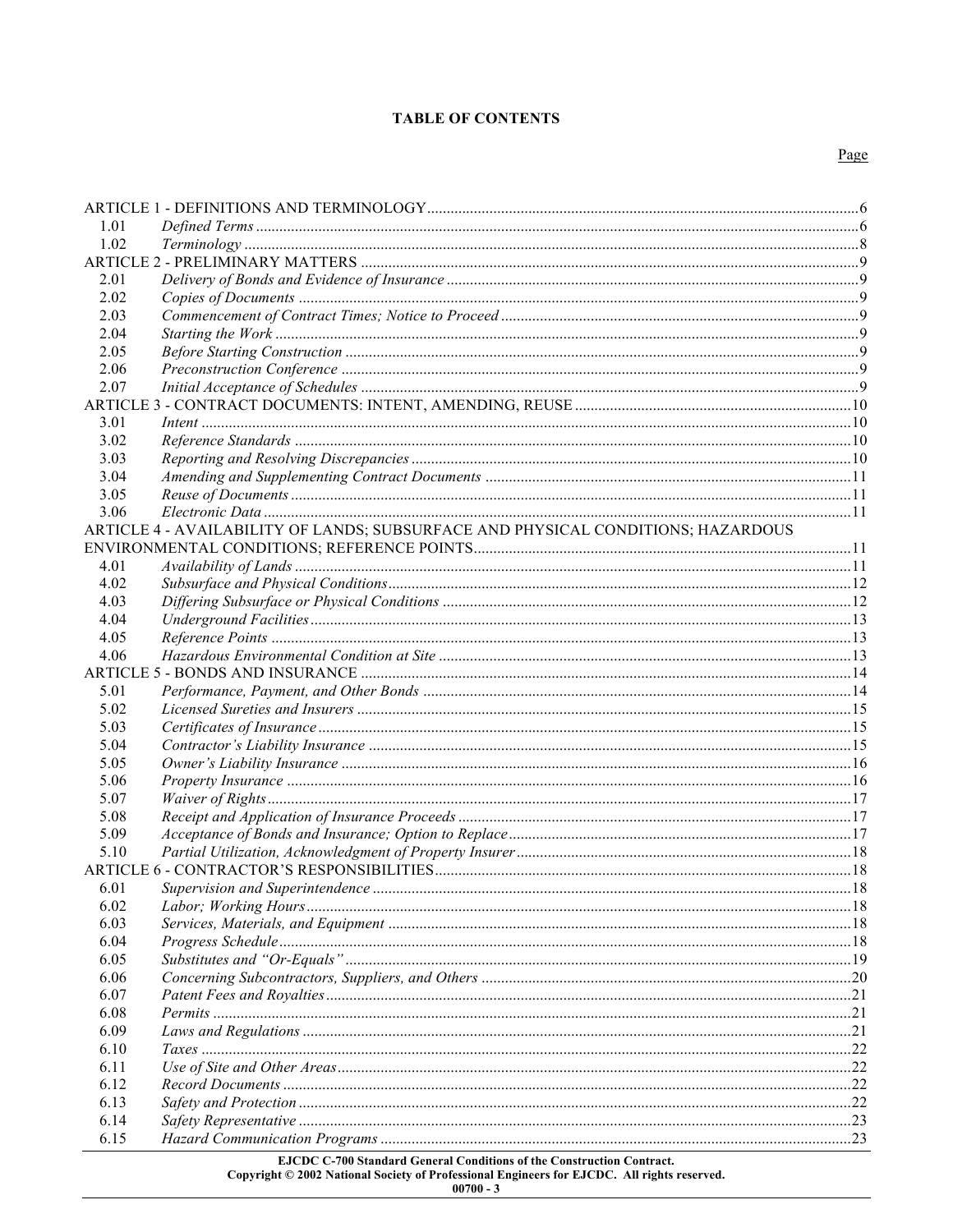| 6.16           |                                                                                           |  |
|----------------|-------------------------------------------------------------------------------------------|--|
| 6.17           |                                                                                           |  |
| 6.18           |                                                                                           |  |
| 6.19           |                                                                                           |  |
| 6.20           |                                                                                           |  |
| 6.21           |                                                                                           |  |
|                |                                                                                           |  |
| 7.01           |                                                                                           |  |
| 7.02           |                                                                                           |  |
| 7.03           |                                                                                           |  |
|                |                                                                                           |  |
| 8.01           |                                                                                           |  |
| 8.02           |                                                                                           |  |
| 8.03           |                                                                                           |  |
| 8.04           |                                                                                           |  |
| 8.05           |                                                                                           |  |
| 8.06           |                                                                                           |  |
| 8.07           |                                                                                           |  |
| 8.08           |                                                                                           |  |
| 8.09           |                                                                                           |  |
| 8.10           |                                                                                           |  |
| 8.11           |                                                                                           |  |
|                |                                                                                           |  |
| 9.01           |                                                                                           |  |
| 9.02           |                                                                                           |  |
| 9.03           |                                                                                           |  |
| 9.04           |                                                                                           |  |
| 9.05           |                                                                                           |  |
| 9.06           |                                                                                           |  |
| 9.07           |                                                                                           |  |
| 9.08           |                                                                                           |  |
| 9.09           |                                                                                           |  |
|                |                                                                                           |  |
| 10.01          |                                                                                           |  |
| 10.02          |                                                                                           |  |
| 10.03          |                                                                                           |  |
| 10.04          |                                                                                           |  |
| 10.05          |                                                                                           |  |
|                |                                                                                           |  |
| 11.01          |                                                                                           |  |
| 11.02          |                                                                                           |  |
| 11.03          |                                                                                           |  |
|                |                                                                                           |  |
| 12.01          |                                                                                           |  |
| 12.02          |                                                                                           |  |
| 12.03          |                                                                                           |  |
|                | ARTICLE 13 - TESTS AND INSPECTIONS; CORRECTION, REMOVAL OR ACCEPTANCE OF DEFECTIVE WORK33 |  |
| 13.01          |                                                                                           |  |
| 13.02          | Access to Work 33                                                                         |  |
| 13.03          |                                                                                           |  |
| 13.04          |                                                                                           |  |
| 13.05          |                                                                                           |  |
| 13.06          |                                                                                           |  |
| 13.07          |                                                                                           |  |
| 13.08          |                                                                                           |  |
| 13.09          |                                                                                           |  |
|                |                                                                                           |  |
| 14.01          |                                                                                           |  |
| 14.02          |                                                                                           |  |
| 14.03<br>14.04 |                                                                                           |  |
|                |                                                                                           |  |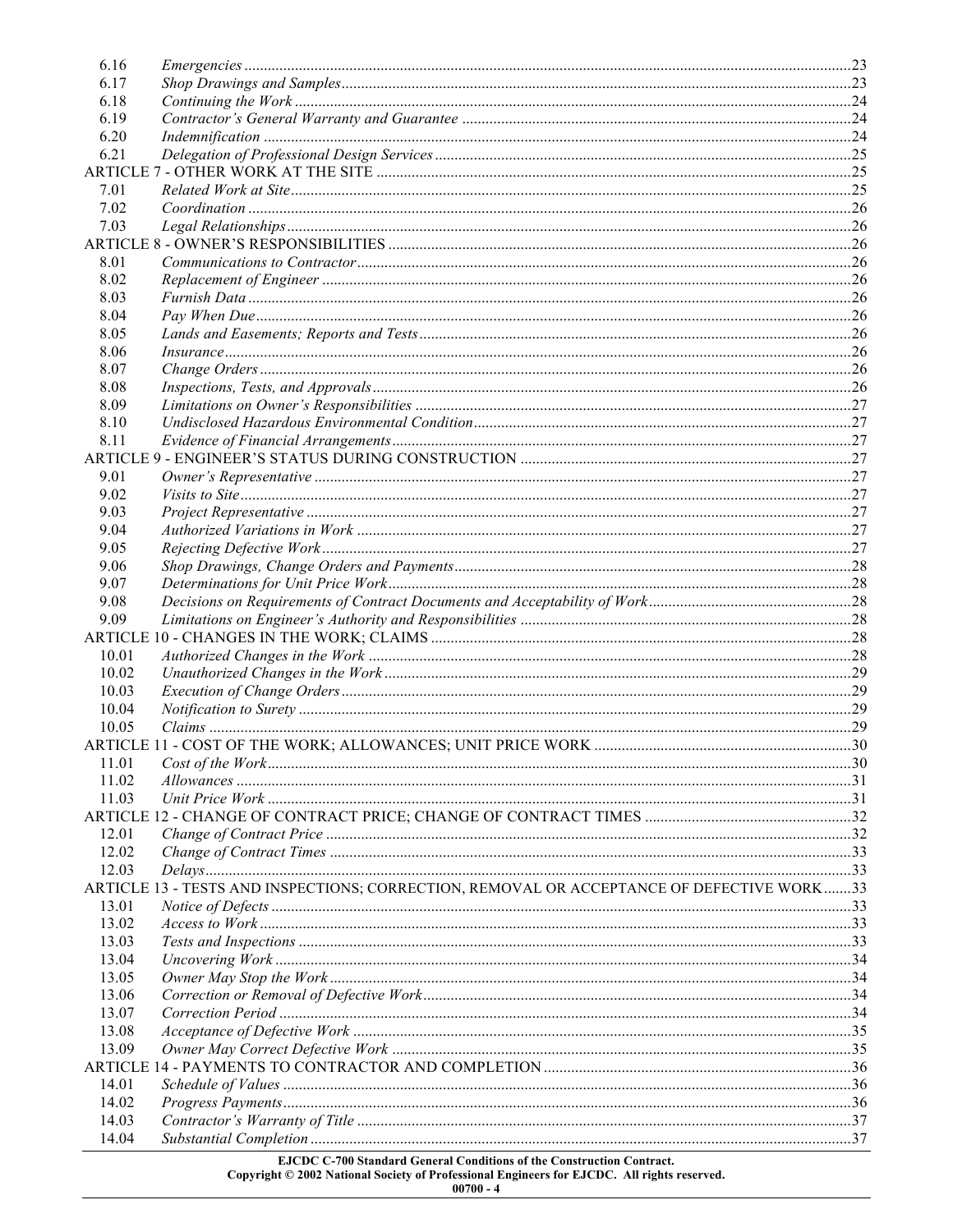| 14.05 |                                                                                                                                                                                                                                                                                                                                                                                                                                                                                                                |  |
|-------|----------------------------------------------------------------------------------------------------------------------------------------------------------------------------------------------------------------------------------------------------------------------------------------------------------------------------------------------------------------------------------------------------------------------------------------------------------------------------------------------------------------|--|
| 14.06 |                                                                                                                                                                                                                                                                                                                                                                                                                                                                                                                |  |
| 14.07 |                                                                                                                                                                                                                                                                                                                                                                                                                                                                                                                |  |
| 14.08 |                                                                                                                                                                                                                                                                                                                                                                                                                                                                                                                |  |
| 14.09 |                                                                                                                                                                                                                                                                                                                                                                                                                                                                                                                |  |
|       |                                                                                                                                                                                                                                                                                                                                                                                                                                                                                                                |  |
| 15.01 |                                                                                                                                                                                                                                                                                                                                                                                                                                                                                                                |  |
| 15.02 |                                                                                                                                                                                                                                                                                                                                                                                                                                                                                                                |  |
| 15.03 |                                                                                                                                                                                                                                                                                                                                                                                                                                                                                                                |  |
| 15.04 |                                                                                                                                                                                                                                                                                                                                                                                                                                                                                                                |  |
|       |                                                                                                                                                                                                                                                                                                                                                                                                                                                                                                                |  |
| 16.01 |                                                                                                                                                                                                                                                                                                                                                                                                                                                                                                                |  |
|       |                                                                                                                                                                                                                                                                                                                                                                                                                                                                                                                |  |
| 17.01 |                                                                                                                                                                                                                                                                                                                                                                                                                                                                                                                |  |
| 17.02 |                                                                                                                                                                                                                                                                                                                                                                                                                                                                                                                |  |
| 17.03 |                                                                                                                                                                                                                                                                                                                                                                                                                                                                                                                |  |
| 17.04 |                                                                                                                                                                                                                                                                                                                                                                                                                                                                                                                |  |
| 17.05 |                                                                                                                                                                                                                                                                                                                                                                                                                                                                                                                |  |
| 17.06 | $\begin{minipage}{0.43\linewidth} Controlling Law \end{minipage} \begin{minipage}{0.43\linewidth} A1 \end{minipage} \begin{minipage}{0.43\linewidth} A2 \end{minipage} \begin{minipage}{0.43\linewidth} A3 \end{minipage} \begin{minipage}{0.43\linewidth} A4 \end{minipage} \begin{minipage}{0.43\linewidth} A5 \end{minipage} \begin{minipage}{0.43\linewidth} A6 \end{minipage} \begin{minipage}{0.43\linewidth} A7 \end{minipage} \begin{minipage}{0.43\linewidth} A8 \end{minipage} \begin{minipage}{0.4$ |  |
|       |                                                                                                                                                                                                                                                                                                                                                                                                                                                                                                                |  |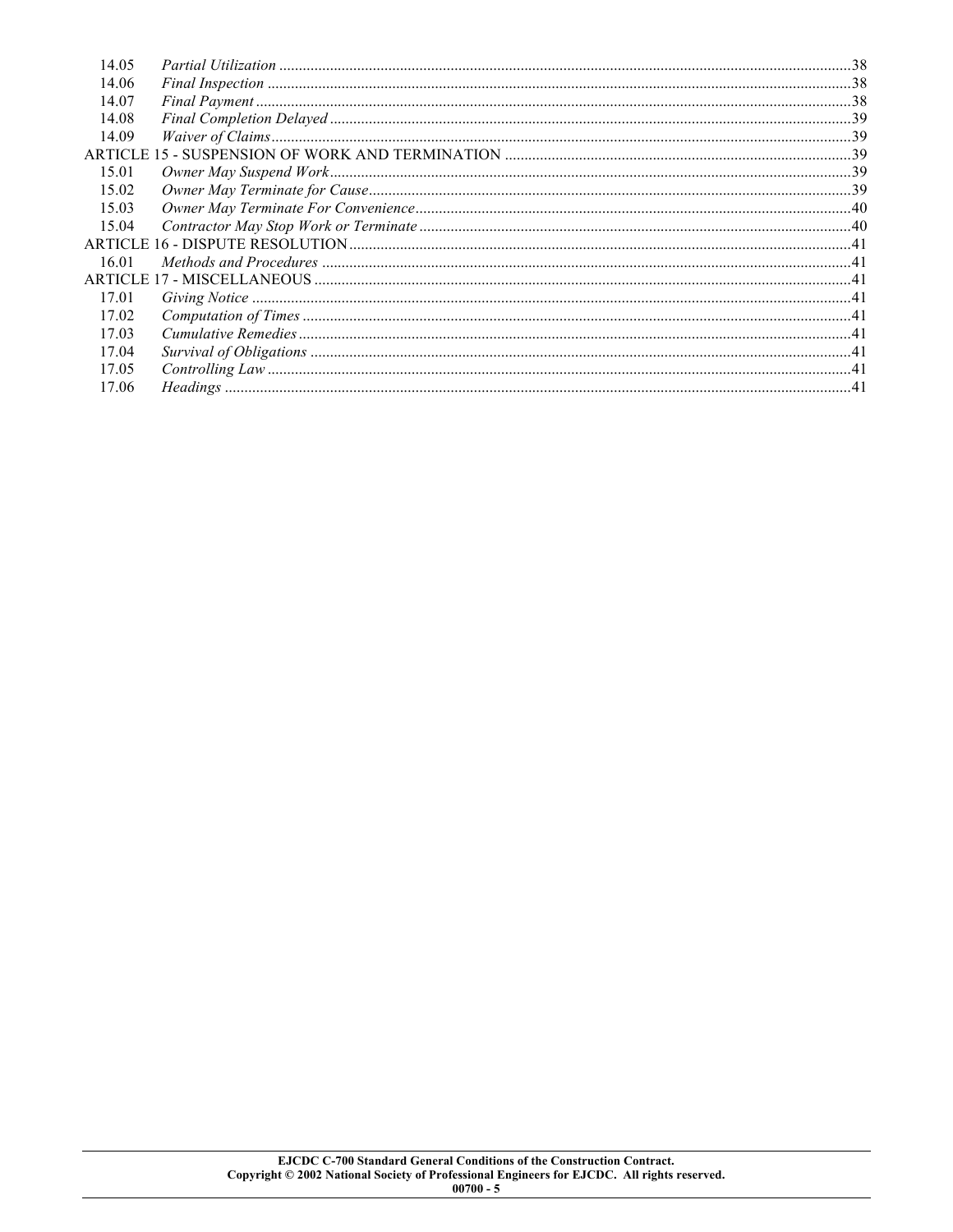#### **GENERAL CONDITIONS**

#### ARTICLE 1 - DEFINITIONS AND TERMINOLOGY

#### 1.01 *Defined Terms*

A. Wherever used in the Bidding Requirements or Contract Documents and printed with initial capital letters, the terms listed below will have the meanings indicated which are applicable to both the singular and plural thereof. In addition to terms specifically defined, terms with initial capital letters in the Contract Documents include references to identified articles and paragraphs, and the titles of other documents or forms.

1. *Addenda--*Written or graphic instruments issued prior to the opening of Bids which clarify, correct, or change the Bidding Requirements or the proposed Contract Documents.

2. *Agreement--*The written instrument which is evidence of the agreement between Owner and Contractor covering the Work.

3. *Application for Payment*--The form acceptable to Engineer which is to be used by Contractor during the course of the Work in requesting progress or final payments and which is to be accompanied by such supporting documentation as is required by the Contract Documents.

4. *Asbestos--*Any material that contains more than one percent asbestos and is friable or is releasing asbestos fibers into the air above current action levels established by the United States Occupational Safety and Health Administration.

5. *Bid--*The offer or proposal of a Bidder submitted on the prescribed form setting forth the prices for the Work to be performed.

6. *Bidder*--The individual or entity who submits a Bid directly to Owner.

7. *Bidding Documents--*The Bidding Requirements and the proposed Contract Documents (including all Addenda).

8. *Bidding Requirements--*The Advertisement or Invitation to Bid, Instructions to Bidders, bid security of acceptable form, if any, and the Bid Form with any supplements.

9. *Change Order--*A document recommended by Engineer which is signed by Contractor and Owner and authorizes an addition, deletion, or revision in the Work or an adjustment in the Contract Price or the Contract Times, issued on or after the Effective Date of the Agreement.

10. *Claim--*A demand or assertion by Owner or Contractor seeking an adjustment of Contract Price or Contract Times, or both, or other relief with respect to the terms of the Contract. A demand for money or services by a third party is not a Claim.

11. *Contract--*The entire and integrated written agreement between the Owner and Contractor concerning the Work. The Contract supersedes prior negotiations, representations, or agreements, whether written or oral.

12. *Contract Documents--* Those items so designated in the Agreement. Only printed or hard copies of the items listed in the Agreement are Contract Documents. Approved Shop Drawings, other Contractor's submittals, and the reports and drawings of subsurface and physical conditions are not Contract Documents.

13. *Contract Price--*The moneys payable by Owner to Contractor for completion of the Work in accordance with the Contract Documents as stated in the Agreement (subject to the provisions of Paragraph 11.03 in the case of Unit Price Work).

14. *Contract Times--*The number of days or the dates stated in the Agreement to: (i) achieve Milestones, if any, (ii) achieve Substantial Completion; and (iii) complete the Work so that it is ready for final payment as evidenced by Engineer's written recommendation of final payment.

15. *Contractor*--The individual or entity with whom Owner has entered into the Agreement.

16. *Cost of the Work--*See Paragraph 11.01.A for definition.

17. *Drawings--*That part of the Contract Documents prepared or approved by Engineer which graphically shows the scope, extent, and character of the Work to be performed by Contractor. Shop Drawings and other Contractor submittals are not Drawings as so defined.

18. *Effective Date of the Agreement--*The date indicated in the Agreement on which it becomes effective, but if no such date is indicated, it means the date on which the Agreement is signed and delivered by the last of the two parties to sign and deliver.

19. *Engineer*--The individual or entity named as such in the Agreement.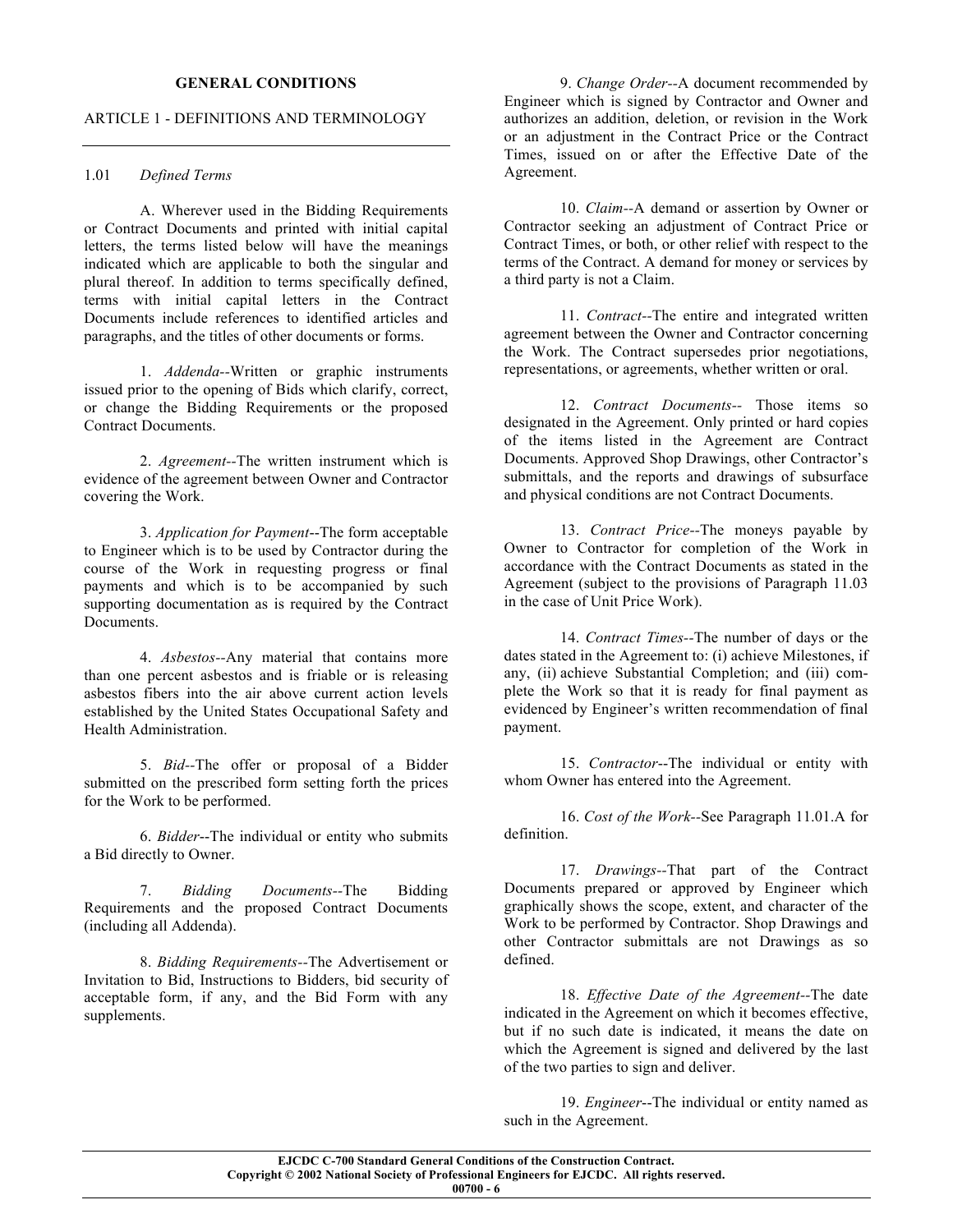20. *Field Order--*A written order issued by Engineer which requires minor changes in the Work but which does not involve a change in the Contract Price or the Contract Times.

21. *General Requirements--*Sections of Division 1 of the Specifications. The General Requirements pertain to all sections of the Specifications.

22. *Hazardous Environmental Condition--*The presence at the Site of Asbestos, PCBs, Petroleum, Hazardous Waste, or Radioactive Material in such quantities or circumstances that may present a substantial danger to persons or property exposed thereto in connection with the Work.

23. *Hazardous Waste--*The term Hazardous Waste shall have the meaning provided in Section 1004 of the Solid Waste Disposal Act (42 USC Section 6903) as amended from time to time.

24. *Laws and Regulations; Laws or Regulations- -*Any and all applicable laws, rules, regulations, ordinances, codes, and orders of any and all governmental bodies, agencies, authorities, and courts having jurisdiction.

25. *Liens--*Charges, security interests, or encumbrances upon Project funds, real property, or personal property.

26. *Milestone--*A principal event specified in the Contract Documents relating to an intermediate completion date or time prior to Substantial Completion of all the Work.

27. *Notice of Award--*The written notice by Owner to the Successful Bidder stating that upon timely compliance by the Successful Bidder with the conditions precedent listed therein, Owner will sign and deliver the Agreement.

28. *Notice to Proceed--*A written notice given by Owner to Contractor fixing the date on which the Contract Times will commence to run and on which Contractor shall start to perform the Work under the Contract Documents.

29. *Owner*--The individual or entity with whom Contractor has entered into the Agreement and for whom the Work is to be performed.

30. *PCBs--*Polychlorinated biphenyls.

31. *Petroleum--*Petroleum, including crude oil or any fraction thereof which is liquid at standard conditions of temperature and pressure (60 degrees Fahrenheit and 14.7 pounds per square inch absolute), such as oil, petroleum, fuel oil, oil sludge, oil refuse, gasoline, kerosene, and oil mixed with other non-Hazardous Waste and crude oils.

32. *Progress Schedule*--A schedule, prepared and maintained by Contractor, describing the sequence and duration of the activities comprising the Contractor's plan to accomplish the Work within the Contract Times.

33. *Project--*The total construction of which the Work to be performed under the Contract Documents may be the whole, or a part.

34. *Project Manual--*The bound documentary information prepared for bidding and constructing the Work. A listing of the contents of the Project Manual, which may be bound in one or more volumes, is contained in the table(s) of contents.

35. *Radioactive Material--*Source, special nuclear, or byproduct material as defined by the Atomic Energy Act of 1954 (42 USC Section 2011 et seq.) as amended from time to time.

36. *Related Entity* -- An officer, director, partner, employee, agent, consultant, or subcontractor.

37. *Resident Project Representative--*The authorized representative of Engineer who may be assigned to the Site or any part thereof.

38. *Samples--*Physical examples of materials, equipment, or workmanship that are representative of some portion of the Work and which establish the standards by which such portion of the Work will be judged.

39. *Schedule of Submittals*--A schedule, prepared and maintained by Contractor, of required submittals and the time requirements to support scheduled performance of related construction activities.

40. *Schedule of Values*--A schedule, prepared and maintained by Contractor, allocating portions of the Contract Price to various portions of the Work and used as the basis for reviewing Contractor's Applications for Payment.

41. *Shop Drawings--*All drawings, diagrams, illustrations, schedules, and other data or information which are specifically prepared or assembled by or for Contractor and submitted by Contractor to illustrate some portion of the Work.

42. *Site--*Lands or areas indicated in the Contract Documents as being furnished by Owner upon which the Work is to be performed, including rights-of-way and easements for access thereto, and such other lands furnished by Owner which are designated for the use of Contractor.

43. *Specifications--*That part of the Contract Documents consisting of written requirements for materials, equipment, systems, standards and workmanship as applied to the Work, and certain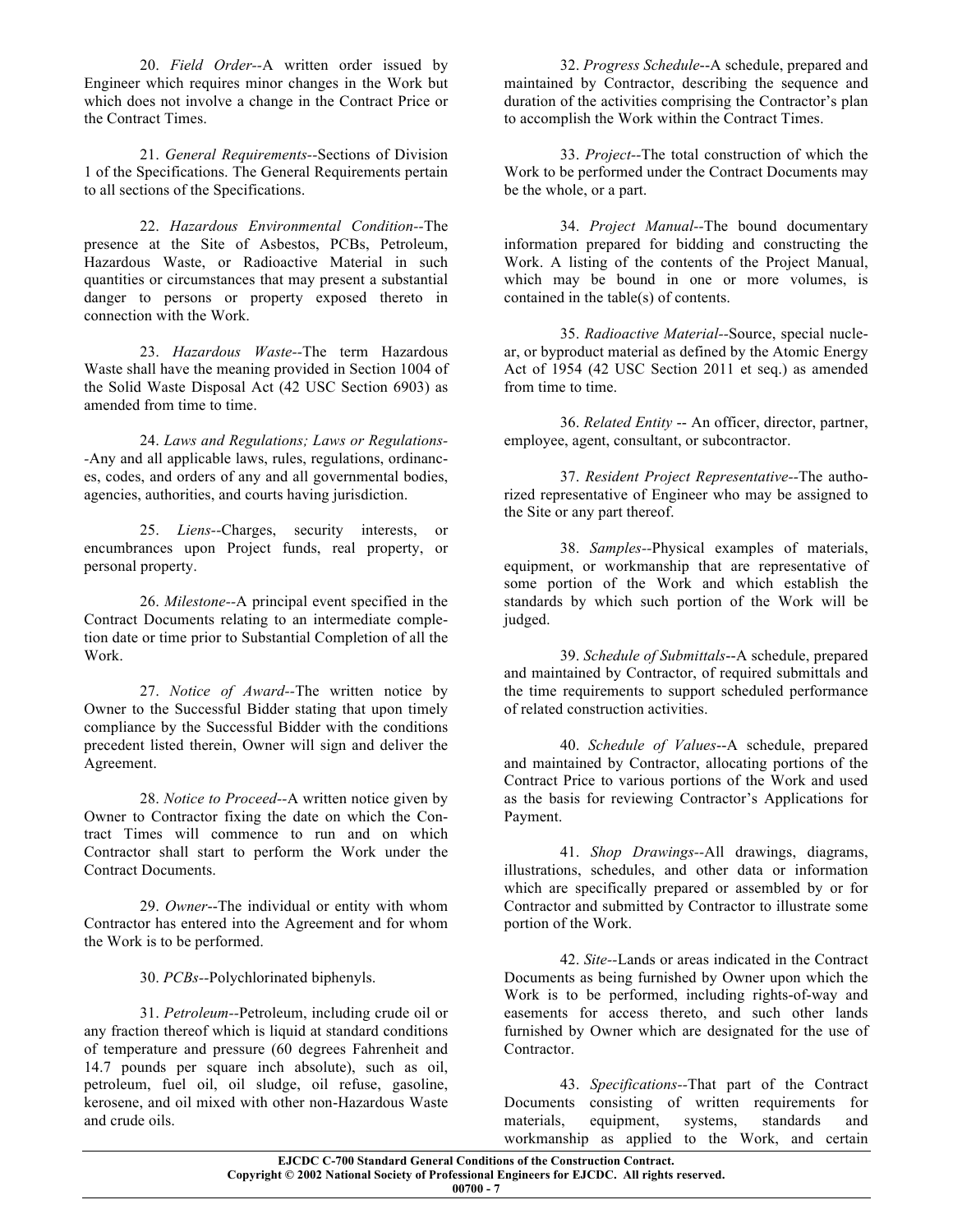administrative requirements and procedural matters applicable thereto.

44. *Subcontractor--*An individual or entity having a direct contract with Contractor or with any other Subcontractor for the performance of a part of the Work at the Site.

45. *Substantial Completion--*The time at which the Work (or a specified part thereof) has progressed to the point where, in the opinion of Engineer, the Work (or a specified part thereof) is sufficiently complete, in accordance with the Contract Documents, so that the Work (or a specified part thereof) can be utilized for the purposes for which it is intended. The terms "substantially complete" and "substantially completed" as applied to all or part of the Work refer to Substantial Completion thereof.

46. *Successful Bidder*--The Bidder submitting a responsive Bid to whom Owner makes an award.

47. *Supplementary Conditions--*That part of the Contract Documents which amends or supplements these General Conditions.

48. *Supplier--*A manufacturer, fabricator, supplier, distributor, materialman, or vendor having a direct contract with Contractor or with any Subcontractor to furnish materials or equipment to be incorporated in the Work by Contractor or any Subcontractor.

49. *Underground Facilities--*All underground pipelines, conduits, ducts, cables, wires, manholes, vaults, tanks, tunnels, or other such facilities or attachments, and any encasements containing such facilities, including those that convey electricity, gases, steam, liquid petroleum products, telephone or other communications, cable television, water, wastewater, storm water, other liquids or chemicals, or traffic or other control systems.

50. *Unit Price Work*--Work to be paid for on the basis of unit prices.

51. *Work--*The entire construction or the various separately identifiable parts thereof required to be provided under the Contract Documents. Work includes and is the result of performing or providing all labor, services, and documentation necessary to produce such construction, and furnishing, installing, and incorporating all materials and equipment into such construction, all as required by the Contract Documents.

52. *Work Change Directive--*A written statement to Contractor issued on or after the Effective Date of the Agreement and signed by Owner and recommended by Engineer ordering an addition, deletion, or revision in the Work, or responding to differing or unforeseen subsurface or physical conditions under which the Work is to be performed or to emergencies. A Work Change Directive will not change the Contract Price or the Contract Times

but is evidence that the parties expect that the change ordered or documented by a Work Change Directive will be incorporated in a subsequently issued Change Order following negotiations by the parties as to its effect, if any, on the Contract Price or Contract Times.

## 1.02 *Terminology*

A. The following words or terms are not defined but, when used in the Bidding Requirements or Contract Documents, have the following meaning.

## B. *Intent of Certain Terms or Adjectives*

1. The Contract Documents include the terms "as allowed," "as approved," "as ordered", "as directed" or terms of like effect or import to authorize an exercise of professional judgment by Engineer. In addition, the adjectives "reasonable," "suitable," "acceptable,"  $adjectives$  "reasonable," "proper," "satisfactory," or adjectives of like effect or import are used to describe an action or determination of Engineer as to the Work. It is intended that such exercise of professional judgment, action or determination will be solely to evaluate, in general, the Work for compliance with the requirements of and information in the Contract Documents and conformance with the design concept of the completed Project as a functioning whole as shown or indicated in the Contract Documents (unless there is a specific statement indicating otherwise). The use of any such term or adjective is not intended to and shall not be effective to assign to Engineer any duty or authority to supervise or direct the performance of the Work or any duty or authority to undertake responsibility contrary to the provisions of Paragraph 9.09 or any other provision of the Contract Documents.

C. *Day*

1. The word "day" means a calendar day of 24 hours measured from midnight to the next midnight.

D. *Defective*

1. The word "defective," when modifying the word "Work," refers to Work that is unsatisfactory, faulty, or deficient in that it:

> a. does not conform to the Contract Documents, or

> b. does not meet the requirements of any applicable inspection, reference standard, test, or approval referred to in the Contract Documents, or

> c. has been damaged prior to Engineer's recommendation of final payment (unless responsibility for the protection thereof has been assumed by Owner at Substantial Completion in accordance with Paragraph 14.04 or 14.05).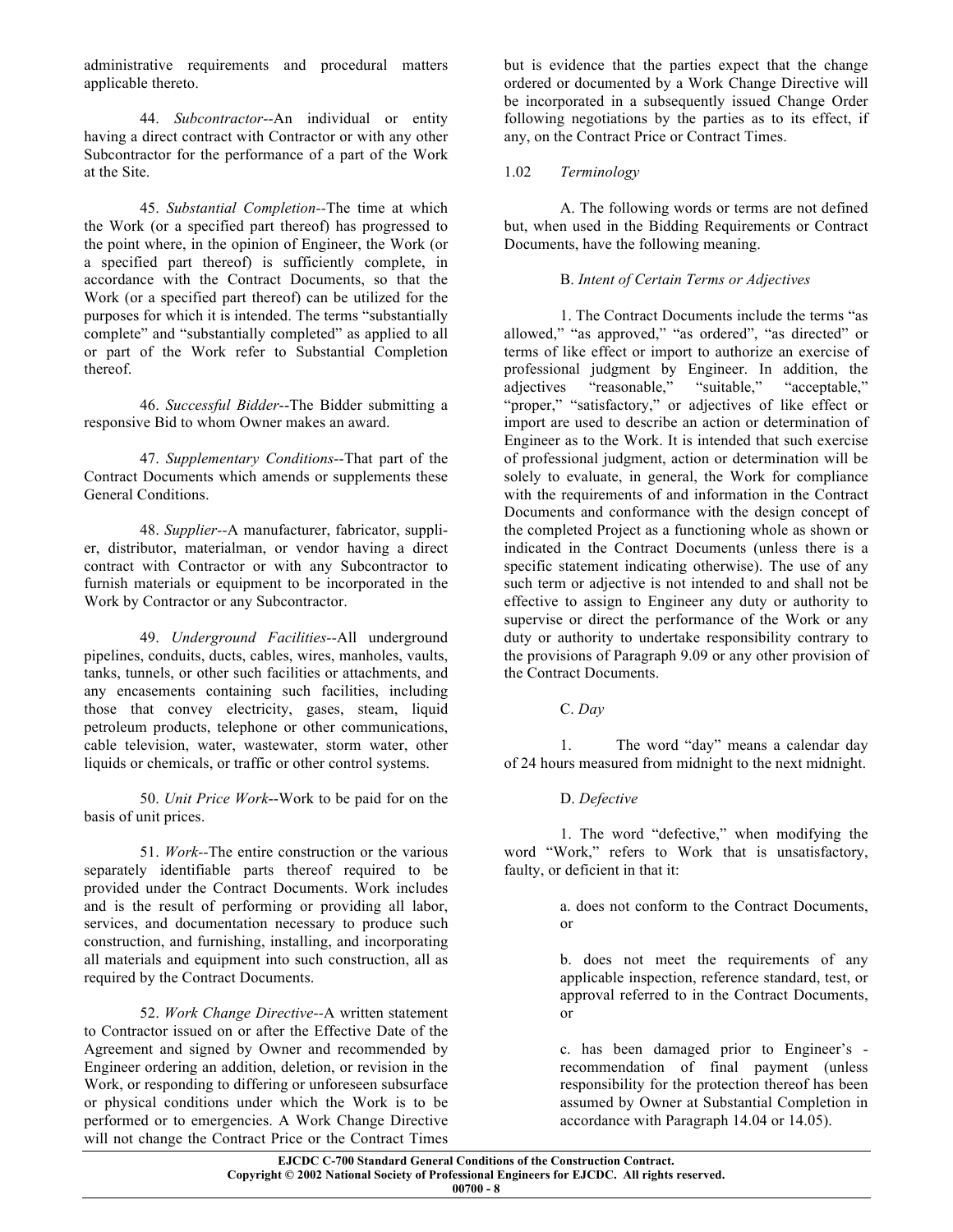#### E. *Furnish, Install, Perform, Provide*

1. The word "furnish," when used in connection with services, materials, or equipment, shall mean to supply and deliver said services, materials, or equipment to the Site (or some other specified location) ready for use or installation and in usable or operable condition.

2. The word "install," when used in connection with services, materials, or equipment, shall mean to put into use or place in final position said services, materials, or equipment complete and ready for intended use.

3. The words "perform" or "provide," when used in connection with services, materials, or equipment, shall mean to furnish and install said services, materials, or equipment complete and ready for intended use.

4. When "furnish," "install," "perform," or "provide" is not used in connection with services, materials, or equipment in a context clearly requiring an obligation of Contractor, "provide" is implied.

F. Unless stated otherwise in the Contract Documents, words or phrases which have a well-known technical or construction industry or trade meaning are used in the Contract Documents in accordance with such recognized meaning.

#### ARTICLE 2 - PRELIMINARY MATTERS

#### 2.01 *Delivery of Bonds and Evidence of Insurance*

A. When Contractor delivers the executed counterparts of the Agreement to Owner, Contractor shall also deliver to Owner such bonds as Contractor may be required to furnish.

B. *Evidence of Insurance:* Before any Work at the Site is started, Contractor and Owner shall each deliver to the other, with copies to each additional insured identified in the Supplementary Conditions, certificates of insurance (and other evidence of insurance which either of them or any additional insured may reasonably request) which Contractor and Owner respectively are required to purchase and maintain in accordance with Article 5.

#### 2.02 *Copies of Documents*

A. Owner shall furnish to Contractor up to ten printed or hard copies of the Drawings and Project Manual. Additional copies will be furnished upon request at the cost of reproduction.

2.03 *Commencement of Contract Times; Notice to Proceed*

A. The Contract Times will commence to run on the thirtieth day after the Effective Date of the Agreement or, if a Notice to Proceed is given, on the day indicated in the Notice to Proceed. A Notice to Proceed may be given at any time within 30 days after the Effective Date of the Agreement. In no event will the Contract Times commence to run later than the sixtieth day after the day of Bid opening or the thirtieth day after the Effective Date of the Agreement, whichever date is earlier.

#### 2.04 *Starting the Work*

A. Contractor shall start to perform the Work on the date when the Contract Times commence to run. No Work shall be done at the Site prior to the date on which the Contract Times commence to run.

#### 2.05 *Before Starting Construction*

A. *Preliminary Schedules:* Within 10 days after the Effective Date of the Agreement (unless otherwise specified in the General Requirements), Contractor shall submit to Engineer for timely review**:**

1. a preliminary Progress Schedule; indicating the times (numbers of days or dates) for starting and completing the various stages of the Work, including any Milestones specified in the Contract Documents;

2. a preliminary Schedule of Submittals; and

3. a preliminary Schedule of Values for all of the Work which includes quantities and prices of items which when added together equal the Contract Price and subdivides the Work into component parts in sufficient detail to serve as the basis for progress payments during performance of the Work. Such prices will include an appropriate amount of overhead and profit applicable to each item of Work.

#### 2.06 *Preconstruction Conference*

A. Before any Work at the Site is started, a conference attended by Owner, Contractor, Engineer, and others as appropriate will be held to establish a working understanding among the parties as to the Work and to discuss the schedules referred to in Paragraph 2.05.A, procedures for handling Shop Drawings and other submittals, processing Applications for Payment, and maintaining required records.

#### 2.07 *Initial Acceptance of Schedules*

A. At least 10 days before submission of the first Application for Payment a conference attended by Contractor, Engineer, and others as appropriate will be held to review for acceptability to Engineer as provided below the schedules submitted in accordance with Paragraph 2.05.A. Contractor shall have an additional 10 days to make corrections and adjustments and to complete and resubmit the schedules. No progress payment shall be made to Contractor until acceptable schedules are submitted to Engineer.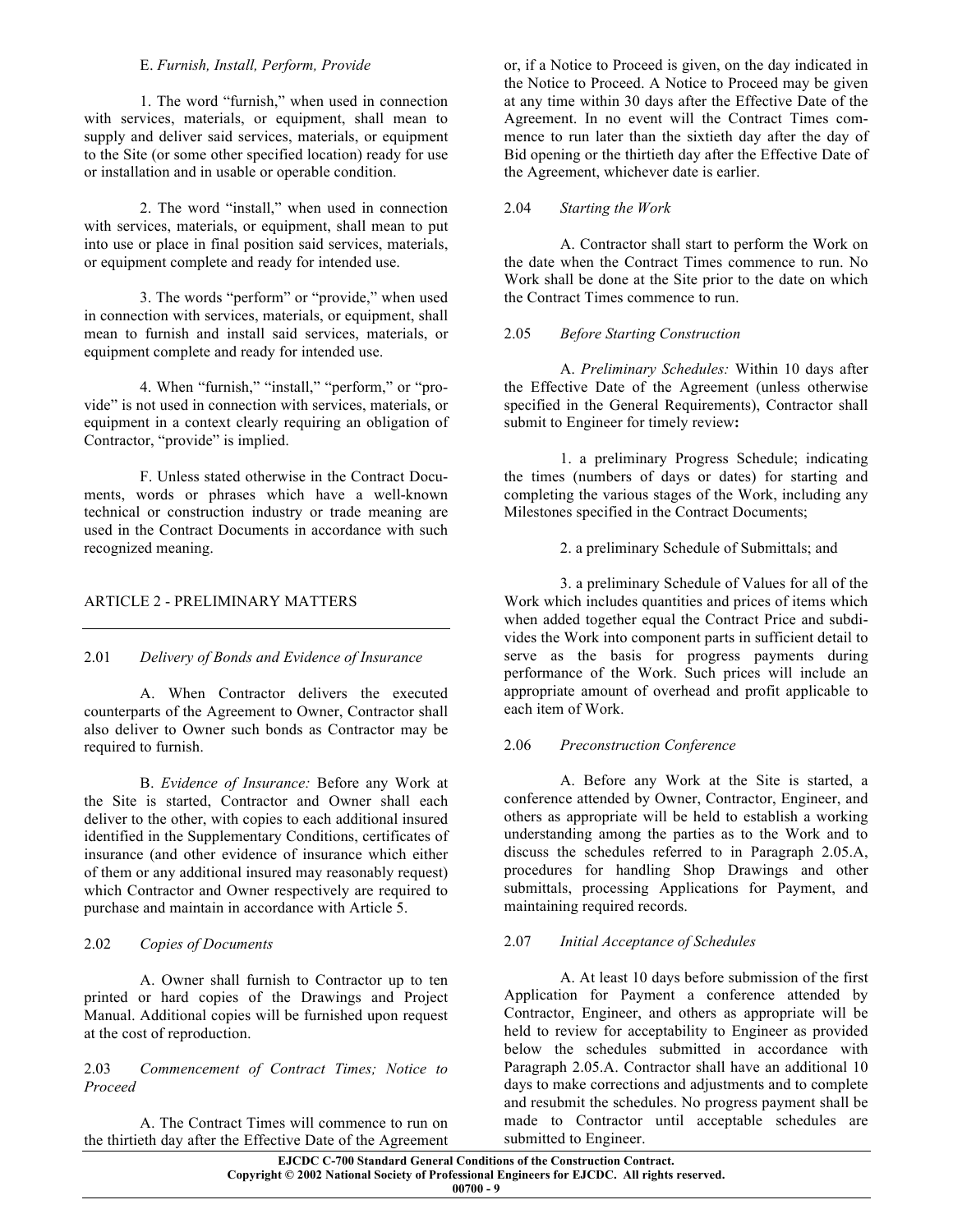1. The Progress Schedule will be acceptable to Engineer if it provides an orderly progression of the Work to completion within the Contract Times. Such acceptance will not impose on Engineer responsibility for the Progress Schedule, for sequencing, scheduling, or progress of the Work nor interfere with or relieve Contractor from Contractor's full responsibility therefor.

2. Contractor's Schedule of Submittals will be acceptable to Engineer if it provides a workable arrangement for reviewing and processing the required submittals.

3. Contractor's Schedule of Values will be acceptable to Engineer as to form and substance if it provides a reasonable allocation of the Contract Price to component parts of the Work.

#### ARTICLE 3 - CONTRACT DOCUMENTS: INTENT, AMENDING, REUSE

3.01 *Intent*

A. The Contract Documents are complementary; what is required by one is as binding as if required by all.

B. It is the intent of the Contract Documents to describe a functionally complete Project (or part thereof) to be constructed in accordance with the Contract Documents. Any labor, documentation, services, materials, or equipment that may reasonably be inferred from the Contract Documents or from prevailing custom or trade usage as being required to produce the intended result will be provided whether or not specifically called for at no additional cost to Owner.

C. Clarifications and interpretations of the Contract Documents shall be issued by Engineer as provided in Article 9.

3.02 *Reference Standards*

A. Standards, Specifications, Codes, Laws, and Regulations

1. Reference to standards, specifications, manuals, or codes of any technical society, organization, or association, or to Laws or Regulations, whether such reference be specific or by implication, shall mean the standard, specification, manual, code, or Laws or Regulations in effect at the time of opening of Bids (or on the Effective Date of the Agreement if there were no Bids), except as may be otherwise specifically stated in the Contract Documents.

2. No provision of any such standard, specification, manual or code, or any instruction of a Supplier shall be effective to change the duties or responsibilities of Owner, Contractor, or Engineer, or any of their subcontractors, consultants, agents, or employees from those set forth in the Contract Documents. No such provision or instruction shall be effective to assign to Owner, or Engineer, or any of, their Related Entities, any duty or authority to supervise or direct the performance of the Work or any duty or authority to undertake responsibility inconsistent with the provisions of the Contract Documents.

#### 3.03 *Reporting and Resolving Discrepancies*

#### A. Reporting Discrepancies

1. *Contractor's Review of Contract Documents Before Starting Work*: Before undertaking each part of the Work, Contractor shall carefully study and compare the Contract Documents and check and verify pertinent figures therein and all applicable field measurements. Contractor shall promptly report in writing to Engineer any conflict, error, ambiguity, or discrepancy which Contractor may discover and shall obtain a written interpretation or clarification from Engineer before proceeding with any Work affected thereby.

2. *Contractor's Review of Contract Documents During Performance of Work*: If, during the performance of the Work, Contractor discovers any conflict, error, ambiguity, or discrepancy within the Contract Documents or between the Contract Documents and any provision of any Law or Regulation applicable to the performance of the Work or of any standard, specification, manual or code, or of any instruction of any Supplier, Contractor shall promptly report it to Engineer in writing. Contractor shall not proceed with the Work affected thereby (except in an emergency as required by Paragraph 6.16.A) until an amendment or supplement to the Contract Documents has been issued by one of the methods indicated in Paragraph 3.04.

3. Contractor shall not be liable to Owner or Engineer for failure to report any conflict, error, ambiguity, or discrepancy in the Contract Documents unless Contractor knew or reasonably should have known thereof.

B. Resolving Discrepancies

1. Except as may be otherwise specifically stated in the Contract Documents, the provisions of the Contract Documents shall take precedence in resolving any conflict, error, ambiguity, or discrepancy between the provisions of the Contract Documents and:

> a. the provisions of any standard, specification, manual, code, or instruction (whether or not specifically incorporated by reference in the Contract Documents); or

> b. the provisions of any Laws or Regulations applicable to the performance of the Work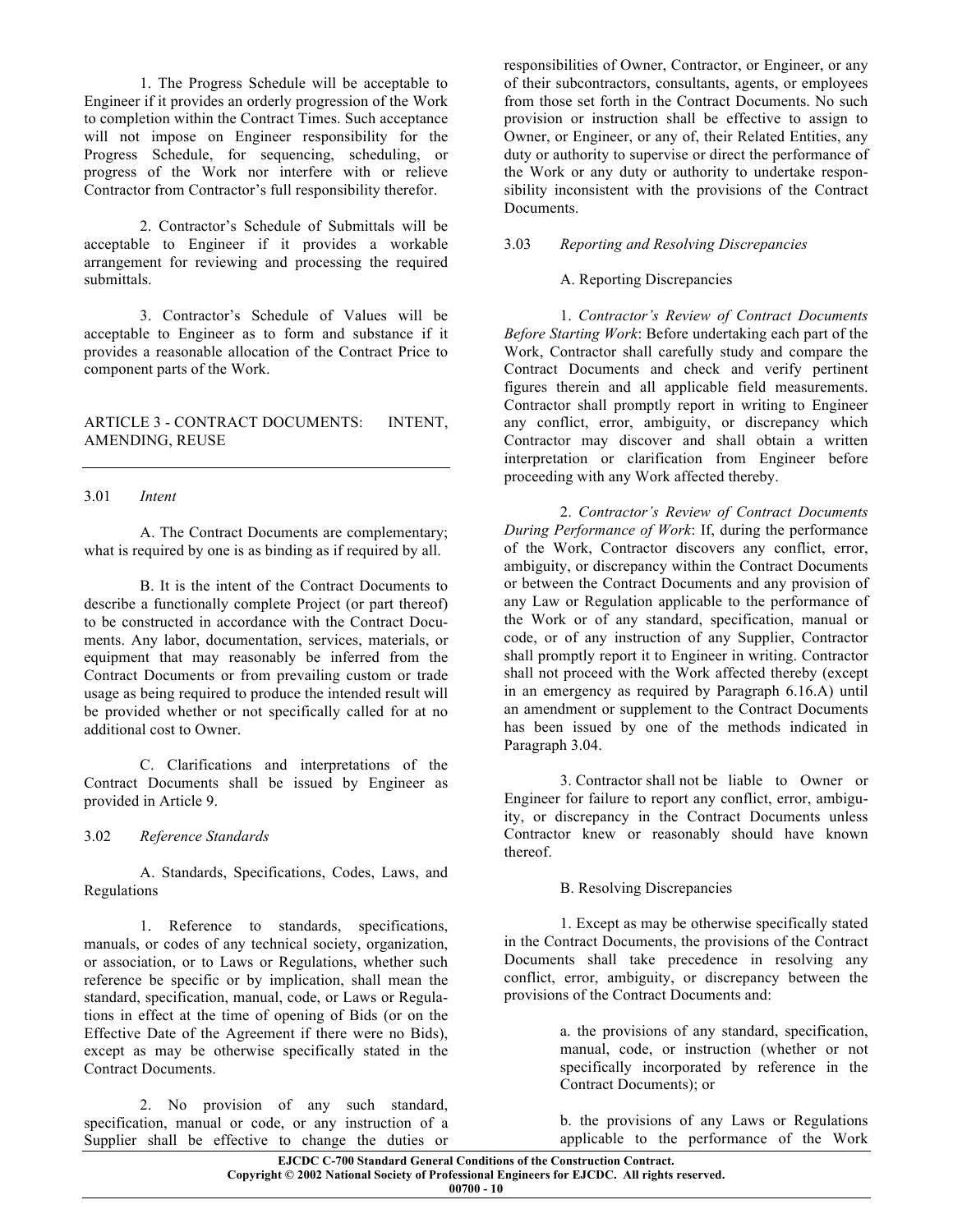(unless such an interpretation of the provisions of the Contract Documents would result in violation of such Law or Regulation).

3.04 *Amending and Supplementing Contract Documents*

A. The Contract Documents may be amended to provide for additions, deletions, and revisions in the Work or to modify the terms and conditions thereof by either a Change Order or a Work Change Directive.

B. The requirements of the Contract Documents may be supplemented, and minor variations and deviations in the Work may be authorized, by one or more of the following ways:

1. A Field Order;

2. Engineer's approval of a Shop Drawing or Sample; (Subject to the provisions of Paragraph 6.17.D.3); or

3. Engineer's written interpretation or clarification.

3.05 *Reuse of Documents*

A. Contractor and any Subcontractor or Supplier or other individual or entity performing or furnishing all of the Work under a direct or indirect contract with Contractor, shall not:

1. have or acquire any title to or ownership rights in any of the Drawings, Specifications, or other documents (or copies of any thereof) prepared by or bearing the seal of Engineer or Engineer's consultants, including electronic media editions; or

2. reuse any of such Drawings, Specifications, other documents, or copies thereof on extensions of the Project or any other project without written consent of Owner and Engineer and specific written verification or adaption by Engineer.

B. The prohibition of this Paragraph 3.05 will survive final payment, or termination of the Contract. Nothing herein shall preclude Contractor from retaining copies of the Contract Documents for record purposes.

### 3.06 *Electronic Data*

A. Copies of data furnished by Owner or Engineer to Contractor or Contractor to Owner or Engineer that may be relied upon are limited to the printed copies (also known as hard copies). Files in electronic media format of text, data, graphics, or other types are furnished only for the convenience of the receiving party. Any conclusion or information obtained or derived from such electronic files will be at the user's

sole risk. If there is a discrepancy between the electronic files and the hard copies, the hard copies govern.

B. Because data stored in electronic media format can deteriorate or be modified inadvertently or otherwise without authorization of the data's creator, the party receiving electronic files agrees that it will perform acceptance tests or procedures within 60 days, after which the receiving party shall be deemed to have accepted the data thus transferred. Any errors detected within the 60 day acceptance period will be corrected by the transferring party..

C. When transferring documents in electronic media format, the transferring party makes no representations as to long term compatibility, usability, or readability of documents resulting from the use of software application packages, operating systems, or computer hardware differing from those used by the data's creator.

ARTICLE 4 - AVAILABILITY OF LANDS; SUBSURFACE AND PHYSICAL CONDITIONS; HAZARDOUS ENVIRONMENTAL CONDITIONS; REFERENCE POINTS

# 4.01 *Availability of Lands*

A. Owner shall furnish the Site. Owner shall notify Contractor of any encumbrances or restrictions not of general application but specifically related to use of the Site with which Contractor must comply in performing the Work. Owner will obtain in a timely manner and pay for easements for permanent structures or permanent changes in existing facilities. If Contractor and Owner are unable to agree on entitlement to or on the amount or extent, if any, of any adjustment in the Contract Price or Contract Times, or both, as a result of any delay in Owner's furnishing the Site or a part thereof, Contractor may make a Claim therefor as provided in Paragraph 10.05.

B. Upon reasonable written request, Owner shall furnish Contractor with a current statement of record legal title and legal description of the lands upon which the Work is to be performed and Owner's interest therein as necessary for giving notice of or filing a mechanic's or construction lien against such lands in accordance with applicable Laws and Regulations.

C. Contractor shall provide for all additional lands and access thereto that may be required for temporary construction facilities or storage of materials and equipment.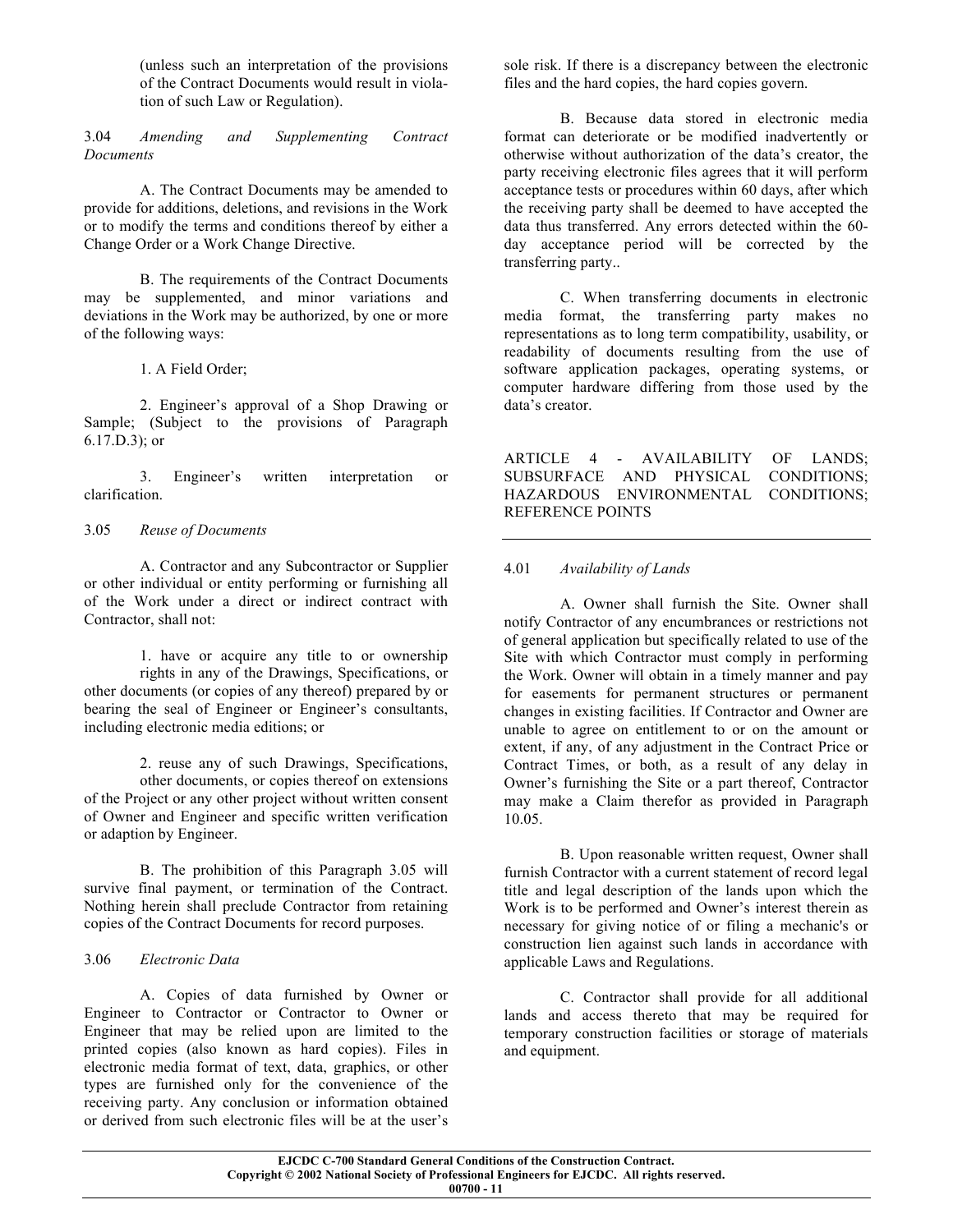A. *Reports and Drawings:* The Supplementary Conditions identify:

1. those reports of explorations and tests of subsurface conditions at or contiguous to the Site that Engineer has used in preparing the Contract Documents; and

2. those drawings of physical conditions in or relating to existing surface or subsurface structures at or contiguous to the Site (except Underground Facilities) that Engineer has used in preparing the Contract Documents.

B. *Limited Reliance by Contractor on Technical Data Authorized:* Contractor may rely upon the general accuracy of the "technical data" contained in such reports and drawings, but such reports and drawings are not Contract Documents. Such "technical data" is identified in the Supplementary Conditions. Except for such reliance on such "technical data," Contractor may not rely upon or make any claim against Owner or Engineer, or any of their Related Entities with respect to:

1. the completeness of such reports and drawings for Contractor's purposes, including, but not limited to, any aspects of the means, methods, techniques, sequences, and procedures of construction to be employed by Contractor, and safety precautions and programs incident thereto; or

2. other data, interpretations, opinions, and information contained in such reports or shown or indicated in such drawings; or

3. any Contractor interpretation of or conclusion drawn from any "technical data" or any such other data, interpretations, opinions, or information.

4.03 *Differing Subsurface or Physical Conditions*

A. *Notice:* If Contractor believes that any subsurface or physical condition at or contiguous to the Site that is uncovered or revealed either:

1. is of such a nature as to establish that any "technical data" on which Contractor is entitled to rely as provided in Paragraph 4.02 is materially inaccurate; or

2. is of such a nature as to require a change in the Contract Documents; or

3. differs materially from that shown or indicated in the Contract Documents; or

4. is of an unusual nature, and differs materially from conditions ordinarily encountered and generally recognized as inherent in work of the character provided for in the Contract Documents;

then Contractor shall, promptly after becoming aware thereof and before further disturbing the subsurface or physical conditions or performing any Work in connection therewith (except in an emergency as required by Paragraph 6.16.A), notify Owner and Engineer in writing about such condition. Contractor shall not further disturb such condition or perform any Work in connection therewith (except as aforesaid) until receipt of written order to do so.

B. *Engineer's Review*: After receipt of written notice as required by Paragraph 4.03.A, Engineer will promptly review the pertinent condition, determine the necessity of Owner's obtaining additional exploration or tests with respect thereto, and advise Owner in writing (with a copy to Contractor) of Engineer's findings and conclusions.

C. Possible Price and Times Adjustments

1. The Contract Price or the Contract Times, or both, will be equitably adjusted to the extent that the existence of such differing subsurface or physical condition causes an increase or decrease in Contractor's cost of, or time required for, performance of the Work; subject, however, to the following:

> a. such condition must meet any one or more of the categories described in Paragraph 4.03.A; and

> b. with respect to Work that is paid for on a Unit Price Basis, any adjustment in Contract Price will be subject to the provisions of Paragraphs 9.07 and 11.03.

2. Contractor shall not be entitled to any adjustment in the Contract Price or Contract Times if:

> a. Contractor knew of the existence of such conditions at the time Contractor made a final commitment to Owner with respect to Contract Price and Contract Times by the submission of a Bid or becoming bound under a negotiated contract; or

> b. the existence of such condition could reasonably have been discovered or revealed as a result of any examination, investigation, exploration, test, or study of the Site and contiguous areas required by the Bidding Requirements or Contract Documents to be conducted by or for Contractor prior to Contractor's making such final commitment; or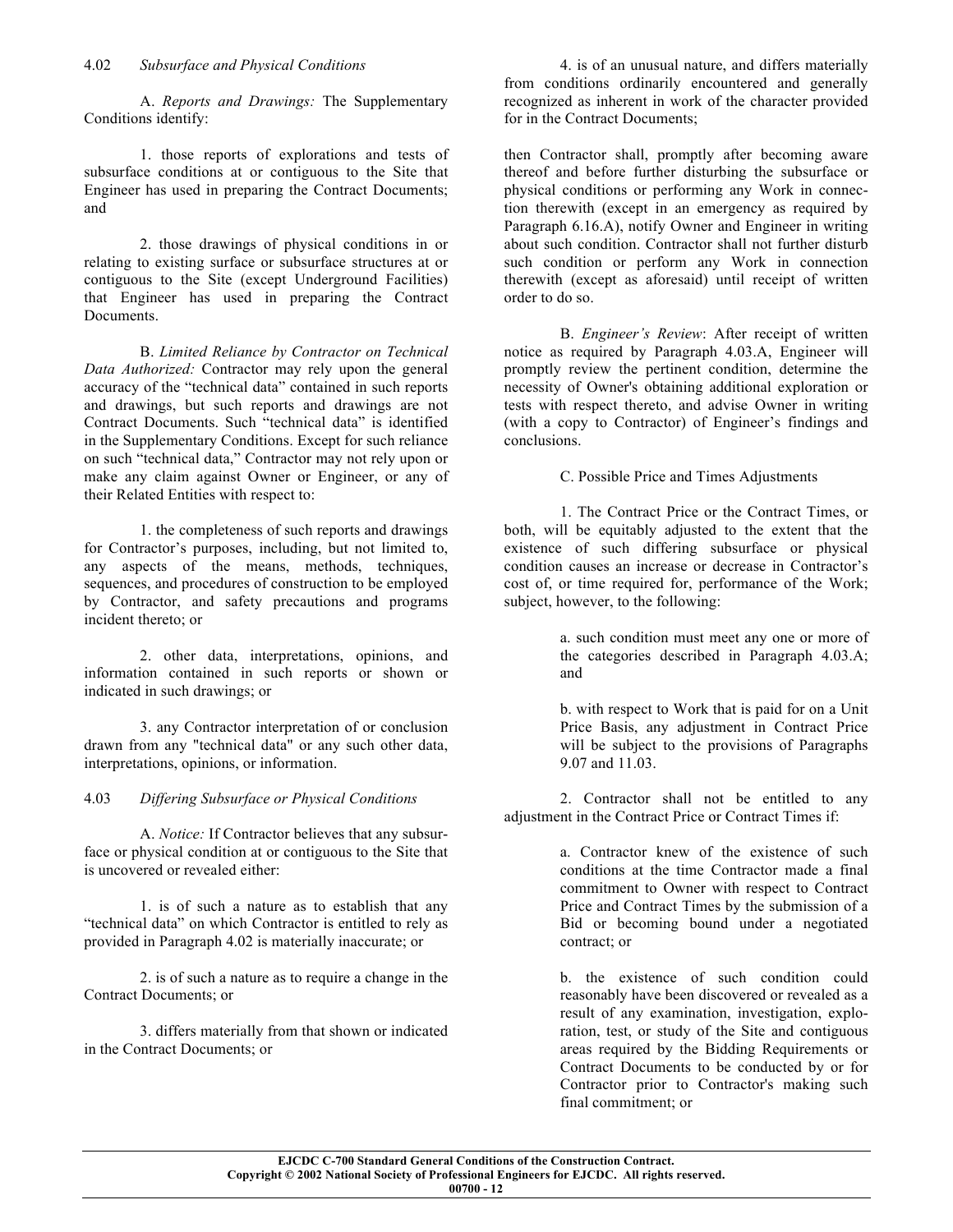c. Contractor failed to give the written notice as required by Paragraph 4.03.A.

3. If Owner and Contractor are unable to agree on entitlement to or on the amount or extent, if any, of any adjustment in the Contract Price or Contract Times, or both, a Claim may be made therefor as provided in Paragraph 10.05. However, Owner and Engineer, and any of their Related Entities shall not be liable to Contractor for any claims, costs, losses, or damages (including but not limited to all fees and charges of engineers, architects, attorneys, and other professionals and all court or arbitration or other dispute resolution costs) sustained by Contractor on or in connection with any other project or anticipated project.

#### 4.04 *Underground Facilities*

A. *Shown or Indicated:* The information and data shown or indicated in the Contract Documents with respect to existing Underground Facilities at or contiguous to the Site is based on information and data furnished to Owner or Engineer by the owners of such Underground Facilities, including Owner, or by others. Unless it is otherwise expressly provided in the Supplementary Conditions:

1. Owner and Engineer shall not be responsible for the accuracy or completeness of any such information or data; and

2. the cost of all of the following will be included in the Contract Price, and Contractor shall have full responsibility for:

> a. reviewing and checking all such information and data,

> b. locating all Underground Facilities shown or indicated in the Contract Documents,

c. coordination of the Work with the owners of such Underground Facilities, including Owner, during construction, and

d. the safety and protection of all such Underground Facilities and repairing any damage thereto resulting from the Work.

#### B. *Not Shown or Indicated*

1. If an Underground Facility is uncovered or revealed at or contiguous to the Site which was not shown or indicated, or not shown or indicated with reasonable accuracy in the Contract Documents, Contractor shall, promptly after becoming aware thereof and before further disturbing conditions affected thereby or performing any Work in connection therewith (except in an emergency as required by Paragraph 6.16.A), identify the owner of such Underground Facility and give written notice to that owner and to Owner and Engineer. Engineer will

promptly review the Underground Facility and determine the extent, if any, to which a change is required in the Contract Documents to reflect and document the consequences of the existence or location of the Underground Facility. During such time, Contractor shall be responsible for the safety and protection of such Underground Facility.

2. If Engineer concludes that a change in the Contract Documents is required, a Work Change Directive or a Change Order will be issued to reflect and document such consequences. An equitable adjustment shall be made in the Contract Price or Contract Times, or both, to the extent that they are attributable to the existence or location of any Underground Facility that was not shown or indicated or not shown or indicated with reasonable accuracy in the Contract Documents and that Contractor did not know of and could not reasonably have been expected to be aware of or to have anticipated. If Owner and Contractor are unable to agree on entitlement to or on the amount or extent, if any, of any such adjustment in Contract Price or Contract Times, Owner or Contractor may make a Claim therefor as provided in Paragraph 10.05.

# 4.05 *Reference Points*

A. Owner shall provide engineering surveys to establish reference points for construction which in Engineer's judgment are necessary to enable Contractor to proceed with the Work. Contractor shall be responsible for laying out the Work, shall protect and preserve the established reference points and property monuments, and shall make no changes or relocations without the prior written approval of Owner. Contractor shall report to Engineer whenever any reference point or property monument is lost or destroyed or requires relocation because of necessary changes in grades or locations, and shall be responsible for the accurate replacement or relocation of such reference points or property monuments by professionally qualified personnel.

#### 4.06 *Hazardous Environmental Condition at Site*

A. *Reports and Drawings:* Reference is made to the Supplementary Conditions for the identification of those reports and drawings relating to a Hazardous Environmental Condition identified at the Site, if any, that have been utilized by the Engineer in the preparation of the Contract Documents.

B. *Limited Reliance by Contractor on Technical Data Authorized:* Contractor may rely upon the general accuracy of the "technical data" contained in such reports and drawings, but such reports and drawings are not Contract Documents. Such "technical data" is identified in the Supplementary Conditions. Except for such reliance on such "technical data," Contractor may not rely upon or make any claim against Owner or Engineer, or any of their Related Entities with respect to: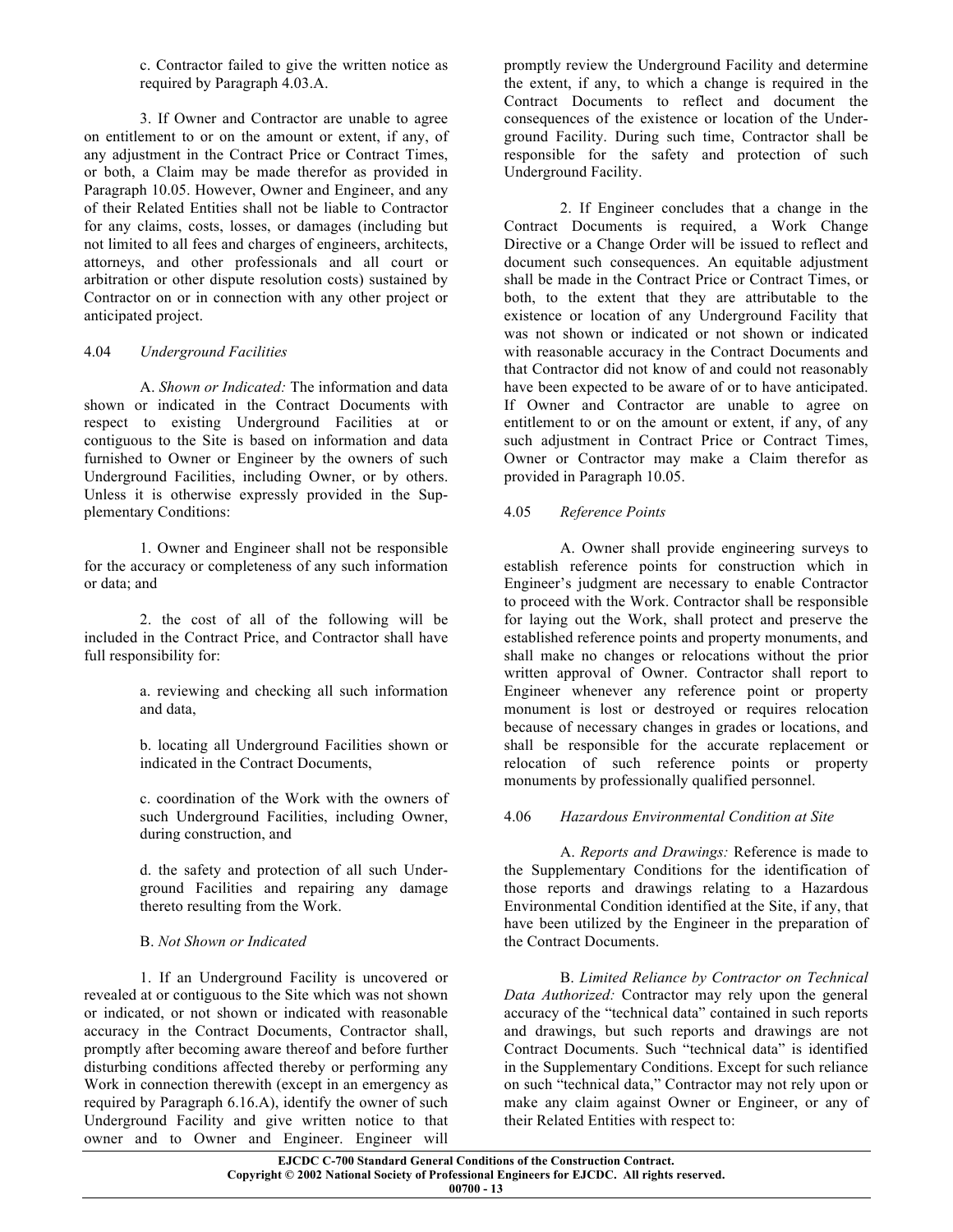1. the completeness of such reports and drawings for Contractor's purposes, including, but not limited to, any aspects of the means, methods, techniques, sequences and procedures of construction to be employed by Contractor and safety precautions and programs incident thereto; or

2. other data, interpretations, opinions and information contained in such reports or shown or indicated in such drawings; or

3. any Contractor interpretation of or conclusion drawn from any "technical data" or any such other data, interpretations, opinions or information.

C. Contractor shall not be responsible for any Hazardous Environmental Condition uncovered or revealed at the Site which was not shown or indicated in Drawings or Specifications or identified in the Contract Documents to be within the scope of the Work. Contractor shall be responsible for a Hazardous Environmental Condition created with any materials brought to the Site by Contractor, Subcontractors, Suppliers, or anyone else for whom Contractor is responsible.

D. If Contractor encounters a Hazardous Environmental Condition or if Contractor or anyone for whom Contractor is responsible creates a Hazardous Environmental Condition, Contractor shall immediately: (i) secure or otherwise isolate such condition; (ii) stop all Work in connection with such condition and in any area affected thereby (except in an emergency as required by Paragraph 6.16.A); and (iii) notify Owner and Engineer (and promptly thereafter confirm such notice in writing). Owner shall promptly consult with Engineer concerning the necessity for Owner to retain a qualified expert to evaluate such condition or take corrective action, if any.

E. Contractor shall not be required to resume Work in connection with such condition or in any affected area until after Owner has obtained any required permits related thereto and delivered to Contractor written notice: (i) specifying that such condition and any affected area is or has been rendered safe for the resumption of Work; or (ii) specifying any special conditions under which such Work may be resumed safely. If Owner and Contractor cannot agree as to entitlement to or on the amount or extent, if any, of any adjustment in Contract Price or Contract Times, or both, as a result of such Work stoppage or such special conditions under which Work is agreed to be resumed by Contractor, either party may make a Claim therefor as provided in Paragraph 10.05.

F. If after receipt of such written notice Contractor does not agree to resume such Work based on a reasonable belief it is unsafe, or does not agree to resume such Work under such special conditions, then Owner may order the portion of the Work that is in the area affected by such condition to be deleted from the Work. If Owner and Contractor cannot agree as to

entitlement to or on the amount or extent, if any, of an adjustment in Contract Price or Contract Times as a result of deleting such portion of the Work, then either party may make a Claim therefor as provided in Paragraph 10.05. Owner may have such deleted portion of the Work performed by Owner's own forces or others in accordance with Article 7.

G. To the fullest extent permitted by Laws and Regulations, Owner shall indemnify and hold harmless Contractor, Subcontractors, and Engineer, and the officers, directors, partners, employees, agents, consultants, and subcontractors of each and any of them from and against all claims, costs, losses, and damages (including but not limited to all fees and charges of engineers, architects, attorneys, and other professionals and all court or arbitration or other dispute resolution costs) arising out of or relating to a Hazardous Environmental Condition, provided that such Hazardous Environmental Condition: (i) was not shown or indicated in the Drawings or Specifications or identified in the Contract Documents to be included within the scope of the Work, and (ii) was not created by Contractor or by anyone for whom Contractor is responsible. Nothing in this Paragraph 4.06. G shall obligate Owner to indemnify any individual or entity from and against the consequences of that individual's or entity's own negligence.

H. To the fullest extent permitted by Laws and Regulations, Contractor shall indemnify and hold harmless Owner and Engineer, and the officers, directors, partners, employees, agents, consultants, and subcontractors of each and any of them from and against all claims, costs, losses, and damages (including but not limited to all fees and charges of engineers, architects, attorneys, and other professionals and all court or arbitration or other dispute resolution costs) arising out of or relating to a Hazardous Environmental Condition created by Contractor or by anyone for whom Contractor is responsible. Nothing in this Paragraph 4.06.H shall obligate Contractor to indemnify any individual or entity from and against the consequences of that individual's or entity's own negligence.

I. The provisions of Paragraphs 4.02, 4.03, and 4.04 do not apply to a Hazardous Environmental Condition uncovered or revealed at the Site.

#### ARTICLE 5 - BONDS AND INSURANCE

#### 5.01 *Performance, Payment, and Other Bonds*

A. Contractor shall furnish performance and payment bonds, each in an amount at least equal to the Contract Price as security for the faithful performance and payment of all of Contractor's obligations under the Contract Documents. These bonds shall remain in effect until one year after the date when final payment becomes due or until completion of the correction period specified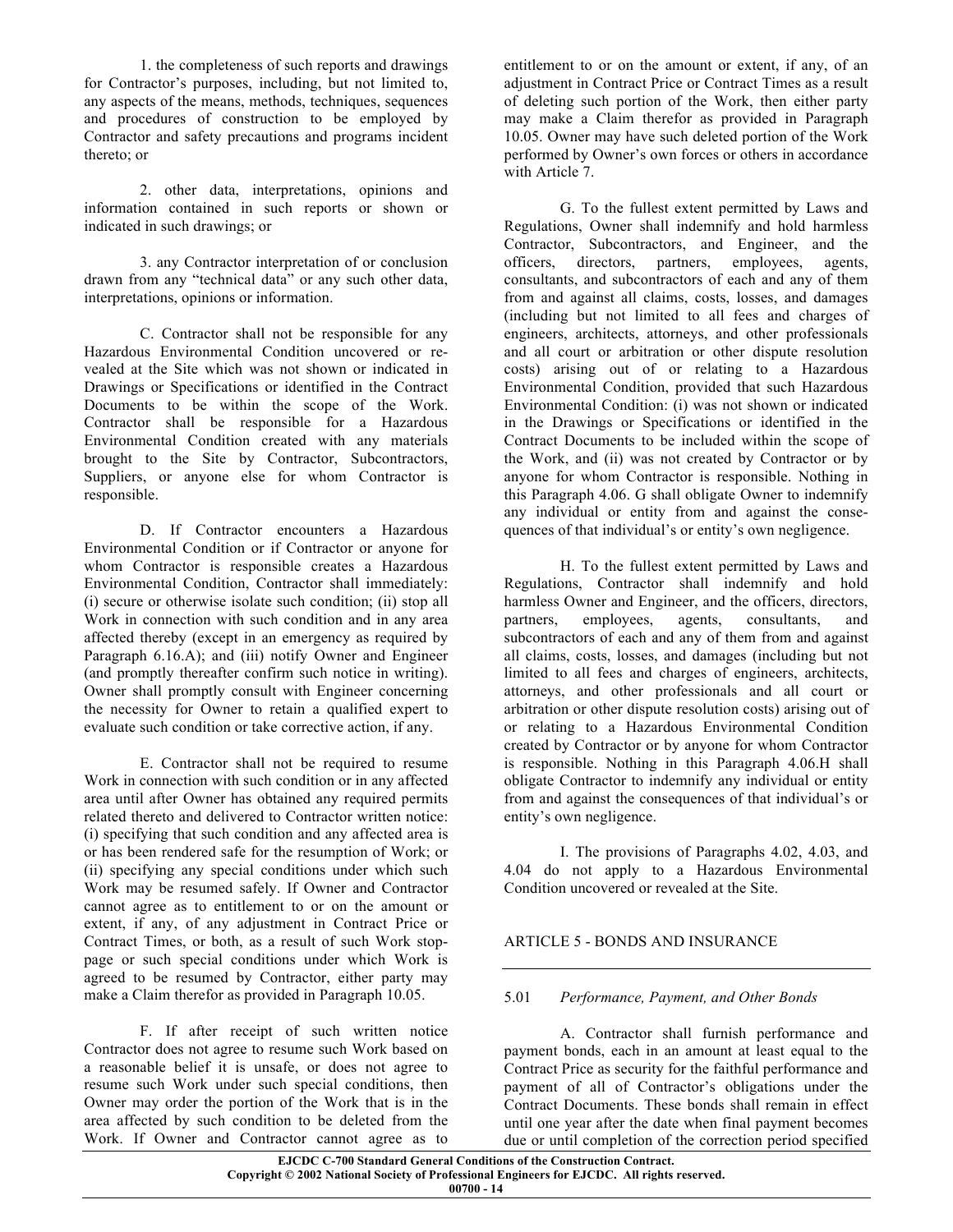in Paragraph 13.07, whichever is later, except as provided otherwise by Laws or Regulations or by the Contract Documents. Contractor shall also furnish such other bonds as are required by the Contract Documents.

B. All bonds shall be in the form prescribed by the Contract Documents except as provided otherwise by Laws or Regulations, and shall be executed by such sureties as are named in the current list of "Companies Holding Certificates of Authority as Acceptable Sureties on Federal Bonds and as Acceptable Reinsuring Companies" as published in Circular 570 (amended) by the Financial Management Service, Surety Bond Branch, U.S. Department of the Treasury. All bonds signed by an agent must be accompanied by a certified copy of the agent's authority to act.

C. If the surety on any bond furnished by Contractor is declared bankrupt or becomes insolvent or its right to do business is terminated in any state where any part of the Project is located or it ceases to meet the requirements of Paragraph 5.01.B, Contractor shall promptly notify Owner and Engineer and shall, within 20 days after the event giving rise to such notification, provide another bond and surety, both of which shall comply with the requirements of Paragraphs 5.01.B and 5.02.

#### 5.02 *Licensed Sureties and Insurers*

A. All bonds and insurance required by the Contract Documents to be purchased and maintained by Owner or Contractor shall be obtained from surety or insurance companies that are duly licensed or authorized in the jurisdiction in which the Project is located to issue bonds or insurance policies for the limits and coverages so required. Such surety and insurance companies shall also meet such additional requirements and qualifications as may be provided in the Supplementary Conditions.

#### 5.03 *Certificates of Insurance*

A. Contractor shall deliver to Owner, with copies to each additional insured identified in the Supplementary Conditions, certificates of insurance (and other evidence of insurance requested by Owner or any other additional insured) which Contractor is required to purchase and maintain.

B. Owner shall deliver to Contractor, with copies to each additional insured identified in the Supplementary Conditions, certificates of insurance (and other evidence of insurance requested by Contractor or any other additional insured) which Owner is required to purchase and maintain.

#### 5.04 *Contractor's Liability Insurance*

A. Contractor shall purchase and maintain such liability and other insurance as is appropriate for the Work being performed and as will provide protection from claims set forth below which may arise out of or result from Contractor's performance of the Work and Contractor's other obligations under the Contract Documents, whether it is to be performed by Contractor, any Subcontractor or Supplier, or by anyone directly or indirectly employed by any of them to perform any of the Work, or by anyone for whose acts any of them may be liable:

1. claims under workers' compensation, disability benefits, and other similar employee benefit acts;

2. claims for damages because of bodily injury, occupational sickness or disease, or death of Contractor's employees;

3. claims for damages because of bodily injury, sickness or disease, or death of any person other than Contractor's employees;

4. claims for damages insured by reasonably available personal injury liability coverage which are sustained:

> a. by any person as a result of an offense directly or indirectly related to the employment of such person by Contractor, or

b. by any other person for any other reason;

5. claims for damages, other than to the Work itself, because of injury to or destruction of tangible property wherever located, including loss of use resulting therefrom; and

6. claims for damages because of bodily injury or death of any person or property damage arising out of the ownership, maintenance or use of any motor vehicle.

B. The policies of insurance required by this Paragraph 5.04 shall:

1. with respect to insurance required by Paragraphs 5.04.A.3 through 5.04.A.6 inclusive, include as additional insured (subject to any customary exclusion regarding professional liability) Owner and Engineer, and any other individuals or entities identified in the Supplementary Conditions, all of whom shall be listed as additional insureds, and include coverage for the respective officers, directors, partners, employees, agents, consultants and subcontractors of each and any of all such additional insureds, and the insurance afforded to these additional insureds shall provide primary coverage for all claims covered thereby;

2. include at least the specific coverages and be written for not less than the limits of liability provided in the Supplementary Conditions or required by Laws or Regulations, whichever is greater;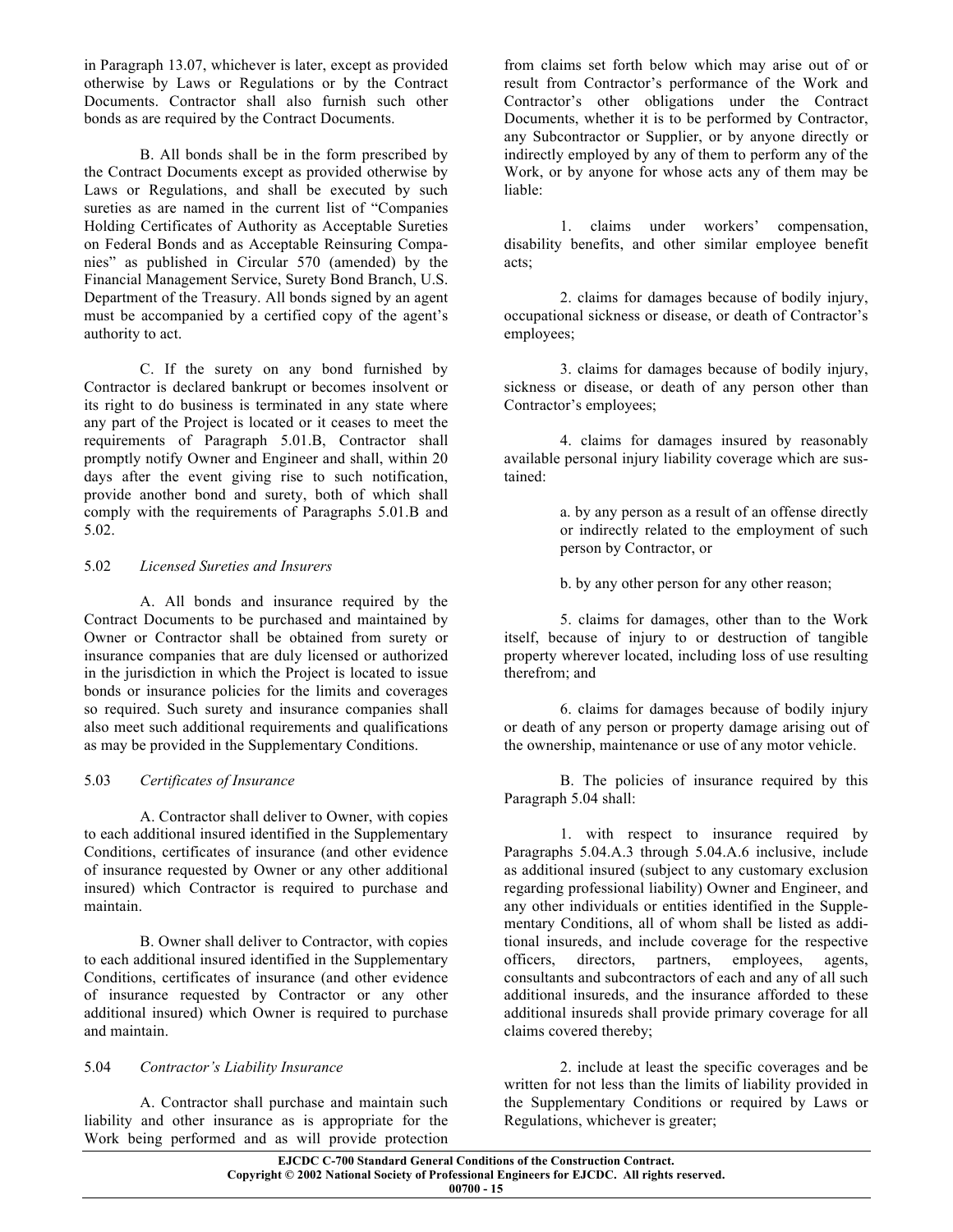3. include completed operations insurance;

4. include contractual liability insurance covering Contractor's indemnity obligations under Paragraphs 6.11 and 6.20;

5. contain a provision or endorsement that the coverage afforded will not be canceled, materially changed or renewal refused until at least 30 days prior written notice has been given to Owner and Contractor and to each other additional insured identified in the Supplementary Conditions to whom a certificate of insurance has been issued (and the certificates of insurance furnished by the Contractor pursuant to Paragraph 5.03 will so provide);

6. remain in effect at least until final payment and at all times thereafter when Contractor may be correcting, removing, or replacing defective Work in accordance with Paragraph 13.07; and

7. with respect to completed operations insurance, and any insurance coverage written on a claimsmade basis, remain in effect for at least two years after final payment.

> a. Contractor shall furnish Owner and each other additional insured identified in the Supplementary Conditions, to whom a certificate of insurance has been issued, evidence satisfactory to Owner and any such additional insured of continuation of such insurance at final payment and one year thereafter.

#### 5.05 *Owner's Liability Insurance*

A. In addition to the insurance required to be provided by Contractor under Paragraph 5.04, Owner, at Owner's option, may purchase and maintain at Owner's expense Owner's own liability insurance as will protect Owner against claims which may arise from operations under the Contract Documents.

5.06 *Property Insurance*

A. Unless otherwise provided in the Supplementary Conditions, Owner shall purchase and maintain property insurance upon the Work at the Site in the amount of the full replacement cost thereof (subject to such deductible amounts as may be provided in the Supplementary Conditions or required by Laws and Regulations). This insurance shall:

1. include the interests of Owner, Contractor, Subcontractors, and Engineer, and any other individuals or entities identified in the Supplementary Conditions, and the officers, directors, partners, employees, agents, consultants and subcontractors of each and any of them, each of whom is deemed to have an insurable interest and shall be listed as an insured or additional insured;

2. be written on a Builder's Risk "all-risk" or open peril or special causes of loss policy form that shall at least include insurance for physical loss or damage to the Work, temporary buildings, false work, and materials and equipment in transit, and shall insure against at least the following perils or causes of loss: fire, lightning, extended coverage, theft, vandalism and malicious mischief, earthquake, collapse, debris removal, demolition occasioned by enforcement of Laws and Regulations, water damage, (other than caused by flood) and such other perils or causes of loss as may be specifically required by the Supplementary Conditions;

3. include expenses incurred in the repair or replacement of any insured property (including but not limited to fees and charges of engineers and architects);

4. cover materials and equipment stored at the Site or at another location that was agreed to in writing by Owner prior to being incorporated in the Work, provided that such materials and equipment have been included in an Application for Payment recommended by Engineer;

5. allow for partial utilization of the Work by Owner;

6. include testing and startup; and

7. be maintained in effect until final payment is made unless otherwise agreed to in writing by Owner, Contractor, and Engineer with 30 days written notice to each other additional insured to whom a certificate of insurance has been issued.

B. Owner shall purchase and maintain such boiler and machinery insurance or additional property insurance as may be required by the Supplementary Conditions or Laws and Regulations which will include the interests of Owner, Contractor, Subcontractors, and Engineer, and any other individuals or entities identified in the Supplementary Conditions, and the officers, directors, partners, employees, agents, consultants and subcontractors of each and any of them, each of whom is deemed to have an insurable interest and shall be listed as an insured or additional insured.

C. All the policies of insurance (and the certificates or other evidence thereof) required to be purchased and maintained in accordance with Paragraph 5.06 will contain a provision or endorsement that the coverage afforded will not be canceled or materially changed or renewal refused until at least 30 days prior written notice has been given to Owner and Contractor and to each other additional insured to whom a certificate of insurance has been issued and will contain waiver provisions in accordance with Paragraph 5.07.

D. Owner shall not be responsible for purchasing and maintaining any property insurance specified in this Paragraph 5.06 to protect the interests of Contractor, Subcontractors, or others in the Work to the extent of any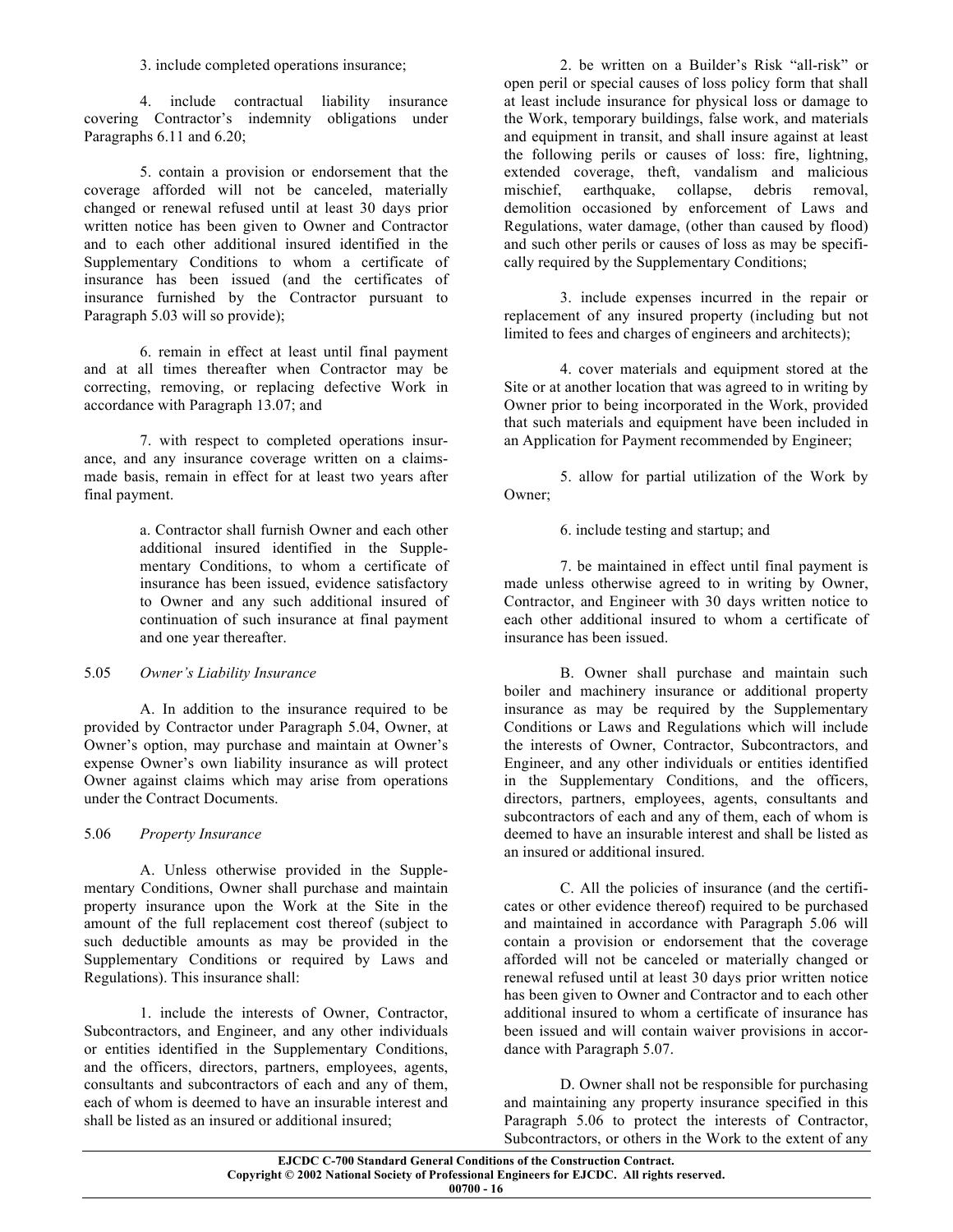deductible amounts that are identified in the Supplementary Conditions. The risk of loss within such identified deductible amount will be borne by Contractor, Subcontractors, or others suffering any such loss, and if any of them wishes property insurance coverage within the limits of such amounts, each may purchase and maintain it at the purchaser's own expense.

E. If Contractor requests in writing that other special insurance be included in the property insurance policies provided under Paragraph 5.06, Owner shall, if possible, include such insurance, and the cost thereof will be charged to Contractor by appropriate Change Order. Prior to commencement of the Work at the Site, Owner shall in writing advise Contractor whether or not such other insurance has been procured by Owner.

#### 5.07 *Waiver of Rights*

A. Owner and Contractor intend that all policies purchased in accordance with Paragraph 5.06 will protect Owner, Contractor, Subcontractors, and Engineer, and all other individuals or entities identified in the Supplementary Conditions to be listed as insureds or additional insureds (and the officers, directors, partners, employees, agents, consultants and subcontractors of each and any of them) in such policies and will provide primary coverage for all losses and damages caused by the perils or causes of loss covered thereby. All such policies shall contain provisions to the effect that in the event of payment of any loss or damage the insurers will have no rights of recovery against any of the insureds or additional insureds thereunder. Owner and Contractor waive all rights against each other and their respective officers, directors, partners, employees, agents, consultants and subcontractors of each and any of them for all losses and damages caused by, arising out of or resulting from any of the perils or causes of loss covered by such policies and any other property insurance applicable to the Work; and, in addition, waive all such rights against Subcontractors, and Engineer, and all other individuals or entities identified in the Supplementary Conditions to be listed as insured or additional insured (and the officers, directors, partners, employees, agents, consultants and subcontractors of each and any of them) under such policies for losses and damages so caused. None of the above waivers shall extend to the rights that any party making such waiver may have to the proceeds of insurance held by Owner as trustee or otherwise payable under any policy so issued.

B. Owner waives all rights against Contractor, Subcontractors, and Engineer, and the officers, directors, partners, employees, agents, consultants and subcontractors of each and any of them for:

1. loss due to business interruption, loss of use, or other consequential loss extending beyond direct physical loss or damage to Owner's property or the Work caused by, arising out of, or resulting from fire or other perils whether or not insured by Owner; and

2. loss or damage to the completed Project or part thereof caused by, arising out of, or resulting from fire or other insured peril or cause of loss covered by any property insurance maintained on the completed Project or part thereof by Owner during partial utilization pursuant to Paragraph 14.05, after Substantial Completion pursuant to Paragraph 14.04, or after final payment pursuant to Paragraph 14.07.

C. Any insurance policy maintained by Owner covering any loss, damage or consequential loss referred to in Paragraph 5.07.B shall contain provisions to the effect that in the event of payment of any such loss, damage, or consequential loss, the insurers will have no rights of recovery against Contractor, Subcontractors, or Engineer, and the officers, directors, partners, employees, agents, consultants and subcontractors of each and any of them.

#### 5.08 *Receipt and Application of Insurance Proceeds*

A. Any insured loss under the policies of insurance required by Paragraph 5.06 will be adjusted with Owner and made payable to Owner as fiduciary for the insureds, as their interests may appear, subject to the requirements of any applicable mortgage clause and of Paragraph 5.08.B. Owner shall deposit in a separate account any money so received and shall distribute it in accordance with such agreement as the parties in interest may reach. If no other special agreement is reached, the damaged Work shall be repaired or replaced, the moneys so received applied on account thereof, and the Work and the cost thereof covered by an appropriate Change Order .

B. Owner as fiduciary shall have power to adjust and settle any loss with the insurers unless one of the parties in interest shall object in writing within 15 days after the occurrence of loss to Owner's exercise of this power. If such objection be made, Owner as fiduciary shall make settlement with the insurers in accordance with such agreement as the parties in interest may reach. If no such agreement among the parties in interest is reached, Owner as fiduciary shall adjust and settle the loss with the insurers and, if required in writing by any party in interest, Owner as fiduciary shall give bond for the proper performance of such duties.

#### 5.09 *Acceptance of Bonds and Insurance; Option to Replace*

A. If either Owner or Contractor has any objection to the coverage afforded by or other provisions of the bonds or insurance required to be purchased and maintained by the other party in accordance with Article 5 on the basis of non-conformance with the Contract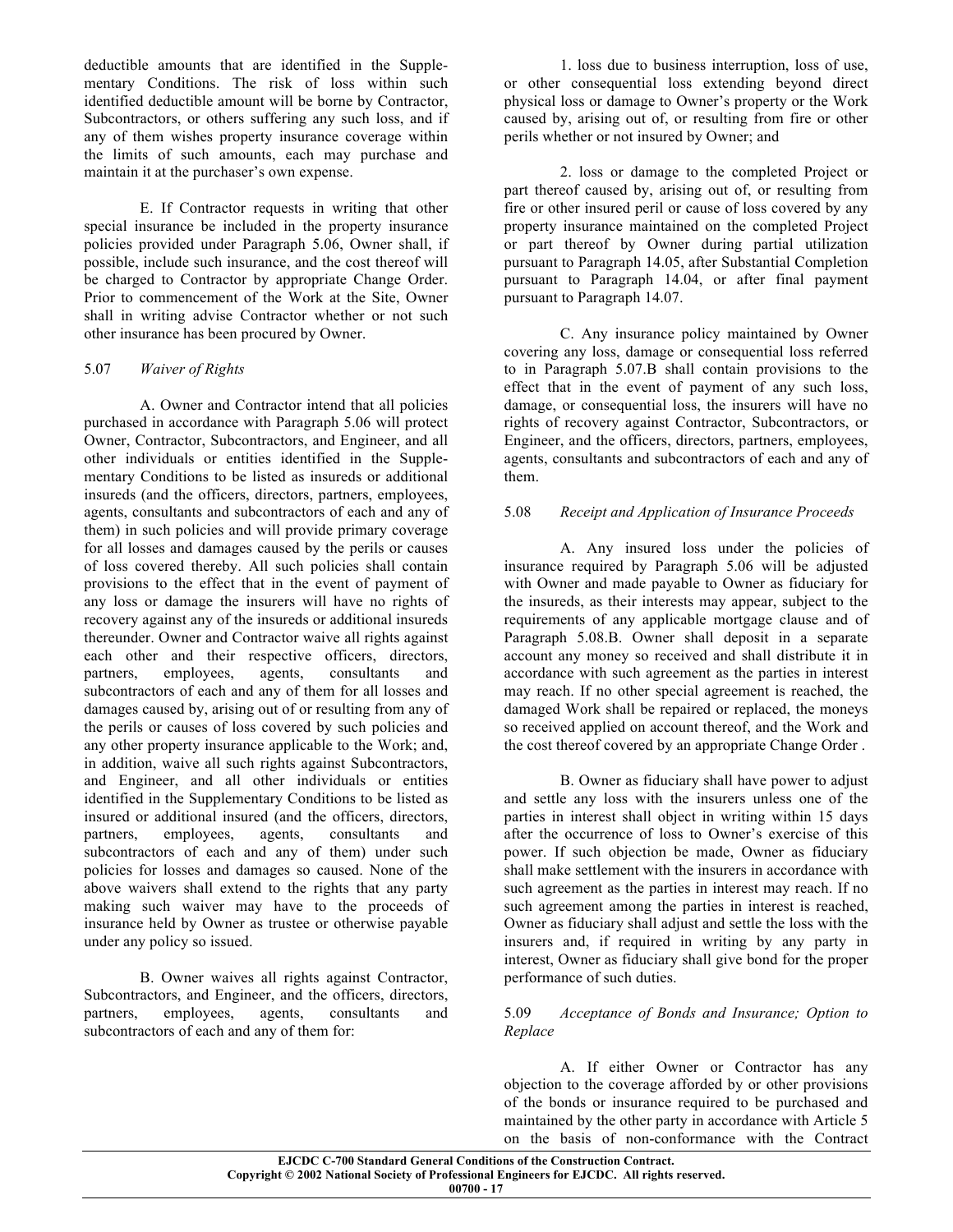Documents, the objecting party shall so notify the other party in writing within 10 days after receipt of the certificates (or other evidence requested) required by Paragraph 2.01.B. Owner and Contractor shall each provide to the other such additional information in respect of insurance provided as the other may reasonably request. If either party does not purchase or maintain all of the bonds and insurance required of such party by the Contract Documents, such party shall notify the other party in writing of such failure to purchase prior to the start of the Work, or of such failure to maintain prior to any change in the required coverage. Without prejudice to any other right or remedy, the other party may elect to obtain equivalent bonds or insurance to protect such other party's interests at the expense of the party who was required to provide such coverage, and a Change Order shall be issued to adjust the Contract Price accordingly.

#### 5.10 *Partial Utilization, Acknowledgment of Property Insurer*

A. If Owner finds it necessary to occupy or use a portion or portions of the Work prior to Substantial Completion of all the Work as provided in Paragraph 14.05, no such use or occupancy shall commence before the insurers providing the property insurance pursuant to Paragraph 5.06 have acknowledged notice thereof and in writing effected any changes in coverage necessitated thereby. The insurers providing the property insurance shall consent by endorsement on the policy or policies, but the property insurance shall not be canceled or permitted to lapse on account of any such partial use or occupancy.

#### ARTICLE 6 - CONTRACTOR'S RESPONSIBILITIES

#### 6.01 *Supervision and Superintendence*

A. Contractor shall supervise, inspect, and direct the Work competently and efficiently, devoting such attention thereto and applying such skills and expertise as may be necessary to perform the Work in accordance with the Contract Documents. Contractor shall be solely responsible for the means, methods, techniques, sequences, and procedures of construction. Contractor shall not be responsible for the negligence of Owner or Engineer in the design or specification of a specific means, method, technique, sequence, or procedure of construction which is shown or indicated in and expressly required by the Contract Documents.

B. At all times during the progress of the Work, Contractor shall assign a competent resident superintendent who shall not be replaced without written notice to Owner and Engineer except under extraordinary circumstances. The superintendent will be Contractor's representative at the Site and shall have authority to act on behalf of Contractor. All communications given to or

received from the superintendent shall be binding on Contractor.

#### 6.02 *Labor; Working Hours*

A. Contractor shall provide competent, suitably qualified personnel to survey and lay out the Work and perform construction as required by the Contract Documents. Contractor shall at all times maintain good discipline and order at the Site.

B. Except as otherwise required for the safety or protection of persons or the Work or property at the Site or adjacent thereto, and except as otherwise stated in the Contract Documents, all Work at the Site shall be performed during regular working hours. Contractor will not permit the performance of Work on a Saturday, Sunday, or any legal holiday without Owner's written consent (which will not be unreasonably withheld) given after prior written notice to Engineer.

#### 6.03 *Services, Materials, and Equipment*

A. Unless otherwise specified in the Contract Documents, Contractor shall provide and assume full responsibility for all services, materials, equipment, labor, transportation, construction equipment and machinery, tools, appliances, fuel, power, light, heat, telephone, water, sanitary facilities, temporary facilities, and all other facilities and incidentals necessary for the performance, testing, start-up, and completion of the Work.

B. All materials and equipment incorporated into the Work shall be as specified or, if not specified, shall be of good quality and new, except as otherwise provided in the Contract Documents. All special warranties and guarantees required by the Specifications shall expressly run to the benefit of Owner. If required by Engineer, Contractor shall furnish satisfactory evidence (including reports of required tests) as to the source, kind, and quality of materials and equipment.

C. All materials and equipment shall be stored, applied, installed, connected, erected, protected, used, cleaned, and conditioned in accordance with instructions of the applicable Supplier, except as otherwise may be provided in the Contract Documents.

#### 6.04 *Progress Schedule*

A. Contractor shall adhere to the Progress Schedule established in accordance with Paragraph 2.07 as it may be adjusted from time to time as provided below.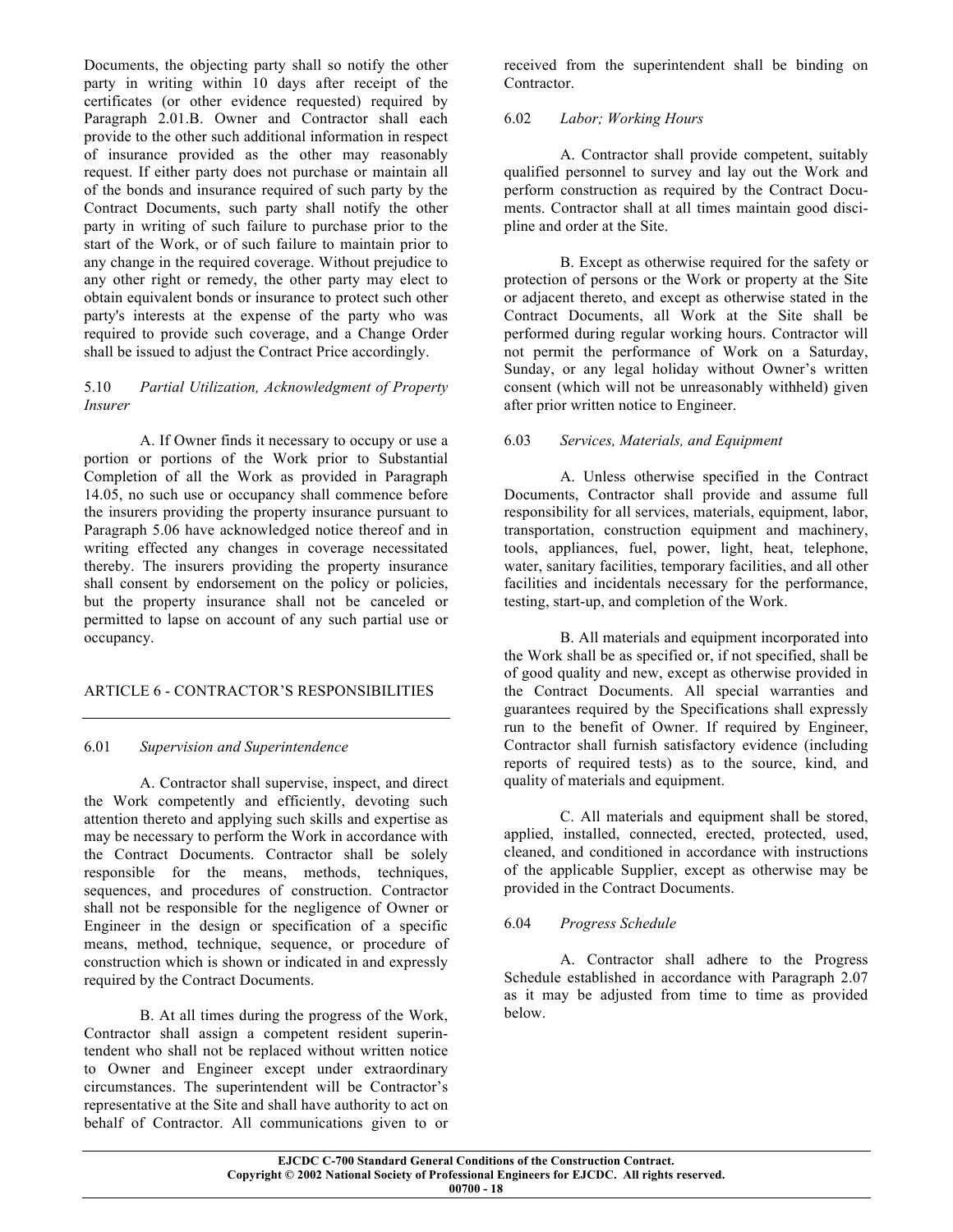1. Contractor shall submit to Engineer for acceptance (to the extent indicated in Paragraph 2.07) proposed adjustments in the Progress Schedule that will not result in changing the Contract Times. Such adjustments will comply with any provisions of the General Requirements applicable thereto.

2. Proposed adjustments in the Progress Schedule that will change the Contract Times shall be submitted in accordance with the requirements of Article 12. Adjustments in Contract Times may only be made by a Change Order.

6.05 *Substitutes and "Or-Equals"*

A. Whenever an item of material or equipment is specified or described in the Contract Documents by using the name of a proprietary item or the name of a particular Supplier, the specification or description is intended to establish the type, function, appearance, and quality required. Unless the specification or description contains or is followed by words reading that no like, equivalent, or "or-equal" item or no substitution is permitted, other items of material or equipment or material or equipment of other Suppliers may be submitted to Engineer for review under the circumstances described below.

1. *"Or-Equal" Items:* If in Engineer's sole discretion an item of material or equipment proposed by Contractor is functionally equal to that named and sufficiently similar so that no change in related Work will be required, it may be considered by Engineer as an "or-equal" item, in which case review and approval of the proposed item may, in Engineer's sole discretion, be accomplished without compliance with some or all of the requirements for approval of proposed substitute items. For the purposes of this Paragraph 6.05.A.1, a proposed item of material or equipment will be considered functionally equal to an item so named if:

> a. in the exercise of reasonable judgment Engineer determines that:

> 1) it is at least equal in materials of construction, quality, durability, appearance, strength, and design characteristics;

> 2) it will reliably perform at least equally well the function and achieve the results imposed by the design concept of the completed Project as a functioning whole,

3) it has a proven record of performance and availability of responsive service; and

b. Contractor certifies that, if approved and incorporated into the Work:

1) there will be no increase in cost to the Owner or increase in Contract Times, and

2) it will conform substantially to the detailed requirements of the item named in the Contract Documents.

## 2. Substitute Items

a. If in Engineer's sole discretion an item of material or equipment proposed by Contractor does not qualify as an "or-equal" item under Paragraph 6.05.A.1, it will be considered a proposed substitute item.

b. Contractor shall submit sufficient information as provided below to allow Engineer to determine that the item of material or equipment proposed is essentially equivalent to that named and an acceptable substitute therefor. Requests for review of proposed substitute items of material or equipment will not be accepted by Engineer from anyone other than Contractor.

c. The requirements for review by Engineer will be as set forth in Paragraph 6.05.A.2.d, as supplemented in the General Requirements and as Engineer may decide is appropriate under the circumstances.

d. Contractor shall make written application to Engineer for review of a proposed substitute item of material or equipment that Contractor seeks to furnish or use. The application:

1) shall certify that the proposed substitute item will:

> a) perform adequately the functions and achieve the results called for by the general design,

> b) be similar in substance to that specified, and

> c) be suited to the same use as that specified;

2) will state:

a) the extent, if any, to which the use of the proposed substitute item will prejudice Contractor's achievement of Substantial Completion on time;

b) whether or not use of the proposed substitute item in the Work will require a change in any of the Contract Documents (or in the provisions of any other direct contract with Owner for other work on the Project) to adapt the design to the proposed substitute item; and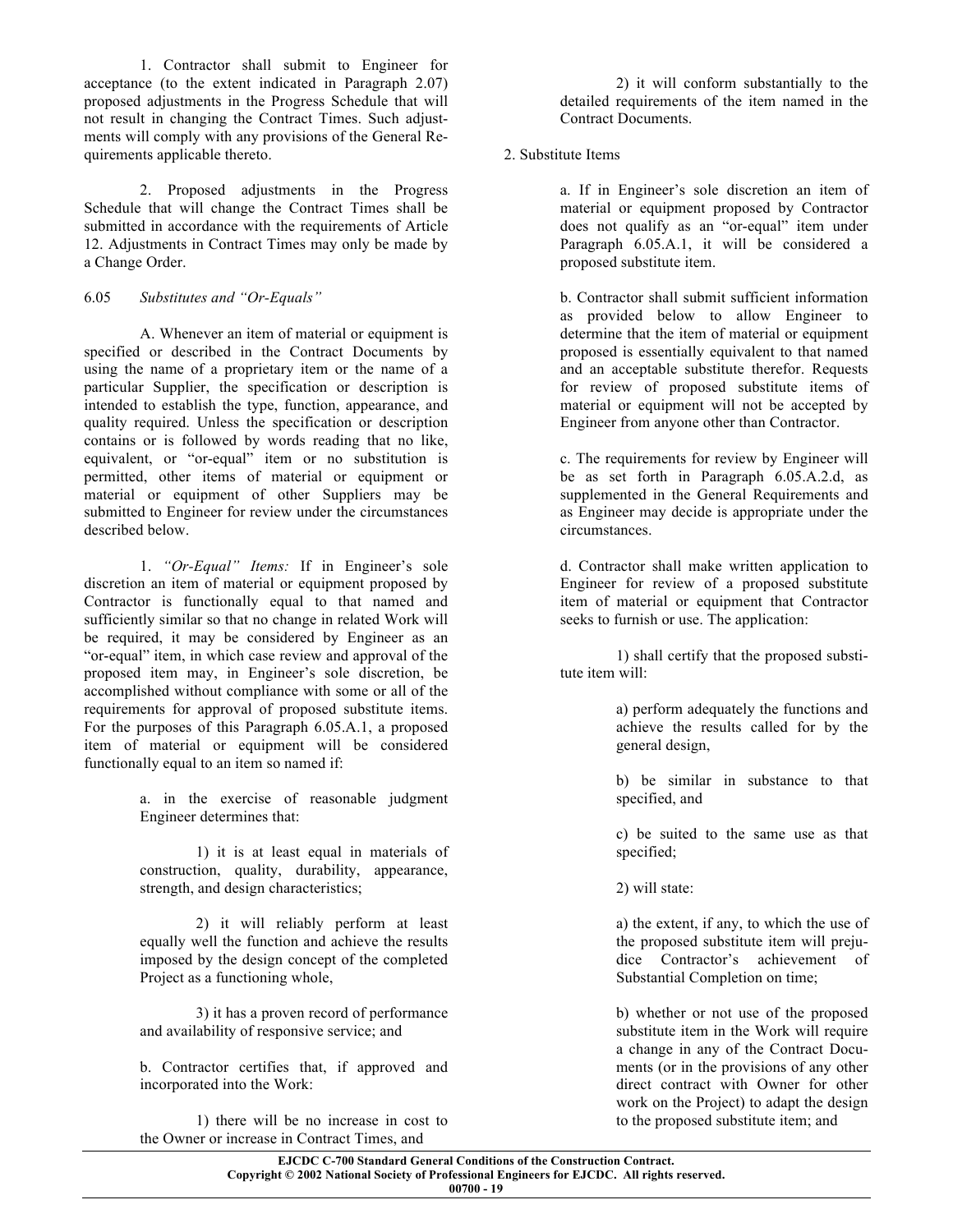c) whether or not incorporation or use of the proposed substitute item in connection with the Work is subject to payment of any license fee or royalty;

3) will identify:

a) all variations of the proposed substitute item from that specified , and

b) available engineering, sales, maintenance, repair, and replacement services;

4) and shall contain an itemized estimate of all costs or credits that will result directly or indirectly from use of such substitute item, including costs of redesign and claims of other contractors affected by any resulting change,

B. *Substitute Construction Methods or Procedures:* If a specific means, method, technique, sequence, or procedure of construction is expressly required by the Contract Documents, Contractor may furnish or utilize a substitute means, method, technique, sequence, or procedure of construction approved by Engineer. Contractor shall submit sufficient information to allow Engineer, in Engineer's sole discretion, to determine that the substitute proposed is equivalent to that expressly called for by the Contract Documents. The requirements for review by Engineer will be similar to those provided in Paragraph 6.05.A.2.

C. *Engineer's Evaluation:* Engineer will be allowed a reasonable time within which to evaluate each proposal or submittal made pursuant to Paragraphs 6.05.A and 6.05.B. Engineer may require Contractor to furnish additional data about the proposed substitute item. Engineer will be the sole judge of acceptability. No "or equal" or substitute will be ordered, installed or utilized until Engineer's review is complete, which will be evidenced by either a Change Order for a substitute or an approved Shop Drawing for an "or equal." Engineer will advise Contractor in writing of any negative determination.

D. *Special Guarantee:* Owner may require Contractor to furnish at Contractor's expense a special performance guarantee or other surety with respect to any substitute.

E. *Engineer's Cost Reimbursement*: Engineer will record Engineer's costs in evaluating a substitute proposed or submitted by Contractor pursuant to Paragraphs 6.05.A.2 and 6.05.B Whether or not Engineer approves a substitute item so proposed or submitted by Contractor, Contractor shall reimburse Owner for the charges of Engineer for evaluating each such proposed substitute. Contractor shall also reimburse Owner for the charges of Engineer for making changes in the Contract

Documents (or in the provisions of any other direct contract with Owner) resulting from the acceptance of each proposed substitute.

F. *Contractor's Expense*: Contractor shall provide all data in support of any proposed substitute or "or-equal" at Contractor's expense.

6.06 *Concerning Subcontractors, Suppliers, and Others*

A. Contractor shall not employ any Subcontractor, Supplier, or other individual or entity (including those acceptable to Owner as indicated in Paragraph 6.06.B), whether initially or as a replacement, against whom Owner may have reasonable objection. Contractor shall not be required to employ any Subcontractor, Supplier, or other individual or entity to furnish or perform any of the Work against whom Contractor has reasonable objection.

B. If the Supplementary Conditions require the identity of certain Subcontractors, Suppliers, or other individuals or entities to be submitted to Owner in advance for acceptance by Owner by a specified date prior to the Effective Date of the Agreement, and if Contractor has submitted a list thereof in accordance with the Supplementary Conditions, Owner's acceptance (either in writing or by failing to make written objection thereto by the date indicated for acceptance or objection in the Bidding Documents or the Contract Documents) of any such Subcontractor, Supplier, or other individual or entity so identified may be revoked on the basis of reasonable objection after due investigation. Contractor shall submit an acceptable replacement for the rejected Subcontractor, Supplier, or other individual or entity, and the Contract Price will be adjusted by the difference in the cost occasioned by such replacement, and an appropriate Change Order will be issued . No acceptance by Owner of any such Subcontractor, Supplier, or other individual or entity, whether initially or as a replacement, shall constitute a waiver of any right of Owner or Engineer to reject defective Work.

C. Contractor shall be fully responsible to Owner and Engineer for all acts and omissions of the Subcontractors, Suppliers, and other individuals or entities performing or furnishing any of the Work just as Contractor is responsible for Contractor's own acts and omissions. Nothing in the Contract Documents:

1. shall create for the benefit of any such Subcontractor, Supplier, or other individual or entity any contractual relationship between Owner or Engineer and any such Subcontractor, Supplier or other individual or entity, nor

2. shall anything in the Contract Documents create any obligation on the part of Owner or Engineer to pay or to see to the payment of any moneys due any such Subcontractor, Supplier, or other individual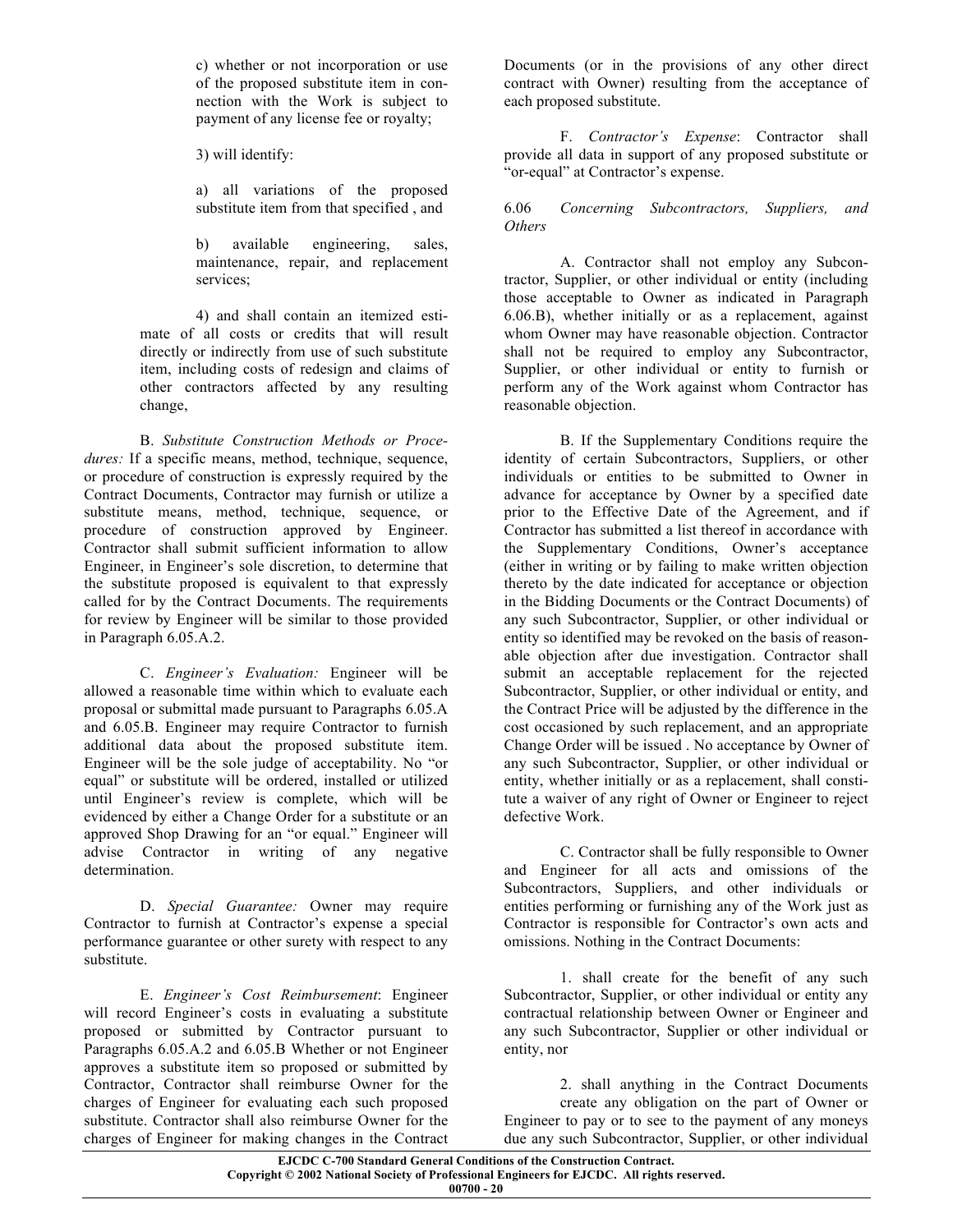or entity except as may otherwise be required by Laws and Regulations.

D. Contractor shall be solely responsible for scheduling and coordinating the Work of Subcontractors, Suppliers, and other individuals or entities performing or furnishing any of the Work under a direct or indirect contract with Contractor.

E. Contractor shall require all Subcontractors, Suppliers, and such other individuals or entities performing or furnishing any of the Work to communicate with Engineer through Contractor.

F. The divisions and sections of the Specifications and the identifications of any Drawings shall not control Contractor in dividing the Work among Subcontractors or Suppliers or delineating the Work to be performed by any specific trade.

G. All Work performed for Contractor by a Subcontractor or Supplier will be pursuant to an appropriate agreement between Contractor and the Subcontractor or Supplier which specifically binds the Subcontractor or Supplier to the applicable terms and conditions of the Contract Documents for the benefit of Owner and Engineer. Whenever any such agreement is with a Subcontractor or Supplier who is listed as an additional insured on the property insurance provided in Paragraph 5.06, the agreement between the Contractor and the Subcontractor or Supplier will contain provisions whereby the Subcontractor or Supplier waives all rights against Owner, Contractor, and Engineer,, and all other individuals or entities identified in the Supplementary Conditions to be listed as insureds or additional insureds (and the officers, directors, partners, employees, agents, consultants and subcontractors of each and any of them) for all losses and damages caused by, arising out of, relating to, or resulting from any of the perils or causes of loss covered by such policies and any other property insurance applicable to the Work. If the insurers on any such policies require separate waiver forms to be signed by any Subcontractor or Supplier, Contractor will obtain the same.

#### 6.07 *Patent Fees and Royalties*

A. Contractor shall pay all license fees and royalties and assume all costs incident to the use in the performance of the Work or the incorporation in the Work of any invention, design, process, product, or device which is the subject of patent rights or copyrights held by others. If a particular invention, design, process, product, or device is specified in the Contract Documents for use in the performance of the Work and if to the actual knowledge of Owner or Engineer its use is subject to patent rights or copyrights calling for the payment of any license fee or royalty to others, the existence of such rights shall be disclosed by Owner in the Contract Documents.

B. To the fullest extent permitted by Laws and Regulations, Contractor shall indemnify and hold harmless Owner and Engineer, and the officers, directors, partners, employees, agents, consultants and subcontractors of each and any of them from and against all claims, costs, losses, and damages (including but not limited to all fees and charges of engineers, architects, attorneys, and other professionals and all court or arbitration or other dispute resolution costs) arising out of or relating to any infringement of patent rights or copyrights incident to the use in the performance of the Work or resulting from the incorporation in the Work of any invention, design, process, product, or device not specified in the Contract Documents.

# 6.08 *Permits*

A. Unless otherwise provided in the Supplementary Conditions, Contractor shall obtain and pay for all construction permits and licenses. Owner shall assist Contractor, when necessary, in obtaining such permits and licenses. Contractor shall pay all governmental charges and inspection fees necessary for the prosecution of the Work which are applicable at the time of opening of Bids, or, if there are no Bids, on the Effective Date of the Agreement. Owner shall pay all charges of utility owners for connections for providing permanent service to the Work.

# 6.09 *Laws and Regulations*

A. Contractor shall give all notices required by and shall comply with all Laws and Regulations applicable to the performance of the Work. Except where otherwise expressly required by applicable Laws and Regulations, neither Owner nor Engineer shall be responsible for monitoring Contractor's compliance with any Laws or Regulations.

B. If Contractor performs any Work knowing or having reason to know that it is contrary to Laws or Regulations, Contractor shall bear all claims, costs, losses, and damages (including but not limited to all fees and charges of engineers, architects, attorneys, and other professionals and all court or arbitration or other dispute resolution costs) arising out of or relating to such Work. However, it shall not be Contractor's primary responsibility to make certain that the Specifications and Drawings are in accordance with Laws and Regulations, but this shall not relieve Contractor of Contractor's obligations under Paragraph 3.03.

C. Changes in Laws or Regulations not known at the time of opening of Bids (or, on the Effective Date of the Agreement if there were no Bids) having an effect on the cost or time of performance of the Work shall be the subject of an adjustment in Contract Price or Contract Times. If Owner and Contractor are unable to agree on entitlement to or on the amount or extent, if any, of any such adjustment, a Claim may be made therefor as provided in Paragraph 10.05.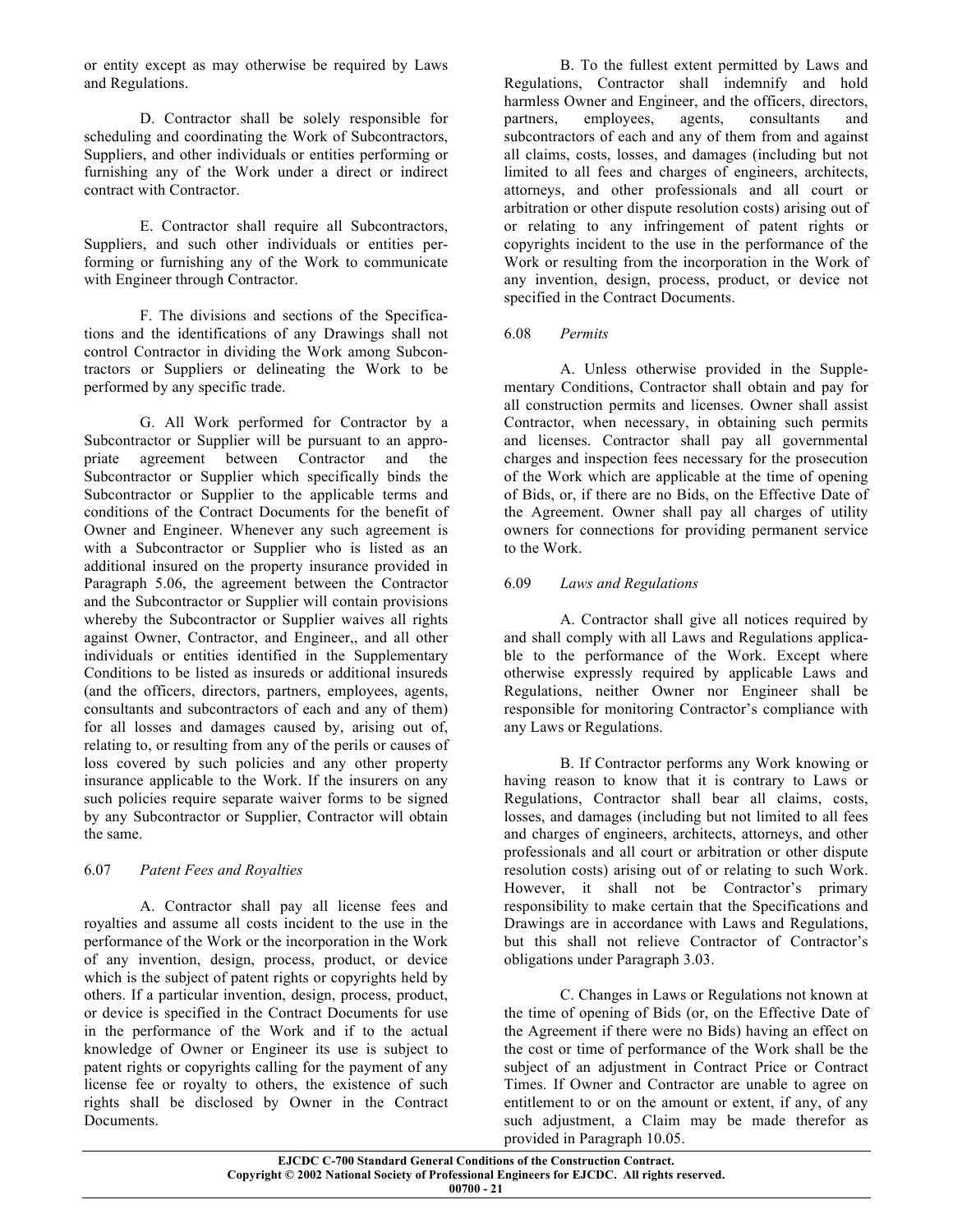6.10 *Taxes*

A. Contractor shall pay all sales, consumer, use, and other similar taxes required to be paid by Contractor in accordance with the Laws and Regulations of the place of the Project which are applicable during the performance of the Work.

#### 6.11 *Use of Site and Other Areas*

#### A. Limitation on Use of Site and Other Areas

1. Contractor shall confine construction equipment, the storage of materials and equipment, and the operations of workers to the Site and other areas permitted by Laws and Regulations, and shall not unreasonably encumber the Site and other areas with construction equipment or other materials or equipment. Contractor shall assume full responsibility for any damage to any such land or area, or to the owner or occupant thereof, or of any adjacent land or areas resulting from the performance of the Work.

2. Should any claim be made by any such owner or occupant because of the performance of the Work, Contractor shall promptly settle with such other party by negotiation or otherwise resolve the claim by arbitration or other dispute resolution proceeding or at law.

3. To the fullest extent permitted by Laws and Regulations, Contractor shall indemnify and hold harmless Owner and Engineer, and the officers, directors, partners, employees, agents, consultants and subcontractors of each and any of them from and against all claims, costs, losses, and damages (including but not limited to all fees and charges of engineers, architects, attorneys, and other professionals and all court or arbitration or other dispute resolution costs) arising out of or relating to any claim or action, legal or equitable, brought by any such owner or occupant against Owner, Engineer, or any other party indemnified hereunder to the extent caused by or based upon Contractor's performance of the Work.

B. *Removal of Debris During Performance of the Work:* During the progress of the Work Contractor shall keep the Site and other areas free from accumulations of waste materials, rubbish, and other debris. Removal and disposal of such waste materials, rubbish, and other debris shall conform to applicable Laws and Regulations.

C. *Cleaning:* Prior to Substantial Completion of the Work Contractor shall clean the Site and the Work and make it ready for utilization by Owner. At the completion of the Work Contractor shall remove from the Site all tools, appliances, construction equipment and machinery, and surplus materials and shall restore to original condition all property not designated for alteration by the Contract Documents.

D. *Loading Structures:* Contractor shall not load nor permit any part of any structure to be loaded in any manner that will endanger the structure, nor shall Contractor subject any part of the Work or adjacent property to stresses or pressures that will endanger it.

#### 6.12 *Record Documents*

A. Contractor shall maintain in a safe place at the Site one record copy of all Drawings, Specifications, Addenda, Change Orders, Work Change Directives, Field Orders, and written interpretations and clarifications in good order and annotated to show changes made during construction. These record documents together with all approved Samples and a counterpart of all approved Shop Drawings will be available to Engineer for reference. Upon completion of the Work, these record documents, Samples, and Shop Drawings will be delivered to Engineer for Owner.

#### 6.13 *Safety and Protection*

A. Contractor shall be solely responsible for initiating, maintaining and supervising all safety precautions and programs in connection with the Work. Contractor shall take all necessary precautions for the safety of, and shall provide the necessary protection to prevent damage, injury or loss to:

1. all persons on the Site or who may be affected by the Work;

2. all the Work and materials and equipment to be incorporated therein, whether in storage on or off the Site; and

3. other property at the Site or adjacent thereto, including trees, shrubs, lawns, walks, pavements, roadways, structures, utilities, and Underground Facilities not designated for removal, relocation, or replacement in the course of construction.

B. Contractor shall comply with all applicable Laws and Regulations relating to the safety of persons or property, or to the protection of persons or property from damage, injury, or loss; and shall erect and maintain all necessary safeguards for such safety and protection. Contractor shall notify owners of adjacent property and of Underground Facilities and other utility owners when prosecution of the Work may affect them, and shall cooperate with them in the protection, removal, relocation, and replacement of their property.

C. All damage, injury, or loss to any property referred to in Paragraph 6.13.A.2 or 6.13.A.3 caused, directly or indirectly, in whole or in part, by Contractor, any Subcontractor, Supplier, or any other individual or entity directly or indirectly employed by any of them to perform any of the Work, or anyone for whose acts any of them may be liable, shall be remedied by Contractor (except damage or loss attributable to the fault of Draw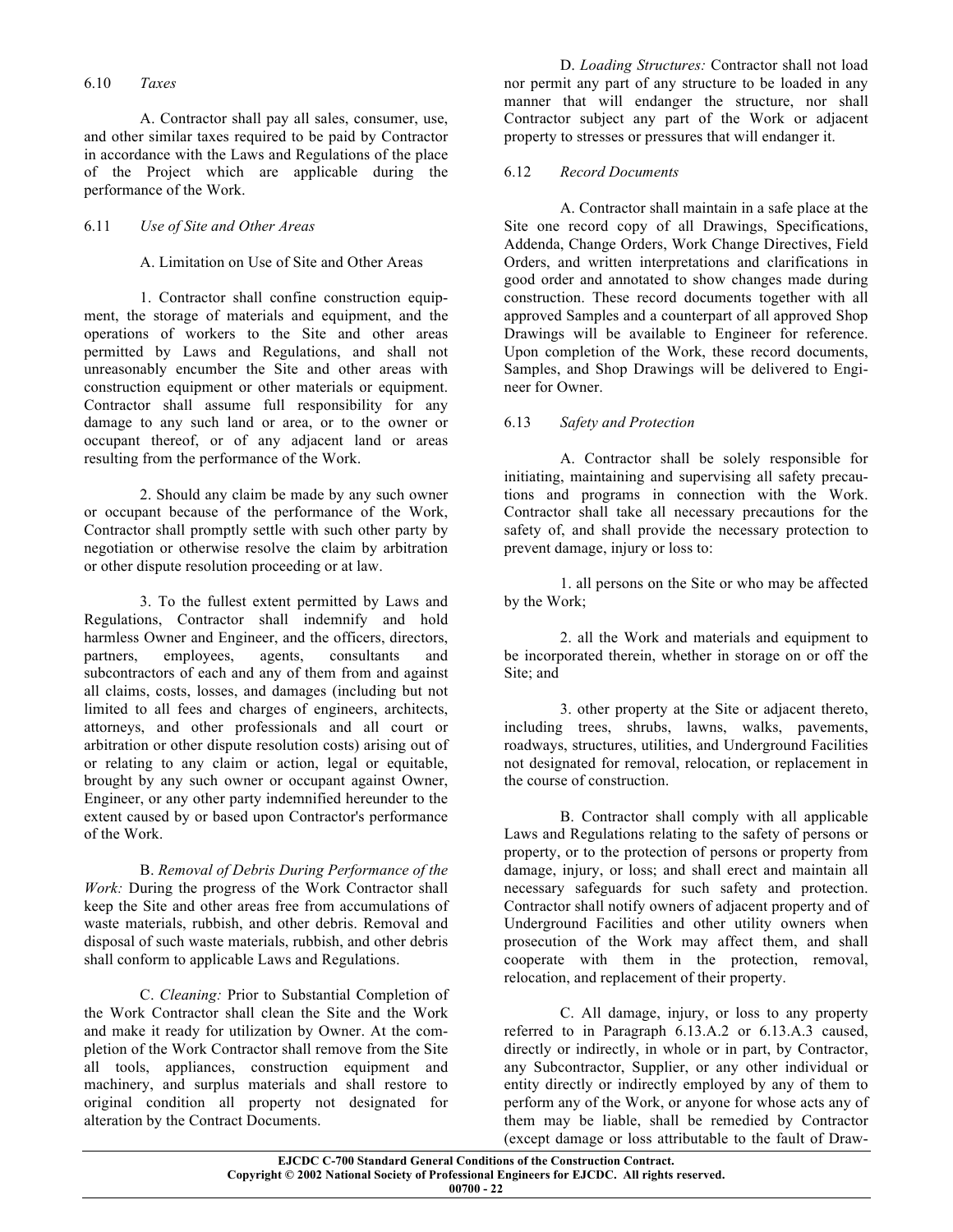ings or Specifications or to the acts or omissions of Owner or Engineer or , or anyone employed by any of them, or anyone for whose acts any of them may be liable, and not attributable, directly or indirectly, in whole or in part, to the fault or negligence of Contractor or any Subcontractor, Supplier, or other individual or entity directly or indirectly employed by any of them).

D. Contractor's duties and responsibilities for safety and for protection of the Work shall continue until such time as all the Work is completed and Engineer has issued a notice to Owner and Contractor in accordance with Paragraph 14.07.B that the Work is acceptable (except as otherwise expressly provided in connection with Substantial Completion).

#### 6.14 *Safety Representative*

A. Contractor shall designate a qualified and experienced safety representative at the Site whose duties and responsibilities shall be the prevention of accidents and the maintaining and supervising of safety precautions and programs.

#### 6.15 *Hazard Communication Programs*

A. Contractor shall be responsible for coordinating any exchange of material safety data sheets or other hazard communication information required to be made available to or exchanged between or among employers at the Site in accordance with Laws or Regulations.

#### 6.16 *Emergencies*

A. In emergencies affecting the safety or protection of persons or the Work or property at the Site or adjacent thereto, Contractor is obligated to act to prevent threatened damage, injury, or loss. Contractor shall give Engineer prompt written notice if Contractor believes that any significant changes in the Work or variations from the Contract Documents have been caused thereby or are required as a result thereof. If Engineer determines that a change in the Contract Documents is required because of the action taken by Contractor in response to such an emergency, a Work Change Directive or Change Order will be issued.

#### 6.17 *Shop Drawings and Samples*

A. Contractor shall submit Shop Drawings and Samples to Engineer for review and approval in accordance with the acceptable Schedule of Submittals (as required by Paragraph 2.07). Each submittal will be identified as Engineer may require.

1. Shop Drawings

a. Submit number of copies specified in the General Requirements.

b. Data shown on the Shop Drawings will be complete with respect to quantities, dimensions, specified performance and design criteria, materials, and similar data to show Engineer the services, materials, and equipment Contractor proposes to provide and to enable Engineer to review the information for the limited purposes required by Paragraph 6.17.D.

2. *Samples:* Contractor shall also submit Samples to Engineer for review and approval in accordance with the acceptable schedule of Shop Drawings and Sample submittals.

> a. Submit number of Samples specified in the Specifications.

> b. Clearly identify each Sample as to material, Supplier, pertinent data such as catalog numbers, the use for which intended and other data as Engineer may require to enable Engineer to review the submittal for the limited purposes required by Paragraph 6.17.D.

B. Where a Shop Drawing or Sample is required by the Contract Documents or the Schedule of Submittals , any related Work performed prior to Engineer's review and approval of the pertinent submittal will be at the sole expense and responsibility of Contractor.

C. Submittal Procedures

1. Before submitting each Shop Drawing or Sample, Contractor shall have determined and verified:

> a. all field measurements, quantities, dimensions, specified performance and design criteria, installation requirements, materials, catalog numbers, and similar information with respect thereto;

> b. the suitability of all materials with respect to intended use, fabrication, shipping, handling, storage, assembly, and installation pertaining to the performance of the Work;

> c. all information relative to Contractor's responsibilities for means, methods, techniques, sequences, and procedures of construction, and safety precautions and programs incident thereto; and

> d. shall also have reviewed and coordinated each Shop Drawing or Sample with other Shop Drawings and Samples and with the requirements of the Work and the Contract Documents.

2. Each submittal shall bear a stamp or specific written certification that Contractor has satisfied Contractor's obligations under the Contract Documents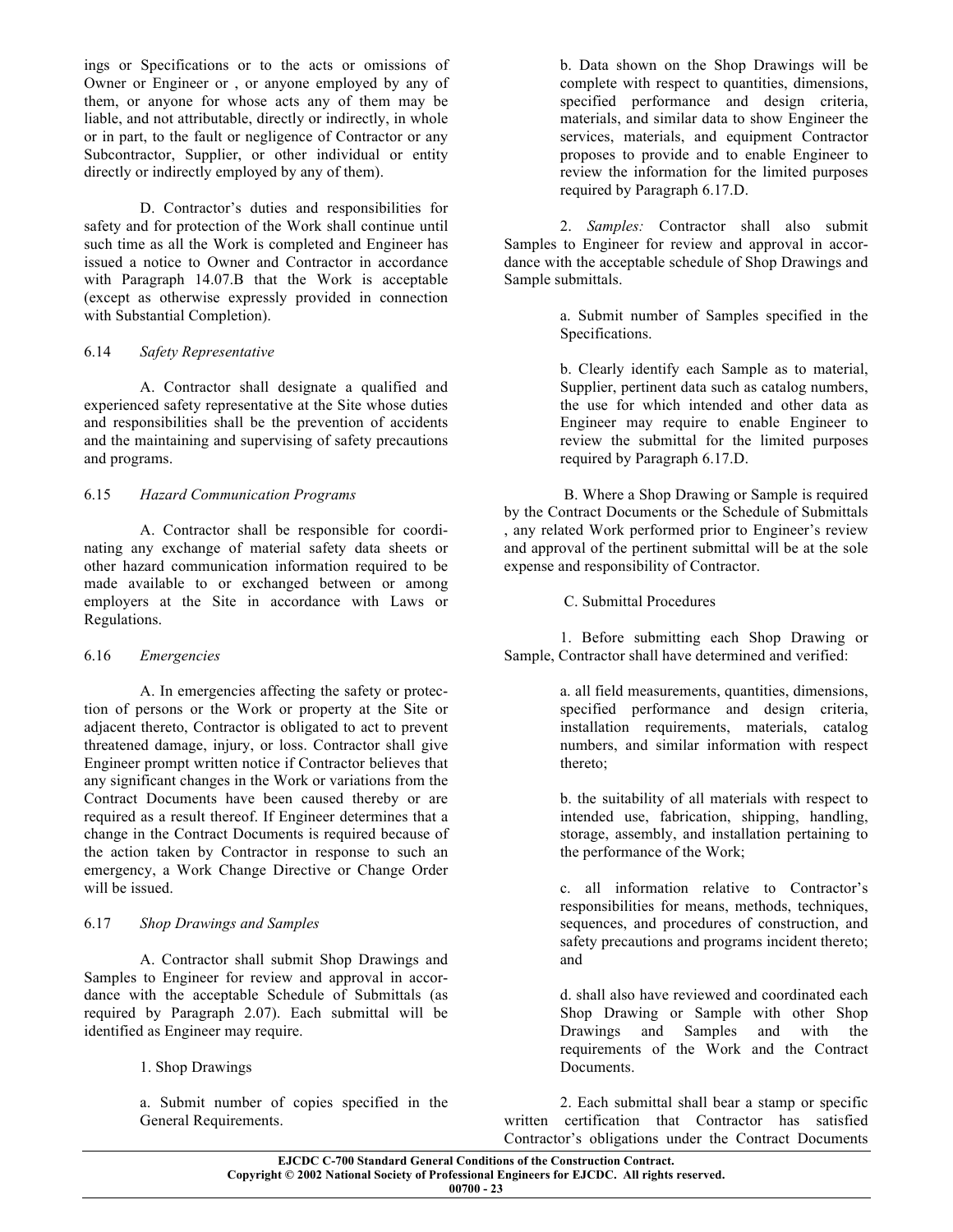with respect to Contractor's review and approval of that submittal.

3. With each submittal, Contractor shall give Engineer specific written notice of any variations, that the Shop Drawing or Sample may have from the requirements of the Contract Documents. This notice shall be both a written communication separate from the Shop Drawing's or Sample Submittal; and, in addition, by a specific notation made on each Shop Drawing or Sample submitted to Engineer for review and approval of each such variation.

D. *Engineer's Review*

1. Engineer will provide timely review of Shop Drawings and Samples in accordance with the Schedule of Submittals acceptable to Engineer. Engineer's review and approval will be only to determine if the items covered by the submittals will, after installation or incorporation in the Work, conform to the information given in the Contract Documents and be compatible with the design concept of the completed Project as a functioning whole as indicated by the Contract Documents.

2. Engineer's review and approval will not extend to means, methods, techniques, sequences, or procedures of construction (except where a particular means, method, technique, sequence, or procedure of construction is specifically and expressly called for by the Contract Documents) or to safety precautions or programs incident thereto. The review and approval of a separate item as such will not indicate approval of the assembly in which the item functions.

3. Engineer's review and approval shall not relieve Contractor from responsibility for any variation from the requirements of the Contract Documents unless Contractor has complied with the requirements of Paragraph 6.17.C.3 and Engineer has given written approval of each such variation by specific written notation thereof incorporated in or accompanying the Shop Drawing or Sample. Engineer's review and approval shall not relieve Contractor from responsibility for complying with the requirements of Paragraph 6.17.C.1.

E. *Resubmittal Procedures*

1. Contractor shall make corrections required by Engineer and shall return the required number of corrected copies of Shop Drawings and submit, as required, new Samples for review and approval. Contractor shall direct specific attention in writing to revisions other than the corrections called for by Engineer on previous submittals.

#### 6.18 *Continuing the Work*

A. Contractor shall carry on the Work and adhere to the Progress Schedule during all disputes or

disagreements with Owner. No Work shall be delayed or postponed pending resolution of any disputes or disagreements, except as permitted by Paragraph 15.04 or as Owner and Contractor may otherwise agree in writing.

# 6.19 *Contractor's General Warranty and Guarantee*

A. Contractor warrants and guarantees to Owner that all Work will be in accordance with the Contract Documents and will not be defective. Engineer and its Related Entities shall be entitled to rely on representation of Contractor's warranty and guarantee.

B. Contractor's warranty and guarantee hereunder excludes defects or damage caused by:

1. abuse, modification, or improper maintenance or operation by persons other than Contractor, Subcontractors, Suppliers, or any other individual or entity for whom Contractor is responsible; or

2. normal wear and tear under normal usage.

C. Contractor's obligation to perform and complete the Work in accordance with the Contract Documents shall be absolute. None of the following will constitute an acceptance of Work that is not in accordance with the Contract Documents or a release of Contractor's obligation to perform the Work in accordance with the Contract Documents:

1. observations by Engineer;

2. recommendation by Engineer or payment by Owner of any progress or final payment;

3. the issuance of a certificate of Substantial Completion by Engineer or any payment related thereto by Owner;

4. use or occupancy of the Work or any part thereof by Owner;

5. any review and approval of a Shop Drawing or Sample submittal or the issuance of a notice of acceptability by Engineer;

6. any inspection, test, or approval by others; or

7. any correction of defective Work by Owner.

#### 6.20 *Indemnification*

A. To the fullest extent permitted by Laws and Regulations, Contractor shall indemnify and hold harmless Owner and Engineer, and the officers, directors, partners, employees, agents, consultants and subcontractors of each and any of them from and against all claims, costs, losses, and damages (including but not limited to all fees and charges of engineers, architects, attorneys, and other professionals and all court or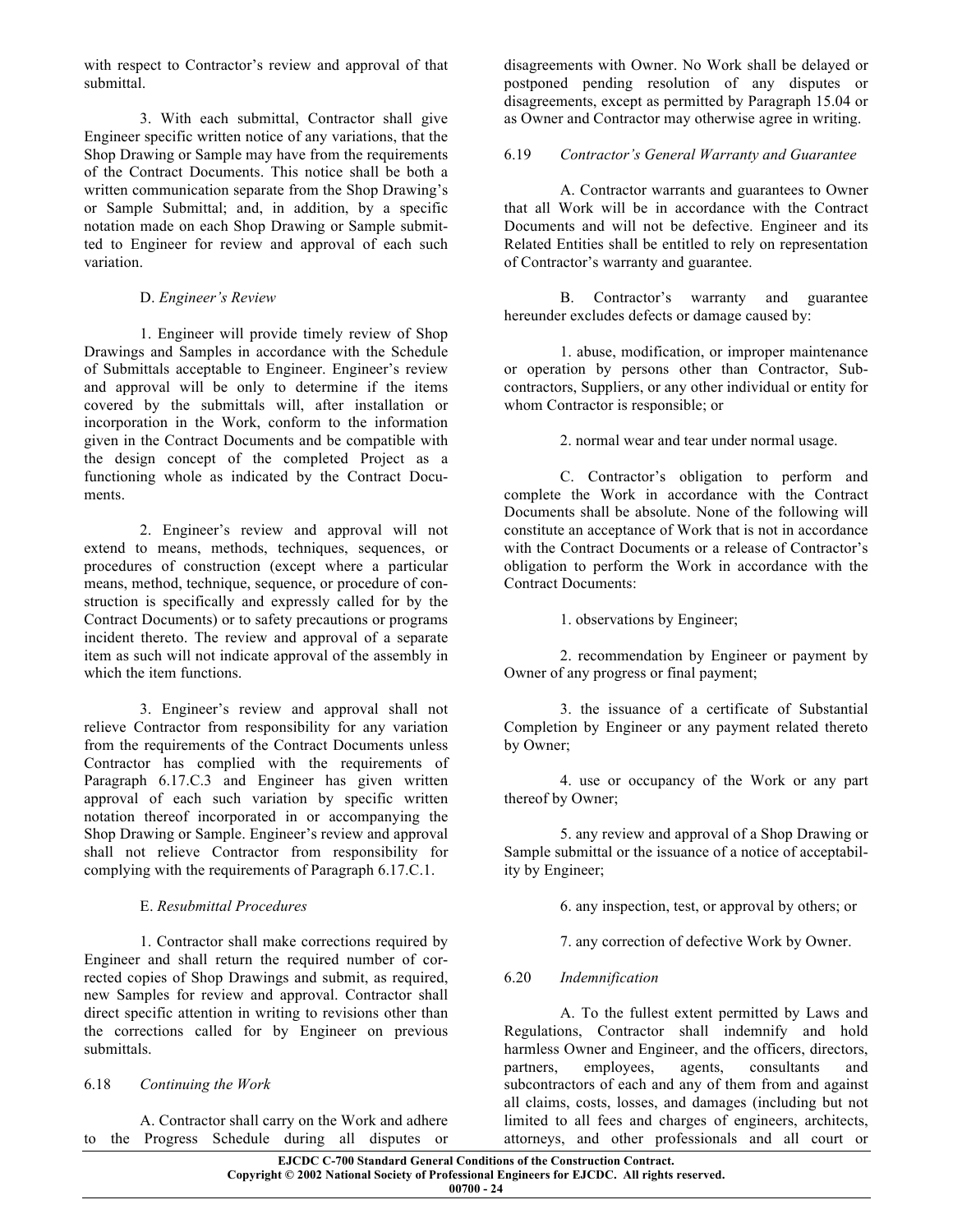arbitration or other dispute resolution costs) arising out of or relating to the performance of the Work, provided that any such claim, cost, loss, or damage is attributable to bodily injury, sickness, disease, or death, or to injury to or destruction of tangible property (other than the Work itself), including the loss of use resulting therefrom but only to the extent caused by any negligent act or omission of Contractor, any Subcontractor, any Supplier, or any individual or entity directly or indirectly employed by any of them to perform any of the Work or anyone for whose acts any of them may be liable .

B. In any and all claims against Owner or Engineer or any of their respective consultants, agents, officers, directors, partners, or employees by any employee (or the survivor or personal representative of such employee) of Contractor, any Subcontractor, any Supplier, or any individual or entity directly or indirectly employed by any of them to perform any of the Work, or anyone for whose acts any of them may be liable, the indemnification obligation under Paragraph 6.20.A shall not be limited in any way by any limitation on the amount or type of damages, compensation, or benefits payable by or for Contractor or any such Subcontractor, Supplier, or other individual or entity under workers' compensation acts, disability benefit acts, or other employee benefit acts.

C. The indemnification obligations of Contractor under Paragraph 6.20.A shall not extend to the liability of Engineer and Engineer's officers, directors, partners, employees, agents, consultants and subcontractors arising out of:

1. the preparation or approval of, or the failure to prepare or approve, maps, Drawings, opinions, reports, surveys, Change Orders, designs, or Specifications; or

2. giving directions or instructions, or failing to give them, if that is the primary cause of the injury or damage.

#### 6.21 *Delegation of Professional Design Services*

A. Contractor will not be required to provide professional design services unless such services are specifically required by the Contract Documents for a portion of the Work or unless such services are required to carry out Contractor's responsibilities for construction means, methods, techniques, sequences and procedures. Contractor shall not be required to provide professional services in violation of applicable law.

B. If professional design services or certifications by a design professional related to systems, materials or equipment are specifically required of Contractor by the Contract Documents, Owner and Engineer will specify all performance and design criteria that such services must satisfy. Contractor shall cause such services or certifications to be provided by a properly licensed professional, whose signature and seal

shall appear on all drawings, calculations, specifications, certifications, Shop Drawings and other submittals prepared by such professional. Shop Drawings and other submittals related to the Work designed or certified by such professional, if prepared by others, shall bear such professional's written approval when submitted to Engineer.

C. Owner and Engineer shall be entitled to rely upon the adequacy, accuracy and completeness of the services, certifications or approvals performed by such design professionals, provided Owner and Engineer have specified to Contractor all performance and design criteria that such services must satisfy.

D. Pursuant to this Paragraph 6.21, Engineer's review and approval of design calculations and design drawings will be only for the limited purpose of checking for conformance with performance and design criteria given and the design concept expressed in the Contract Documents. Engineer's review and approval of Shop Drawings and other submittals (except design calculations and design drawings) will be only for the purpose stated in Paragraph 6.17.D.1.

E. Contractor shall not be responsible for the adequacy of the performance or design criteria required by the Contract Documents.

ARTICLE 7 - OTHER WORK AT THE SITE

#### 7.01 *Related Work at Site*

A. Owner may perform other work related to the Project at the Site with Owner's employees, or via other direct contracts therefor, or have other work performed by utility owners. If such other work is not noted in the Contract Documents, then:

1. written notice thereof will be given to Contractor prior to starting any such other work; and

2. if Owner and Contractor are unable to agree on entitlement to or on the amount or extent, if any, of any adjustment in the Contract Price or Contract Times that should be allowed as a result of such other work, a Claim may be made therefor as provided in Paragraph 10.05.

B. Contractor shall afford each other contractor who is a party to such a direct contract, each utility owner and Owner, if Owner is performing other work with Owner's employees, proper and safe access to the Site, a reasonable opportunity for the introduction and storage of materials and equipment and the execution of such other work, and shall properly coordinate the Work with theirs. Contractor shall do all cutting, fitting, and patching of the Work that may be required to properly connect or otherwise make its several parts come together and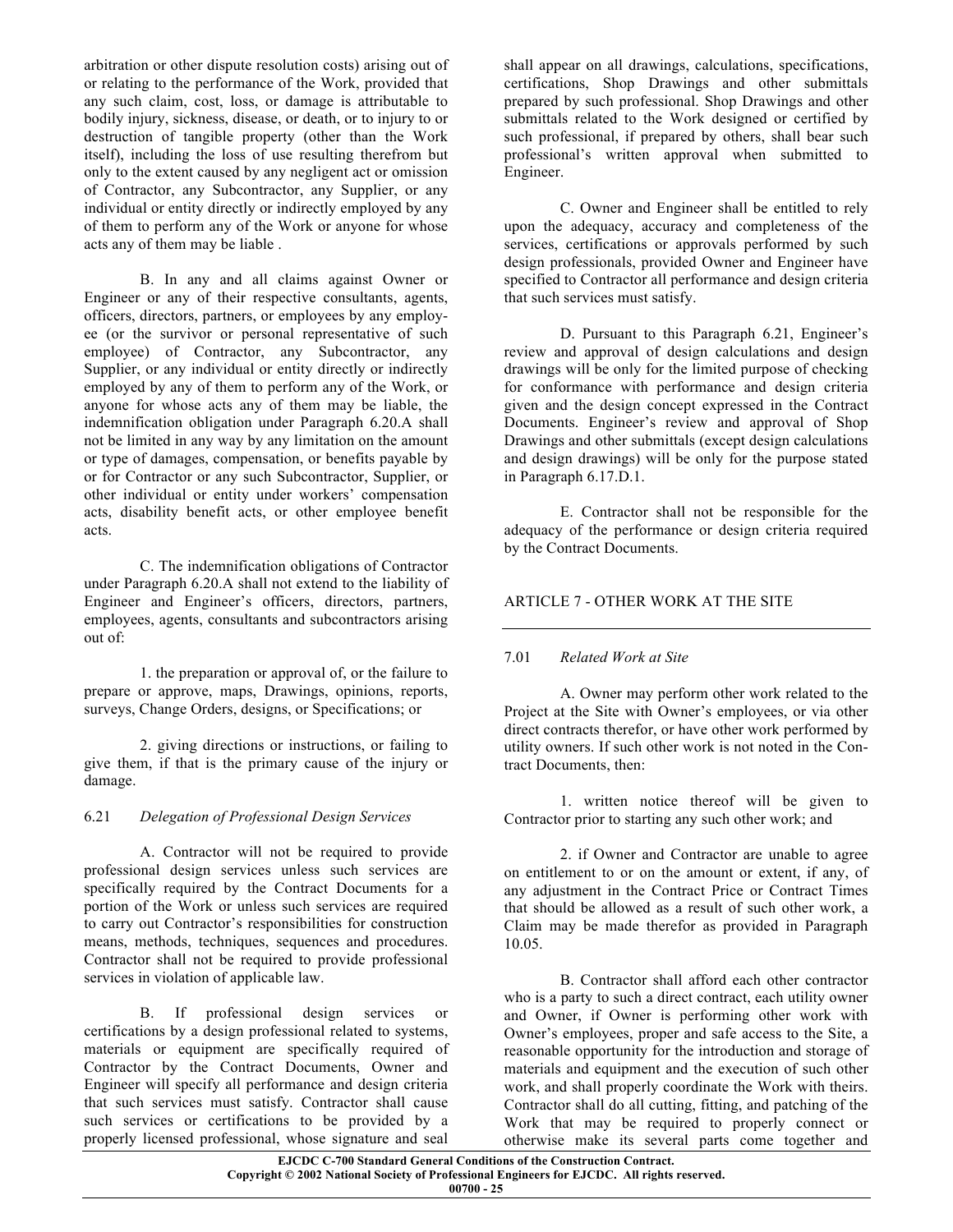properly integrate with such other work. Contractor shall not endanger any work of others by cutting, excavating, or otherwise altering their work and will only cut or alter their work with the written consent of Engineer and the others whose work will be affected. The duties and responsibilities of Contractor under this Paragraph are for the benefit of such utility owners and other contractors to the extent that there are comparable provisions for the benefit of Contractor in said direct contracts between Owner and such utility owners and other contractors.

C. If the proper execution or results of any part of Contractor's Work depends upon work performed by others under this Article 7, Contractor shall inspect such other work and promptly report to Engineer in writing any delays, defects, or deficiencies in such other work that render it unavailable or unsuitable for the proper execution and results of Contractor's Work. Contractor's failure to so report will constitute an acceptance of such other work as fit and proper for integration with Contractor's Work except for latent defects and deficiencies in such other work.

#### 7.02 *Coordination*

A. If Owner intends to contract with others for the performance of other work on the Project at the Site, the following will be set forth in Supplementary Conditions:

1. the individual or entity who will have authority and responsibility for coordination of the activities among the various contractors will be identified;

2. the specific matters to be covered by such authority and responsibility will be itemized; and

3. the extent of such authority and responsibilities will be provided.

B. Unless otherwise provided in the Supplementary Conditions, Owner shall have sole authority and responsibility for such coordination.

7.03 *Legal Relationships*

A. Paragraphs 7.01.A and 7.02 are not applicable for utilities not under the control of Owner.

B. Each other direct contract of Owner under Paragraph 7.01.A shall provide that the other contractor is liable to Owner and Contractor for the reasonable direct delay and disruption costs incurred by Contractor as a result of the other contractor's actions or inactions.

C. Contractor shall be liable to Owner and any other contractor for the reasonable direct delay and disruption costs incurred by such other contractor as a result of Contractor's action or inactions.

#### 8.01 *Communications to Contractor*

A. Except as otherwise provided in these General Conditions, Owner shall issue all communications to Contractor through Engineer.

#### 8.02 *Replacement of Engineer*

A. In case of termination of the employment of Engineer, Owner shall appoint an engineer to whom Contractor makes no reasonable objection, whose status under the Contract Documents shall be that of the former Engineer.

#### 8.03 *Furnish Data*

A. Owner shall promptly furnish the data required of Owner under the Contract Documents.

#### 8.04 *Pay When Due*

A. Owner shall make payments to Contractor when they are due as provided in Paragraphs 14.02.C and 14.07.C.

#### 8.05 *Lands and Easements; Reports and Tests*

A. Owner's duties in respect of providing lands and easements and providing engineering surveys to establish reference points are set forth in Paragraphs 4.01 and 4.05. Paragraph 4.02 refers to Owner's identifying and making available to Contractor copies of reports of explorations and tests of subsurface conditions and drawings of physical conditions in or relating to existing surface or subsurface structures at or contiguous to the Site that have been utilized by Engineer in preparing the Contract Documents.

#### 8.06 *Insurance*

A. Owner's responsibilities, if any, in respect to purchasing and maintaining liability and property insurance are set forth in Article 5.

#### 8.07 *Change Orders*

A. Owner is obligated to execute Change Orders as indicated in Paragraph 10.03.

#### 8.08 *Inspections, Tests, and Approvals*

A. Owner's responsibility in respect to certain inspections, tests, and approvals is set forth in Paragraph 13.03.B.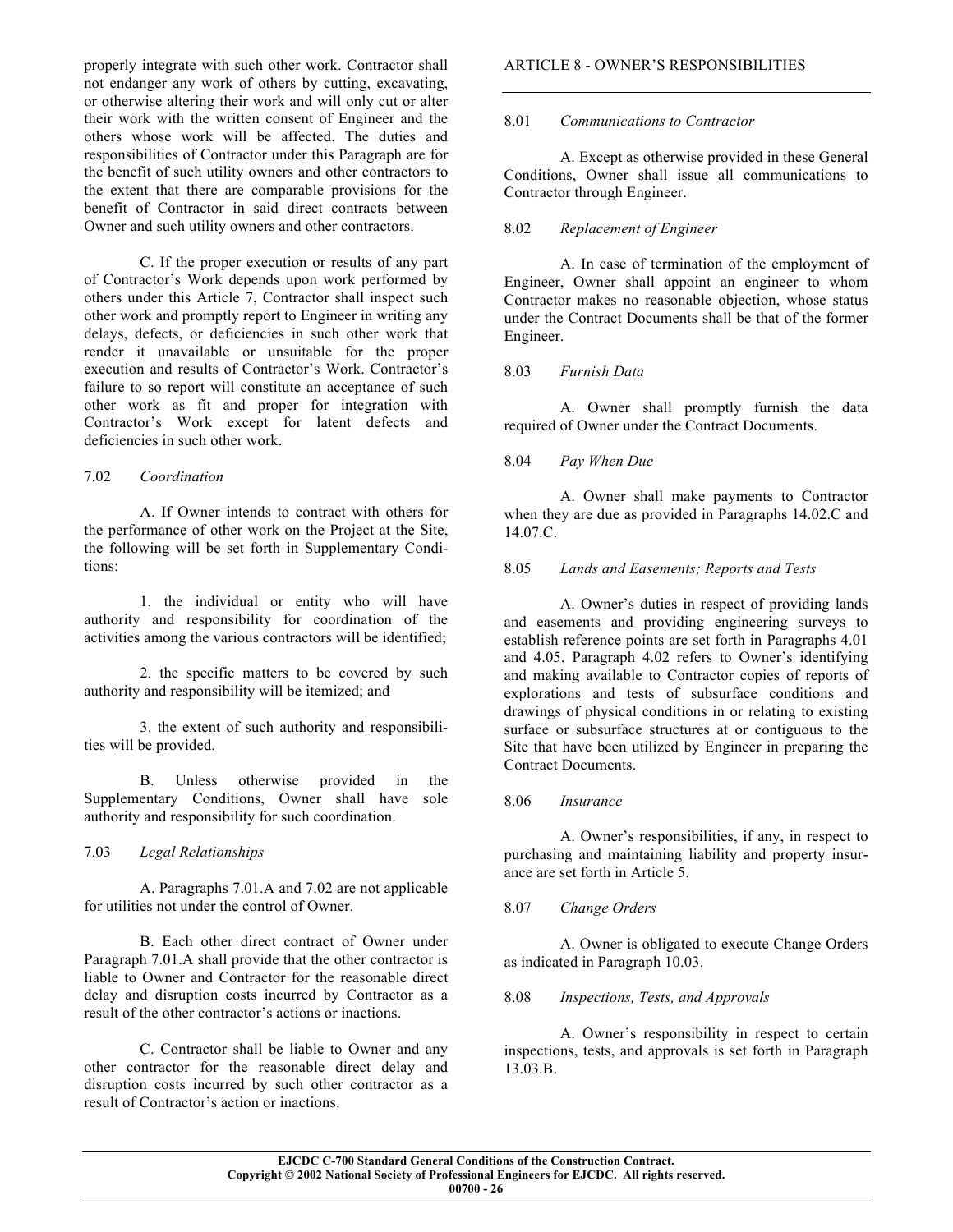A. The Owner shall not supervise, direct, or have control or authority over, nor be responsible for, Contractor's means, methods, techniques, sequences, or procedures of construction, or the safety precautions and programs incident thereto, or for any failure of Contractor to comply with Laws and Regulations applicable to the performance of the Work. Owner will not be responsible for Contractor's failure to perform the Work in accordance with the Contract Documents.

#### 8.10 *Undisclosed Hazardous Environmental Condition*

A. Owner's responsibility in respect to an undisclosed Hazardous Environmental Condition is set forth in Paragraph 4.06.

# 8.11 *Evidence of Financial Arrangements*

A. If and to the extent Owner has agreed to furnish Contractor reasonable evidence that financial arrangements have been made to satisfy Owner's obligations under the Contract Documents, Owner's responsibility in respect thereof will be as set forth in the Supplementary Conditions.

# ARTICLE 9 - ENGINEER'S STATUS DURING **CONSTRUCTION**

#### 9.01 *Owner's Representative*

A. Engineer will be Owner's representative during the construction period. The duties and responsibilities and the limitations of authority of Engineer as Owner's representative during construction are set forth in the Contract Documents and will not be changed without written consent of Owner and Engineer.

9.02 *Visits to Site*

A. Engineer will make visits to the Site at intervals appropriate to the various stages of construction as Engineer deems necessary in order to observe as an experienced and qualified design professional the progress that has been made and the quality of the various aspects of Contractor's executed Work. Based on information obtained during such visits and observations, Engineer, for the benefit of Owner, will determine, in general, if the Work is proceeding in accordance with the Contract Documents. Engineer will not be required to make exhaustive or continuous inspections on the Site to check the quality or quantity of the Work. Engineer's efforts will be directed toward providing for Owner a greater degree of confidence that the completed Work will conform generally to the Contract Documents. On the basis of such visits and observations, Engineer will keep

Owner informed of the progress of the Work and will endeavor to guard Owner against defective Work.

B. Engineer's visits and observations are subject to all the limitations on Engineer's authority and responsibility set forth in Paragraph 9.09. Particularly, but without limitation, during or as a result of Engineer's visits or observations of Contractor's Work Engineer will not supervise, direct, control, or have authority over or be responsible for Contractor's means, methods, techniques, sequences, or procedures of construction, or the safety precautions and programs incident thereto, or for any failure of Contractor to comply with Laws and Regulations applicable to the performance of the Work.

# 9.03 *Project Representative*

A. If Owner and Engineer agree, Engineer will furnish a Resident Project Representative to assist Engineer in providing more extensive observation of the Work. The authority and responsibilities of any such Resident Project Representative and assistants will be as provided in the Supplementary Conditions, and limitations on the responsibilities thereof will be as provided in Paragraph 9.09. If Owner designates another representative or agent to represent Owner at the Site who is not Engineer's consultant, agent or employee, the responsibilities and authority and limitations thereon of such other individual or entity will be as provided in the Supplementary Conditions.

# 9.04 *Authorized Variations in Work*

A. Engineer may authorize minor variations in the Work from the requirements of the Contract Documents which do not involve an adjustment in the Contract Price or the Contract Times and are compatible with the design concept of the completed Project as a functioning whole as indicated by the Contract Documents. These may be accomplished by a Field Order and will be binding on Owner and also on Contractor, who shall perform the Work involved promptly. If Owner or Contractor believes that a Field Order justifies an adjustment in the Contract Price or Contract Times, or both, and the parties are unable to agree on entitlement to or on the amount or extent, if any, of any such adjustment , a Claim may be made therefor as provided in Paragraph 10.05.

# 9.05 *Rejecting Defective Work*

A. Engineer will have authority to reject Work which Engineer believes to be defective, or that Engineer believes will not produce a completed Project that conforms to the Contract Documents or that will prejudice the integrity of the design concept of the completed Project as a functioning whole as indicated by the Contract Documents. Engineer will also have authority to require special inspection or testing of the Work as provided in Paragraph 13.04, whether or not the Work is fabricated, installed, or completed.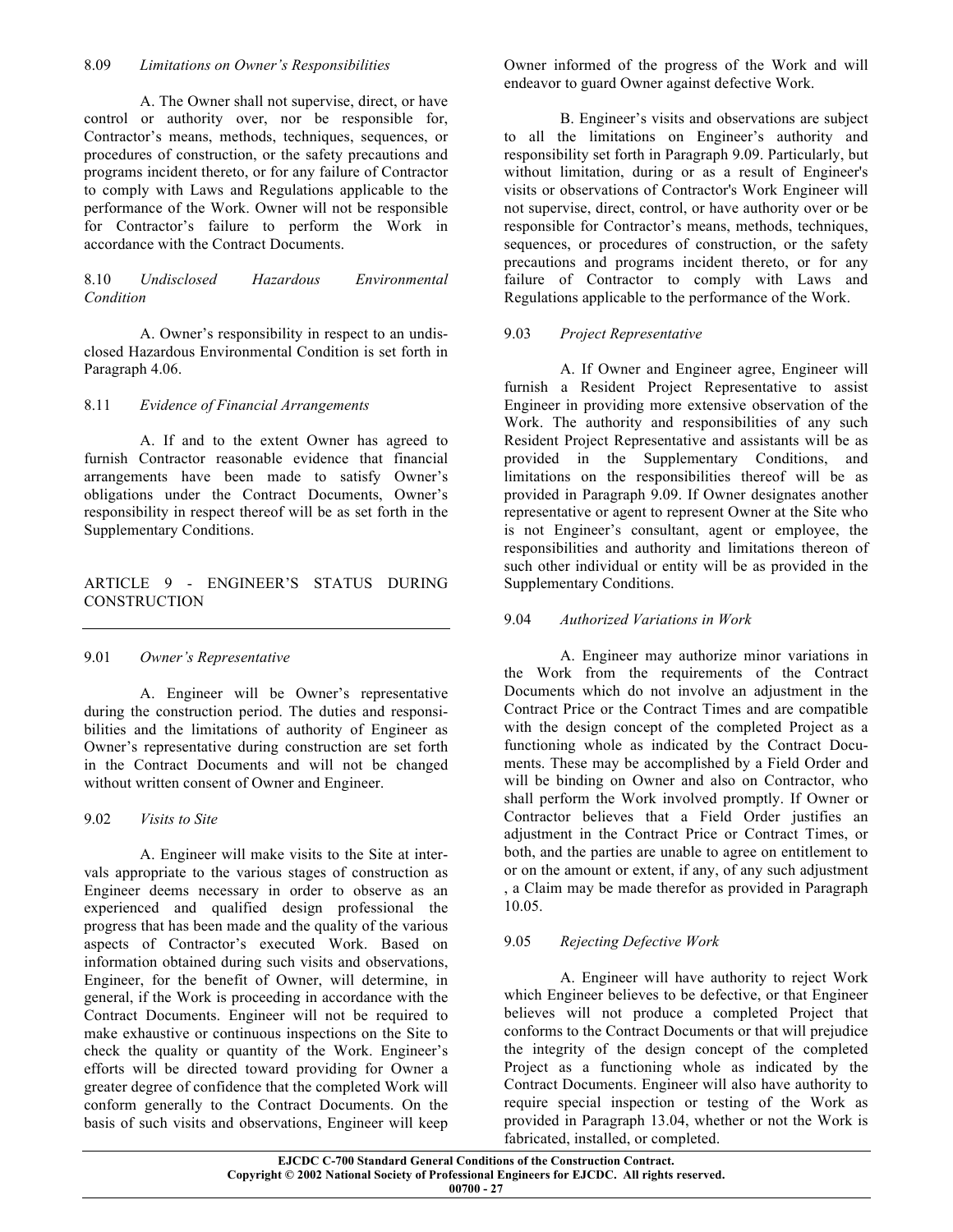#### 9.06 *Shop Drawings, Change Orders and Payments*

A. In connection with Engineer's authority, and limitations thereof, as to Shop Drawings and Samples, see Paragraph 6.17.

B. In connection with Engineer's authority, and limitations thereof, as to design calculations and design drawings submitted in response to a delegation of professional design services, if any, see Paragraph 6.21.

C. In connection with Engineer's authority as to Change Orders, see Articles 10, 11, and 12.

D. In connection with Engineer's authority as to Applications for Payment, see Article 14.

#### 9.07 *Determinations for Unit Price Work*

A. Engineer will determine the actual quantities and classifications of Unit Price Work performed by Contractor. Engineer will review with Contractor the Engineer's preliminary determinations on such matters before rendering a written decision thereon (by recommendation of an Application for Payment or otherwise). Engineer's written decision thereon will be final and binding (except as modified by Engineer to reflect changed factual conditions or more accurate data) upon Owner and Contractor, subject to the provisions of Paragraph 10.05.

#### 9.08 *Decisions on Requirements of Contract Documents and Acceptability of Work*

A. Engineer will be the initial interpreter of the requirements of the Contract Documents and judge of the acceptability of the Work thereunder. All matters in question and other matters between Owner and Contractor arising prior to the date final payment is due relating to the acceptability of the Work, and the interpretation of the requirements of the Contract Documents pertaining to the performance of the Work, will be referred initially to Engineer in writing within 30 days of the event giving rise to the question

B. Engineer will, with reasonable promptness, render a written decision on the issue referred. If Owner or Contractor believe that any such decision entitles them to an adjustment in the Contract Price or Contract Times or both, a Claim may be made under Paragraph 10.05. The date of Engineer's decision shall be the date of the event giving rise to the issues referenced for the purposes of Paragraph 10.05.B.

C. Engineer's written decision on the issue referred will be final and binding on Owner and Contractor, subject to the provisions of Paragraph 10.05.

D. When functioning as interpreter and judge under this Paragraph 9.08, Engineer will not show

partiality to Owner or Contractor and will not be liable in connection with any interpretation or decision rendered in good faith in such capacity.

#### 9.09 *Limitations on Engineer's Authority and Responsibilities*

A. Neither Engineer's authority or responsibility under this Article 9 or under any other provision of the Contract Documents nor any decision made by Engineer in good faith either to exercise or not exercise such authority or responsibility or the undertaking, exercise, or performance of any authority or responsibility by Engineer shall create, impose, or give rise to any duty in contract, tort, or otherwise owed by Engineer to Contractor, any Subcontractor, any Supplier, any other individual or entity, or to any surety for or employee or agent of any of them.

B. Engineer will not supervise, direct, control, or have authority over or be responsible for Contractor's means, methods, techniques, sequences, or procedures of construction, or the safety precautions and programs incident thereto, or for any failure of Contractor to comply with Laws and Regulations applicable to the performance of the Work. Engineer will not be responsible for Contractor's failure to perform the Work in accordance with the Contract Documents.

C. Engineer will not be responsible for the acts or omissions of Contractor or of any Subcontractor, any Supplier, or of any other individual or entity performing any of the Work.

D. Engineer's review of the final Application for Payment and accompanying documentation and all maintenance and operating instructions, schedules, guarantees, bonds, certificates of inspection, tests and approvals, and other documentation required to be delivered by Paragraph 14.07.A will only be to determine generally that their content complies with the requirements of, and in the case of certificates of inspections, tests, and approvals that the results certified indicate compliance with the Contract Documents.

E. The limitations upon authority and responsibility set forth in this Paragraph 9.09 shall also apply to, the Resident Project Representative, if any, and assistants, if any.

ARTICLE 10 - CHANGES IN THE WORK; CLAIMS

#### 10.01 *Authorized Changes in the Work*

A. Without invalidating the Contract and without notice to any surety, Owner may, at any time or from time to time, order additions, deletions, or revisions in the Work by a Change Order, or a Work Change Directive. Upon receipt of any such document, Contractor shall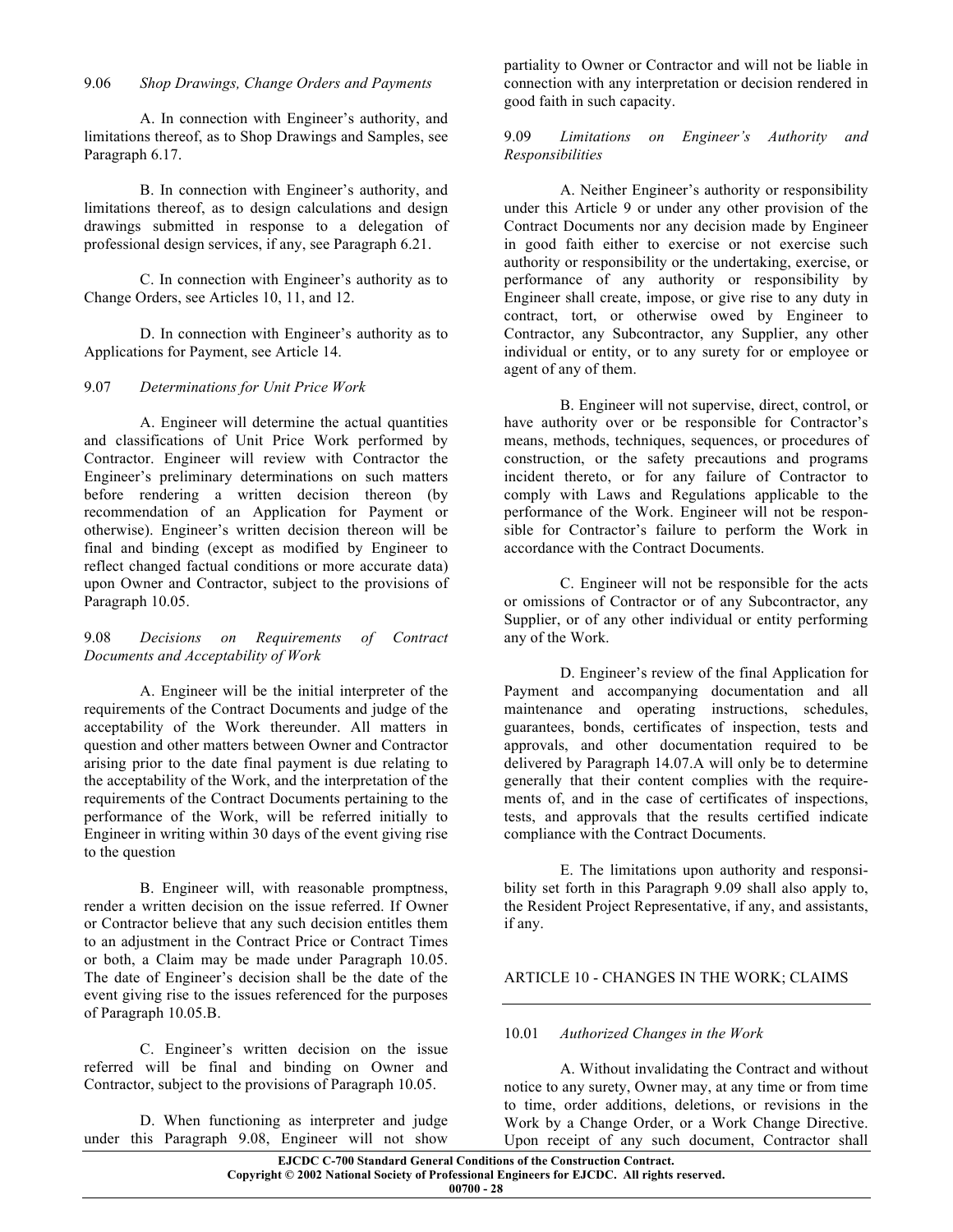promptly proceed with the Work involved which will be performed under the applicable conditions of the Contract Documents (except as otherwise specifically provided).

B. If Owner and Contractor are unable to agree on entitlement to, or on the amount or extent, if any, of an adjustment in the Contract Price or Contract Times, or both, that should be allowed as a result of a Work Change Directive, a Claim may be made therefor as provided in Paragraph 10.05.

#### 10.02 *Unauthorized Changes in the Work*

A.Contractor shall not be entitled to an increase in the Contract Price or an extension of the Contract Times with respect to any work performed that is not required by the Contract Documents as amended, modified, or supplemented as provided in Paragraph 3.04, except in the case of an emergency as provided in Paragraph 6.16 or in the case of uncovering Work as provided in Paragraph 13.04.B.

# 10.03 *Execution of Change Orders*

A. Owner and Contractor shall execute appropriate Change Orders recommended by Engineer covering:

1. changes in the Work which are: (i) ordered by Owner pursuant to Paragraph 10.01.A, (ii) required because of acceptance of defective Work under Paragraph 13.08.A or Owner's correction of defective Work under Paragraph 13.09, or (iii) agreed to by the parties;

2. changes in the Contract Price or Contract Times which are agreed to by the parties, including any undisputed sum or amount of time for Work actually performed in accordance with a Work Change Directive; and

3. changes in the Contract Price or Contract Times which embody the substance of any written decision rendered by Engineer pursuant to Paragraph 10.05; provided that, in lieu of executing any such Change Order, an appeal may be taken from any such decision in accordance with the provisions of the Contract Documents and applicable Laws and Regulations, but during any such appeal, Contractor shall carry on the Work and adhere to the Progress Schedule as provided in Paragraph 6.18.A.

#### 10.04 *Notification to Surety*

A. If notice of any change affecting the general scope of the Work or the provisions of the Contract Documents (including, but not limited to, Contract Price or Contract Times) is required by the provisions of any bond to be given to a surety, the giving of any such notice will be Contractor's responsibility. The amount of each applicable bond will be adjusted to reflect the effect of any such change.

#### 10.05 *Claims*

A. *Engineer's Decision Required*: All Claims, except those waived pursuant to Paragraph 14.09, shall be referred to the Engineer for decision. A decision by Engineer shall be required as a condition precedent to any exercise by Owner or Contractor of any rights or remedies either may otherwise have under the Contract Documents or by Laws and Regulations in respect of such Claims.

B. *Notice:* Written notice stating the general nature of each Claim, shall be delivered by the claimant to Engineer and the other party to the Contract promptly (but in no event later than 30 days) after the start of the event giving rise thereto. The responsibility to substantiate a Claim shall rest with the party making the Claim. Notice of the amount or extent of the Claim, with supporting data shall be delivered to the Engineer and the other party to the Contract within 60 days after the start of such event (unless Engineer allows additional time for claimant to submit additional or more accurate data in support of such Claim). A Claim for an adjustment in Contract Price shall be prepared in accordance with the provisions of Paragraph 12.01.B. A Claim for an adjustment in Contract Time shall be prepared in accordance with the provisions of Paragraph 12.02.B. Each Claim shall be accompanied by claimant's written statement that the adjustment claimed is the entire adjustment to which the claimant believes it is entitled as a result of said event. The opposing party shall submit any response to Engineer and the claimant within 30 days after receipt of the claimant's last submittal (unless Engineer allows additional time).

C. *Engineer's Action*: Engineer will review each Claim and, within 30 days after receipt of the last submittal of the claimant or the last submittal of the opposing party, if any, take one of the following actions in writing:

1. deny the Claim in whole or in part,

2. approve the Claim, or

3. notify the parties that the Engineer is unable to resolve the Claim if, in the Engineer's sole discretion, it would be inappropriate for the Engineer to do so. For purposes of further resolution of the Claim, such notice shall be deemed a denial.

D. In the event that Engineer does not take action on a Claim within said 30 days, the Claim shall be deemed denied.

E. Engineer's written action under Paragraph 10.05.C or denial pursuant to Paragraphs 10.05.C.3 or 10.05.D will be final and binding upon Owner and Contractor, unless Owner or Contractor invoke the dispute resolution procedure set forth in Article 16 within 30 days of such action or denial.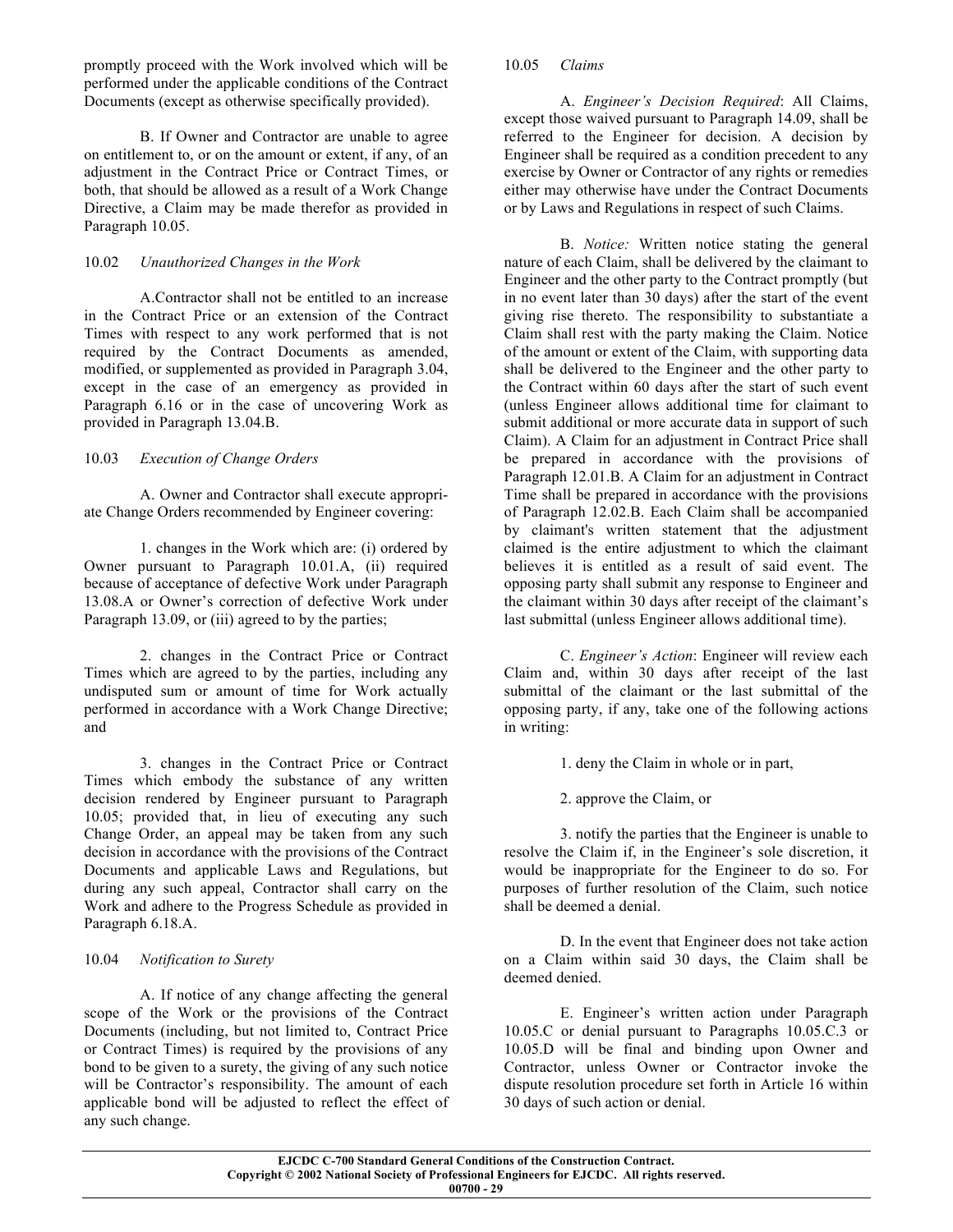F. No Claim for an adjustment in Contract Price or Contract Times will be valid if not submitted in accordance with this Paragraph 10.05.

ARTICLE 11 - COST OF THE WORK; ALLOWANCES; UNIT PRICE WORK

11.01 *Cost of the Work*

A. *Costs Included:* The term Cost of the Work means the sum of all costs, except those excluded in Paragraph 11.01.B, necessarily incurred and paid by Contractor in the proper performance of the Work. When the value of any Work covered by a Change Order or when a Claim for an adjustment in Contract Price is determined on the basis of Cost of the Work, the costs to be reimbursed to Contractor will be only those additional or incremental costs required because of the change in the Work or because of the event giving rise to the Claim. Except as otherwise may be agreed to in writing by Owner, such costs shall be in amounts no higher than those prevailing in the locality of the Project, shall include only the following items, and shall not include any of the costs itemized in Paragraph 11.01.B.

1. Payroll costs for employees in the direct employ of Contractor in the performance of the Work under schedules of job classifications agreed upon by Owner and Contractor. Such employees shall include, without limitation, superintendents, foremen, and other personnel employed full time at the Site. Payroll costs for employees not employed full time on the Work shall be apportioned on the basis of their time spent on the Work. Payroll costs shall include, but not be limited to, salaries and wages plus the cost of fringe benefits, which shall include social security contributions, unemployment, excise, and payroll taxes, workers' compensation, health and retirement benefits, bonuses, sick leave, vacation and holiday pay applicable thereto. The expenses of performing Work outside of regular working hours, on Saturday, Sunday, or legal holidays, shall be included in the above to the extent authorized by Owner.

2. Cost of all materials and equipment furnished and incorporated in the Work, including costs of transportation and storage thereof, and Suppliers' field services required in connection therewith. All cash discounts shall accrue to Contractor unless Owner deposits funds with Contractor with which to make payments, in which case the cash discounts shall accrue to Owner. All trade discounts, rebates and refunds and returns from sale of surplus materials and equipment shall accrue to Owner, and Contractor shall make provisions so that they may be obtained.

3. Payments made by Contractor to Subcontractors for Work performed by Subcontractors. If required by Owner, Contractor shall obtain competitive bids from subcontractors acceptable to Owner and

Contractor and shall deliver such bids to Owner, who will then determine, with the advice of Engineer, which bids, if any, will be acceptable. If any subcontract provides that the Subcontractor is to be paid on the basis of Cost of the Work plus a fee, the Subcontractor's Cost of the Work and fee shall be determined in the same manner as Contractor's Cost of the Work and fee as provided in this Paragraph 11.01.

4. Costs of special consultants (including but not limited to Engineers, architects, testing laboratories, surveyors, attorneys, and accountants) employed for services specifically related to the Work.

5. Supplemental costs including the following:

a. The proportion of necessary transportation, travel, and subsistence expenses of Contractor's employees incurred in discharge of duties connected with the Work.

b. Cost, including transportation and maintenance, of all materials, supplies, equipment, machinery, appliances, office, and temporary facilities at the Site, and hand tools not owned by the workers, which are consumed in the performance of the Work, and cost, less market value, of such items used but not consumed which remain the property of Contractor.

c. Rentals of all construction equipment and machinery, and the parts thereof whether rented from Contractor or others in accordance with rental agreements approved by Owner with the advice of Engineer, and the costs of transportation, loading, unloading, assembly, dismantling, and removal thereof. All such costs shall be in accordance with the terms of said rental agreements. The rental of any such equipment, machinery, or parts shall cease when the use thereof is no longer necessary for the Work.

d. Sales, consumer, use, and other similar taxes related to the Work, and for which Contractor is liable, imposed by Laws and Regulations.

e. Deposits lost for causes other than negligence of Contractor, any Subcontractor, or anyone directly or indirectly employed by any of them or for whose acts any of them may be liable, and royalty payments and fees for permits and licenses.

f. Losses and damages (and related expenses) caused by damage to the Work, not compensated by insurance or otherwise, sustained by Contractor in connection with the performance of the Work (except losses and damages within the deductible amounts of property insurance established in accordance with Paragraph 5.06.D), provided such losses and damages have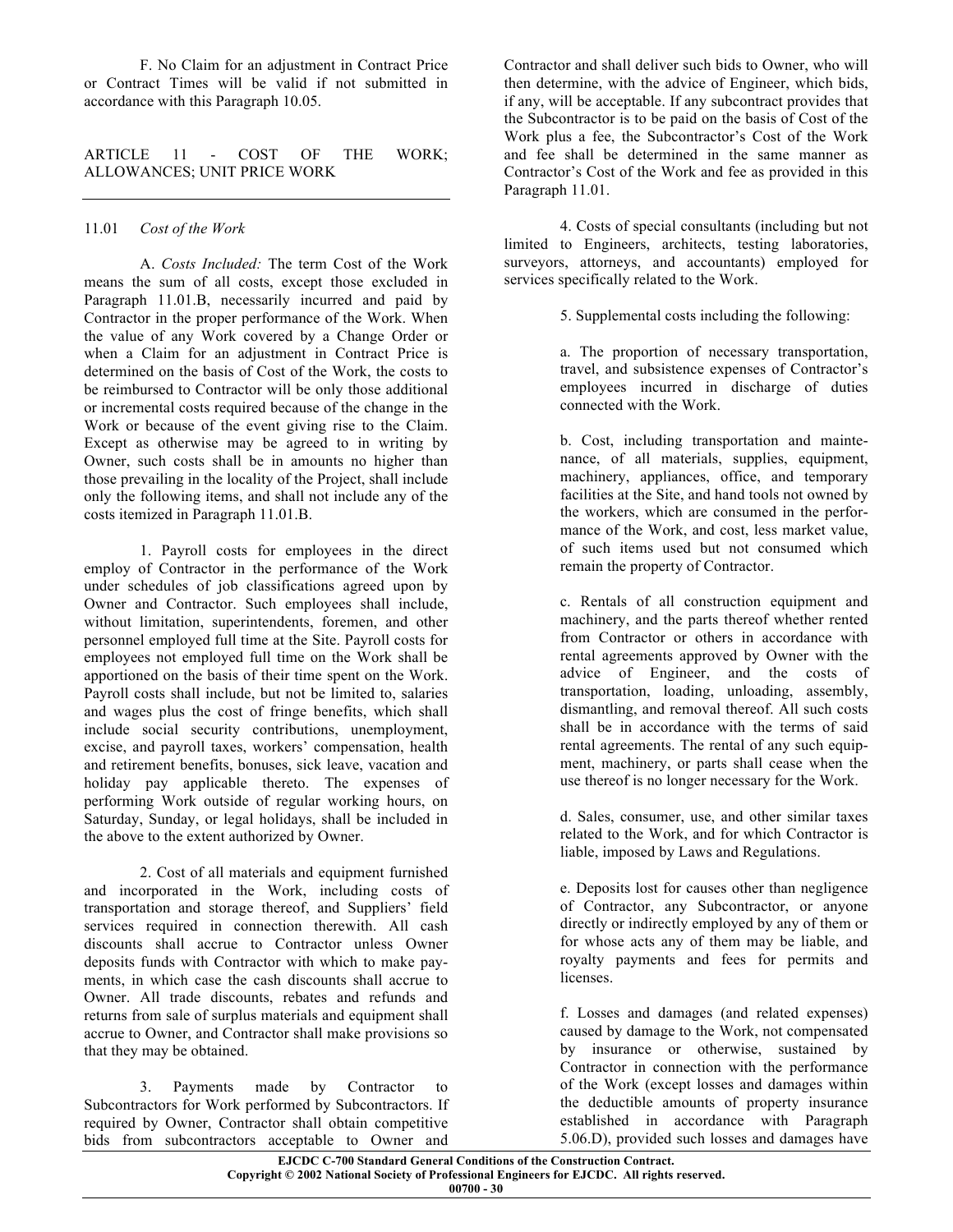resulted from causes other than the negligence of Contractor, any Subcontractor, or anyone directly or indirectly employed by any of them or for whose acts any of them may be liable. Such losses shall include settlements made with the written consent and approval of Owner. No such losses, damages, and expenses shall be included in the Cost of the Work for the purpose of determining Contractor's fee.

g. The cost of utilities, fuel, and sanitary facilities at the Site.

h. Minor expenses such as telegrams, long distance telephone calls, telephone service at the Site, expresses, and similar petty cash items in connection with the Work.

i. The costs of premiums for all bonds and insurance Contractor is required by the Contract Documents to purchase and maintain.

B. *Costs Excluded:* The term Cost of the Work shall not include any of the following items:

1. Payroll costs and other compensation of Contractor's officers, executives, principals (of partnerships and sole proprietorships), general managers, safety managers, engineers, architects, estimators, attorneys, auditors, accountants, purchasing and contracting agents, expediters, timekeepers, clerks, and other personnel employed by Contractor, whether at the Site or in Contractor's principal or branch office for general administration of the Work and not specifically included in the agreed upon schedule of job classifications referred to in Paragraph 11.01.A.1 or specifically covered by Paragraph 11.01.A.4, all of which are to be considered administrative costs covered by the Contractor's fee.

2. Expenses of Contractor's principal and branch offices other than Contractor's office at the Site.

3. Any part of Contractor's capital expenses, including interest on Contractor's capital employed for the Work and charges against Contractor for delinquent payments.

4. Costs due to the negligence of Contractor, any Subcontractor, or anyone directly or indirectly employed by any of them or for whose acts any of them may be liable, including but not limited to, the correction of defective Work, disposal of materials or equipment wrongly supplied, and making good any damage to property.

5. Other overhead or general expense costs of any kind and the costs of any item not specifically and expressly included in Paragraphs 11.01.A and 11.01.B.

C. *Contractor's Fee:* When all the Work is performed on the basis of cost-plus, Contractor's fee shall

be determined as set forth in the Agreement. When the value of any Work covered by a Change Order or when a Claim for an adjustment in Contract Price is determined on the basis of Cost of the Work, Contractor's fee shall be determined as set forth in Paragraph 12.01.C.

D. *Documentation:* Whenever the Cost of the Work for any purpose is to be determined pursuant to Paragraphs 11.01.A and 11.01.B, Contractor will establish and maintain records thereof in accordance with generally accepted accounting practices and submit in a form acceptable to Engineer an itemized cost breakdown together with supporting data.

#### 11.02 *Allowances*

A. It is understood that Contractor has included in the Contract Price all allowances so named in the Contract Documents and shall cause the Work so covered to be performed for such sums and by such persons or entities as may be acceptable to Owner and Engineer.

B. *Cash Allowances*

1. Contractor agrees that:

a. the cash allowances include the cost to Contractor (less any applicable trade discounts) of materials and equipment required by the allowances to be delivered at the Site, and all applicable taxes; and

b. Contractor's costs for unloading and handling on the Site, labor, installation , overhead, profit, and other expenses contemplated for the cash allowances have been included in the Contract Price and not in the allowances, and no demand for additional payment on account of any of the foregoing will be valid.

C. Contingency Allowance

1. Contractor agrees that a contingency allowance, if any, is for the sole use of Owner to cover unanticipated costs.

D. Prior to final payment, an appropriate Change Order will be issued as recommended by Engineer to reflect actual amounts due Contractor on account of Work covered by allowances, and the Contract Price shall be correspondingly adjusted.

# 11.03 *Unit Price Work*

A. Where the Contract Documents provide that all or part of the Work is to be Unit Price Work, initially the Contract Price will be deemed to include for all Unit Price Work an amount equal to the sum of the unit price for each separately identified item of Unit Price Work times the estimated quantity of each item as indicated in the Agreement.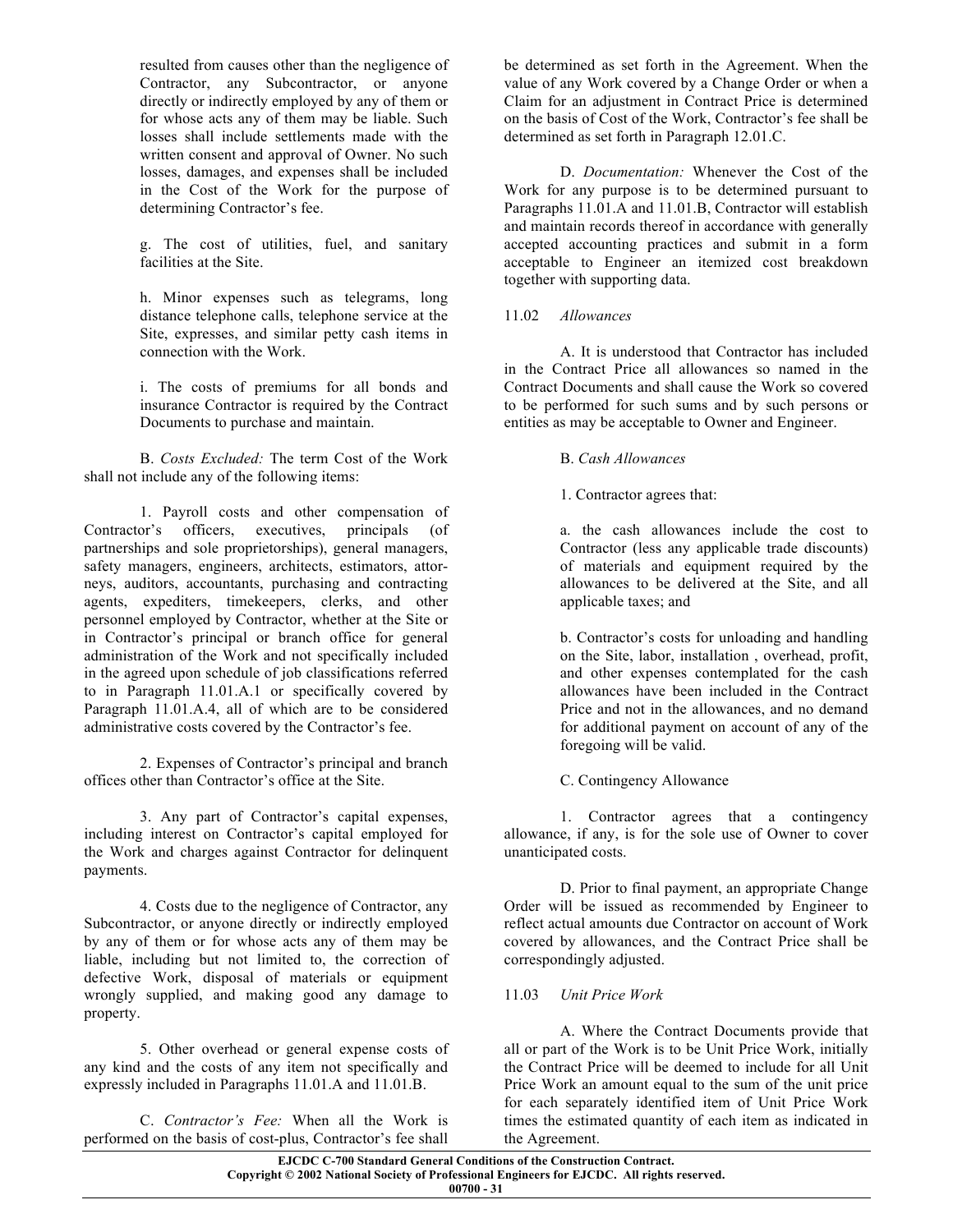B. The estimated quantities of items of Unit Price Work are not guaranteed and are solely for the purpose of comparison of Bids and determining an initial Contract Price. Determinations of the actual quantities and classifications of Unit Price Work performed by Contractor will be made by Engineer subject to the provisions of Paragraph 9.07.

C. Each unit price will be deemed to include an amount considered by Contractor to be adequate to cover Contractor's overhead and profit for each separately identified item.

D. Owner or Contractor may make a Claim for an adjustment in the Contract Price in accordance with Paragraph 10.05 if:

1. the quantity of any item of Unit Price Work performed by Contractor differs materially and significantly from the estimated quantity of such item indicated in the Agreement; and

2. there is no corresponding adjustment with respect any other item of Work; and

3. Contractor believes that Contractor is entitled to an increase in Contract Price as a result of having incurred additional expense or Owner believes that Owner is entitled to a decrease in Contract Price and the parties are unable to agree as to the amount of any such increase or decrease.

ARTICLE 12 - CHANGE OF CONTRACT PRICE; CHANGE OF CONTRACT TIMES

12.01 *Change of Contract Price*

A. The Contract Price may only be changed by a Change Order. Any Claim for an adjustment in the Contract Price shall be based on written notice submitted by the party making the Claim to the Engineer and the other party to the Contract in accordance with the provisions of Paragraph 10.05.

B. The value of any Work covered by a Change Order or of any Claim for an adjustment in the Contract Price will be determined as follows:

1. where the Work involved is covered by unit prices contained in the Contract Documents, by application of such unit prices to the quantities of the items involved (subject to the provisions of Paragraph 11.03); or

2. where the Work involved is not covered by unit prices contained in the Contract Documents, by a mutually agreed lump sum (which may include an

allowance for overhead and profit not necessarily in accordance with Paragraph 12.01.C.2); or

3. where the Work involved is not covered by unit prices contained in the Contract Documents and agreement to a lump sum is not reached under Paragraph 12.01.B.2, on the basis of the Cost of the Work (determined as provided in Paragraph 11.01) plus a Contractor's fee for overhead and profit (determined as provided in Paragraph 12.01.C).

C. *Contractor's Fee:* The Contractor's fee for overhead and profit shall be determined as follows:

1. a mutually acceptable fixed fee; or

2. if a fixed fee is not agreed upon, then a fee based on the following percentages of the various portions of the Cost of the Work:

> a. for costs incurred under Paragraphs 11.01.A.1 and 11.01.A.2, the Contractor's fee shall be 15 percent;

> b. for costs incurred under Paragraph 11.01.A.3, the Contractor's fee shall be five percent;

> c. where one or more tiers of subcontracts are on the basis of Cost of the Work plus a fee and no fixed fee is agreed upon, the intent of Paragraph 12.01.C.2.a is that the Subcontractor who actually performs the Work, at whatever tier, will be paid a fee of 15 percent of the costs incurred by such Subcontractor under Paragraphs 11.01.A.1 and 11.01.A.2 and that any higher tier Subcontractor and Contractor will each be paid a fee of five percent of the amount paid to the next lower tier Subcontractor;

> d. no fee shall be payable on the basis of costs itemized under Paragraphs 11.01.A.4, 11.01.A.5, and 11.01.B;

> e. the amount of credit to be allowed by Contractor to Owner for any change which results in a net decrease in cost will be the amount of the actual net decrease in cost plus a deduction in Contractor's fee by an amount equal to five percent of such net decrease; and

> f. when both additions and credits are involved in any one change, the adjustment in Contractor's fee shall be computed on the basis of the net change in accordance with Paragraphs 12.01.C.2.a through 12.01.C.2.e, inclusive.

12.02 *Change of Contract Times*

A. The Contract Times may only be changed by a Change Order. Any Claim for an adjustment in the Contract Times shall be based on written notice submitted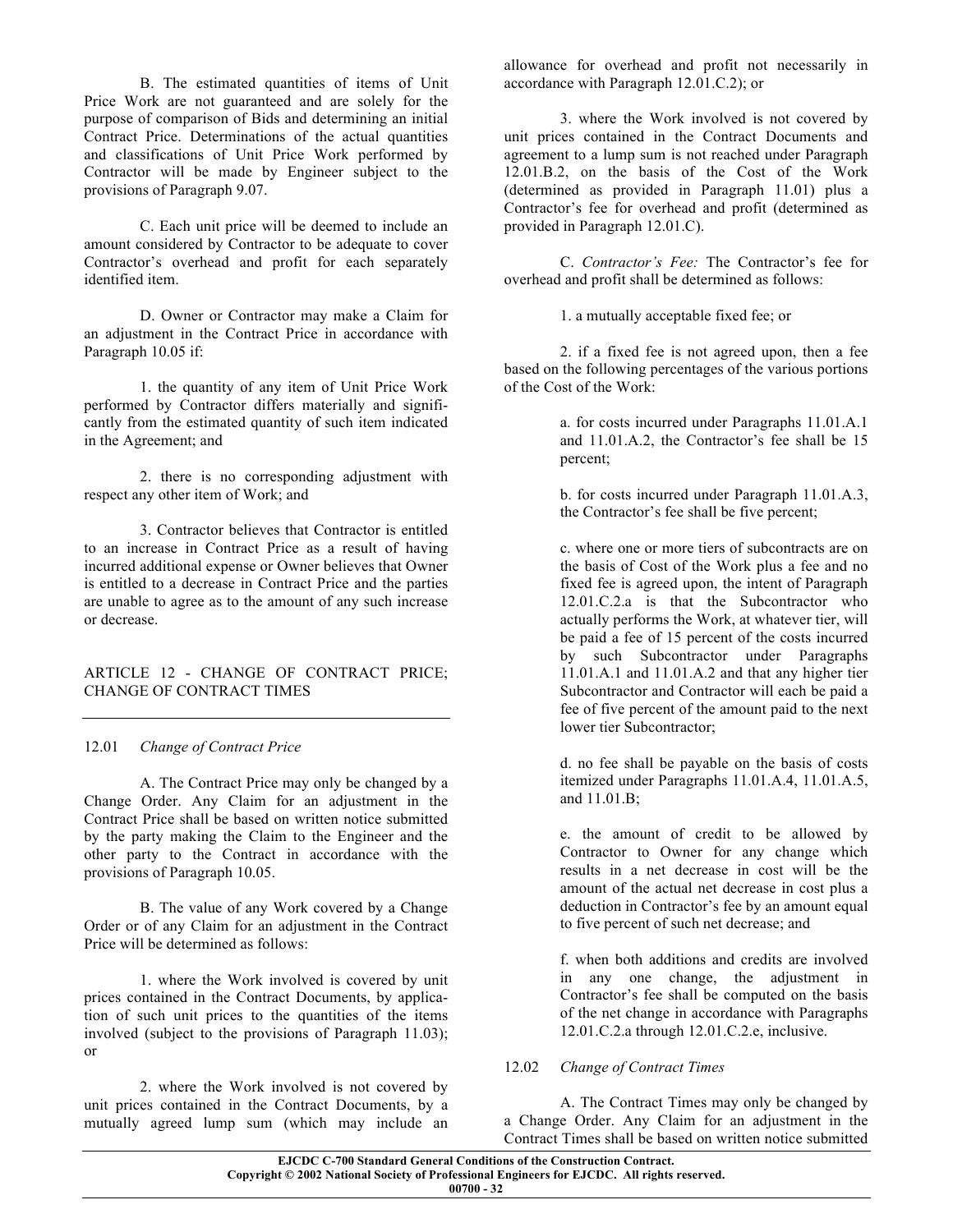by the party making the Claim to the Engineer and the other party to the Contract in accordance with the provisions of Paragraph 10.05.

B. Any adjustment of the Contract Times covered by a Change Order or any Claim for an adjustment in the Contract Times will be determined in accordance with the provisions of this Article 12.

12.03 *Delays*

A. Where Contractor is prevented from completing any part of the Work within the Contract Times due to delay beyond the control of Contractor, the Contract Times will be extended in an amount equal to the time lost due to such delay if a Claim is made therefor as provided in Paragraph 12.02.A. Delays beyond the control of Contractor shall include, but not be limited to, acts or neglect by Owner, acts or neglect of utility owners or other contractors performing other work as contemplated by Article 7, fires, floods, epidemics, abnormal weather conditions, or acts of God.

B. If Owner, Engineer, or other contractors or utility owners performing other work for Owner as contemplated by Article 7, or anyone for whom Owner is responsible, delays, disrupts, or interferes with the performance or progress of the Work, then Contractor shall be entitled to an equitable adjustment in the Contract Price or the Contract Times , or both. Contractor's entitlement to an adjustment of the Contract Times is conditioned on such adjustment being essential to Contractor's ability to complete the Work within the Contract Times.

C If Contractor is delayed in the performance or progress of the Work by fire, flood, epidemic, abnormal weather conditions, acts of God, acts or failures to act of utility owners not under the control of Owner, or other causes not the fault of and beyond control of Owner and Contractor, then Contractor shall be entitled to an equitable adjustment in Contract Times, if such adjustment is essential to Contractor's ability to complete the Work within the Contract Times. Such an adjustment shall be Contractor's sole and exclusive remedy for the delays described in this Paragraph 12.03.C.

D. Owner, Engineer and the Related Entities of each of them shall not be liable to Contractor for any claims, costs, losses, or damages (including but not limited to all fees and charges of Engineers, architects, attorneys, and other professionals and all court or arbitration or other dispute resolution costs) sustained by Contractor on or in connection with any other project or anticipated project.

E. Contractor shall not be entitled to an adjustment in Contract Price or Contract Times for delays within the control of Contractor. Delays attributable to and within the control of a Subcontractor or Supplier shall be deemed to be delays within the control of Contractor.

ARTICLE 13 - TESTS AND INSPECTIONS; CORRECTION, REMOVAL OR ACCEPTANCE OF DEFECTIVE WORK

## 13.01 *Notice of Defects*

A. Prompt notice of all defective Work of which Owner or Engineer has actual knowledge will be given to Contractor. All defective Work may be rejected, corrected, or accepted as provided in this Article 13.

#### 13.02 *Access to Work*

A. Owner, Engineer, their consultants and other representatives and personnel of Owner, independent testing laboratories, and governmental agencies with jurisdictional interests will have access to the Site and the Work at reasonable times for their observation, inspecting, and testing. Contractor shall provide them proper and safe conditions for such access and advise them of Contractor's Site safety procedures and programs so that they may comply therewith as applicable.

#### 13.03 *Tests and Inspections*

A. Contractor shall give Engineer timely notice of readiness of the Work for all required inspections, tests, or approvals and shall cooperate with inspection and testing personnel to facilitate required inspections or tests.

B. Owner shall employ and pay for the services of an independent testing laboratory to perform all inspections, tests, or approvals required by the Contract Documents except:

1. for inspections, tests, or approvals covered by Paragraphs 13.03.C and 13.03.D below;

2. that costs incurred in connection with tests or inspections conducted pursuant to Paragraph 13.04.B shall be paid as provided in said Paragraph 13.04.C; and

3. as otherwise specifically provided in the Contract Documents.

C. If Laws or Regulations of any public body having jurisdiction require any Work (or part thereof) specifically to be inspected, tested, or approved by an employee or other representative of such public body, Contractor shall assume full responsibility for arranging and obtaining such inspections, tests, or approvals, pay all costs in connection therewith, and furnish Engineer the required certificates of inspection or approval.

D. Contractor shall be responsible for arranging and obtaining and shall pay all costs in connection with any inspections, tests, or approvals required for Owner's and Engineer's acceptance of materials or equipment to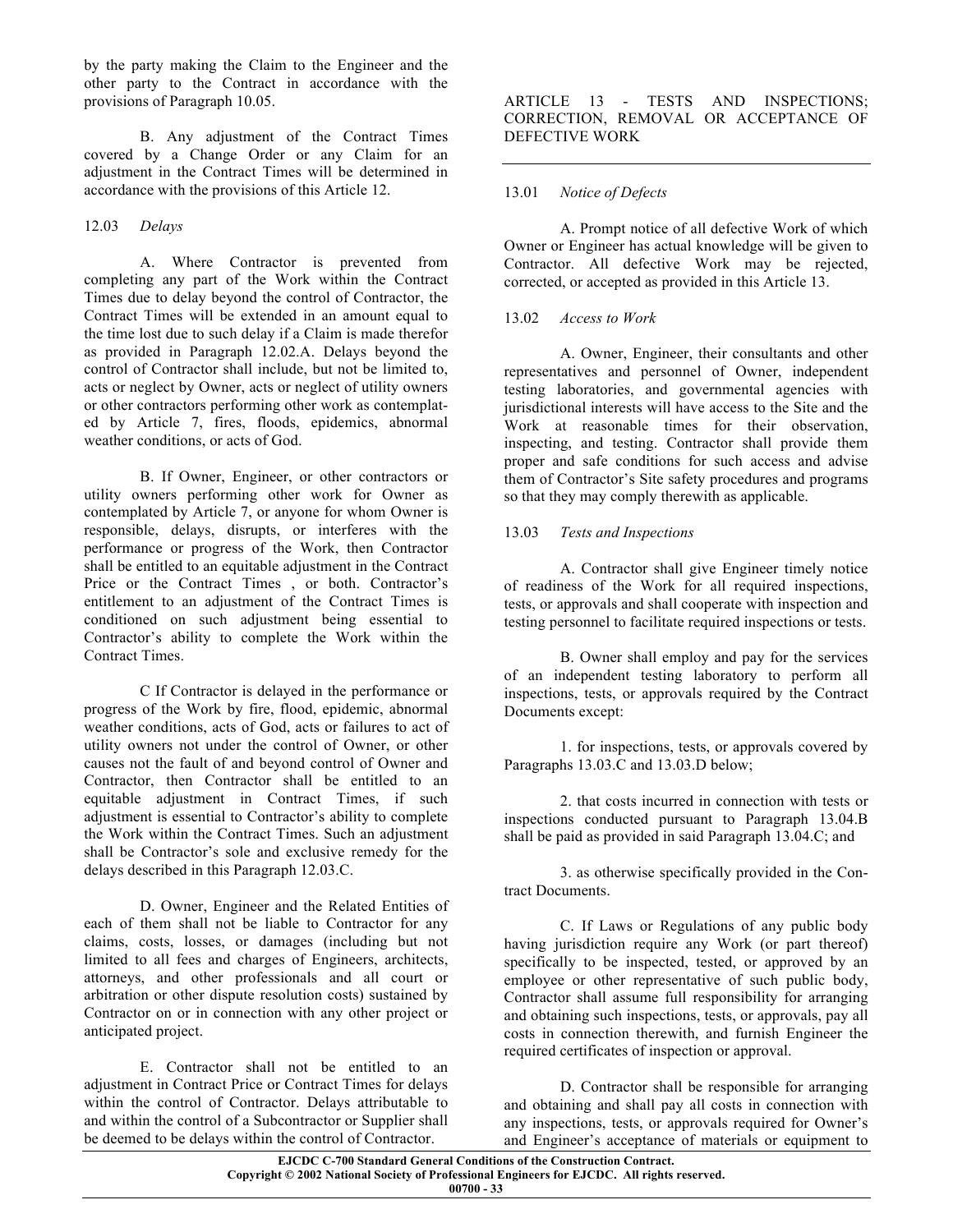be incorporated in the Work; or acceptance of materials, mix designs, or equipment submitted for approval prior to Contractor's purchase thereof for incorporation in the Work. Such inspections, tests, or approvals shall be performed by organizations acceptable to Owner and Engineer.

E. If any Work (or the work of others) that is to be inspected, tested, or approved is covered by Contractor without written concurrence of Engineer, it must, if requested by Engineer, be uncovered for observation.

F. Uncovering Work as provided in Paragraph 13.03.E shall be at Contractor's expense unless Contractor has given Engineer timely notice of Contractor's intention to cover the same and Engineer has not acted with reasonable promptness in response to such notice.

#### 13.04 *Uncovering Work*

A. If any Work is covered contrary to the written request of Engineer, it must, if requested by Engineer, be uncovered for Engineer's observation and replaced at Contractor's expense.

B. If Engineer considers it necessary or advisable that covered Work be observed by Engineer or inspected or tested by others, Contractor, at Engineer's request, shall uncover, expose, or otherwise make available for observation, inspection, or testing as Engineer may require, that portion of the Work in question, furnishing all necessary labor, material, and equipment.

C. If it is found that the uncovered Work is defective, Contractor shall pay all claims, costs, losses, and damages (including but not limited to all fees and charges of engineers, architects, attorneys, and other professionals and all court or arbitration or other dispute resolution costs) arising out of or relating to such uncovering, exposure, observation, inspection, and testing, and of satisfactory replacement or reconstruction (including but not limited to all costs of repair or replacement of work of others); and Owner shall be entitled to an appropriate decrease in the Contract Price. If the parties are unable to agree as to the amount thereof, Owner may make a Claim therefor as provided in Paragraph 10.05.

D. If, the uncovered Work is not found to be defective, Contractor shall be allowed an increase in the Contract Price or an extension of the Contract Times, or both, directly attributable to such uncovering, exposure, observation, inspection, testing, replacement, and reconstruction. If the parties are unable to agree as to the amount or extent thereof, Contractor may make a Claim therefor as provided in Paragraph 10.05.

13.05 *Owner May Stop the Work*

A. If the Work is defective, or Contractor fails to supply sufficient skilled workers or suitable materials or equipment, or fails to perform the Work in such a way that the completed Work will conform to the Contract Documents, Owner may order Contractor to stop the Work, or any portion thereof, until the cause for such order has been eliminated; however, this right of Owner to stop the Work shall not give rise to any duty on the part of Owner to exercise this right for the benefit of Contractor, any Subcontractor, any Supplier, any other individual or entity, or any surety for, or employee or agent of any of them.

#### 13.06 *Correction or Removal of Defective Work*

A. Promptly after receipt of notice, Contractor shall correct all defective Work, whether or not fabricated, installed, or completed, or, if the Work has been rejected by Engineer, remove it from the Project and replace it with Work that is not defective. Contractor shall pay all claims, costs, losses, and damages (including but not limited to all fees and charges of engineers, architects, attorneys, and other professionals and all court or arbitration or other dispute resolution costs) arising out of or relating to such correction or removal (including but not limited to all costs of repair or replacement of work of others).

B. When correcting defective Work under the terms of this Paragraph 13.06 or Paragraph 13.07, Contractor shall take no action that would void or otherwise impair Owner's special warranty and guarantee, if any, on said Work.

#### 13.07 *Correction Period*

A. If within one year after the date of Substantial Completion (or such longer period of time as may be prescribed by the terms of any applicable special guarantee required by the Contract Documents) or by any specific provision of the Contract Documents, any Work is found to be defective, or if the repair of any damages to the land or areas made available for Contractor's use by Owner or permitted by Laws and Regulations as contemplated in Paragraph 6.11.A is found to be defective, Contractor shall promptly, without cost to Owner and in accordance with Owner's written instructions:

- 1. repair such defective land or areas; or
- 2. correct such defective Work; or

3. if the defective Work has been rejected by Owner, remove it from the Project and replace it with Work that is not defective, and

4. satisfactorily correct or repair or remove and replace any damage to other Work, to the work of others or other land or areas resulting therefrom.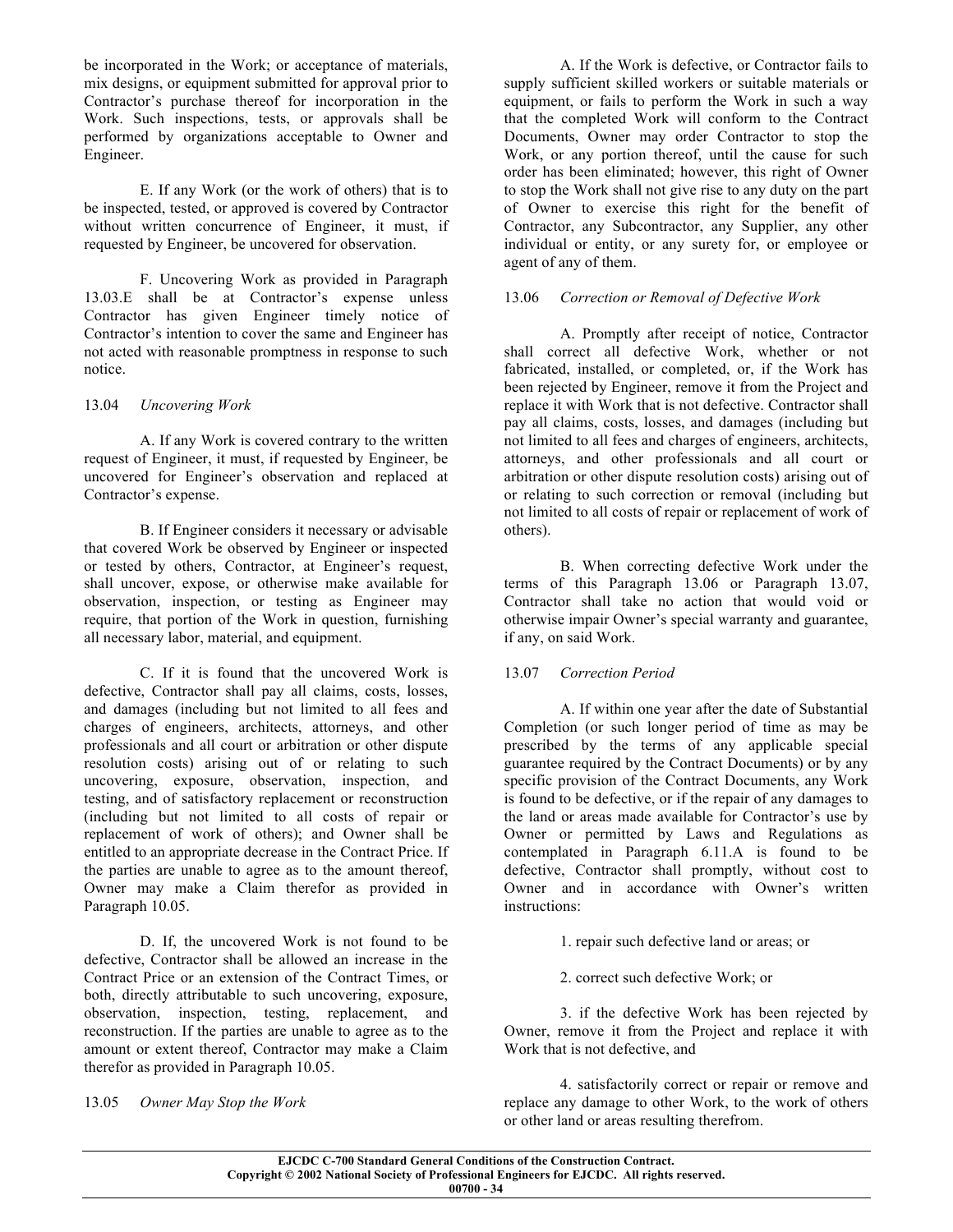B. If Contractor does not promptly comply with the terms of Owner's written instructions, or in an emergency where delay would cause serious risk of loss or damage, Owner may have the defective Work corrected or repaired or may have the rejected Work removed and replaced. All claims, costs, losses, and damages (including but not limited to all fees and charges of engineers, architects, attorneys, and other professionals and all court or arbitration or other dispute resolution costs) arising out of or relating to such correction or repair or such removal and replacement (including but not limited to all costs of repair or replacement of work of others) will be paid by Contractor.

C. In special circumstances where a particular item of equipment is placed in continuous service before Substantial Completion of all the Work, the correction period for that item may start to run from an earlier date if so provided in the Specifications .

D. Where defective Work (and damage to other Work resulting therefrom) has been corrected or removed and replaced under this Paragraph 13.07, the correction period hereunder with respect to such Work will be extended for an additional period of one year after such correction or removal and replacement has been satisfactorily completed.

E. Contractor's obligations under this Paragraph 13.07 are in addition to any other obligation or warranty. The provisions of this Paragraph 13.07 shall not be construed as a substitute for or a waiver of the provisions of any applicable statute of limitation or repose.

#### 13.08 *Acceptance of Defective Work*

A. If, instead of requiring correction or removal and replacement of defective Work, Owner (and, prior to Engineer's recommendation of final payment, Engineer) prefers to accept it, Owner may do so. Contractor shall pay all claims, costs, losses, and damages (including but not limited to all fees and charges of engineers, architects, attorneys, and other professionals and all court or arbitration or other dispute resolution costs) attributable to Owner's evaluation of and determination to accept such defective Work (such costs to be approved by Engineer as to reasonableness) and the diminished value of the Work to the extent not otherwise paid by Contractor pursuant to this sentence. If any such acceptance occurs prior to Engineer's recommendation of final payment, a Change Order will be issued incorporating the necessary revisions in the Contract Documents with respect to the Work, and Owner shall be entitled to an appropriate decrease in the Contract Price, reflecting the diminished value of Work so accepted. If the parties are unable to agree as to the amount thereof, Owner may make a Claim therefor as provided in Paragraph 10.05. If the acceptance occurs after such recommendation, an appropriate amount will be paid by Contractor to Owner.

#### 13.09 *Owner May Correct Defective Work*

A. If Contractor fails within a reasonable time after written notice from Engineer to correct defective Work or to remove and replace rejected Work as required by Engineer in accordance with Paragraph 13.06.A, or if Contractor fails to perform the Work in accordance with the Contract Documents, or if Contractor fails to comply with any other provision of the Contract Documents, Owner may, after seven days written notice to Contractor, correct or remedy any such deficiency.

B. In exercising the rights and remedies under this Paragraph 13.09, Owner shall proceed expeditiously. In connection with such corrective or remedial action, Owner may exclude Contractor from all or part of the Site, take possession of all or part of the Work and suspend Contractor's services related thereto, take possession of Contractor's tools, appliances, construction equipment and machinery at the Site, and incorporate in the Work all materials and equipment stored at the Site or for which Owner has paid Contractor but which are stored elsewhere. Contractor shall allow Owner, Owner's representatives, agents and employees, Owner's other contractors, and Engineer and Engineer's consultants access to the Site to enable Owner to exercise the rights and remedies under this Paragraph.

C. All claims, costs, losses, and damages (including but not limited to all fees and charges of engineers, architects, attorneys, and other professionals and all court or arbitration or other dispute resolution costs) incurred or sustained by Owner in exercising the rights and remedies under this Paragraph 13.09 will be charged against Contractor, and a Change Order will be issued incorporating the necessary revisions in the Contract Documents with respect to the Work; and Owner shall be entitled to an appropriate decrease in the Contract Price. If the parties are unable to agree as to the amount of the adjustment, Owner may make a Claim therefor as provided in Paragraph 10.05. Such claims, costs, losses and damages will include but not be limited to all costs of repair, or replacement of work of others destroyed or damaged by correction, removal, or replacement of Contractor's defective Work.

D. Contractor shall not be allowed an extension of the Contract Times because of any delay in the performance of the Work attributable to the exercise by Owner of Owner's rights and remedies under this Paragraph 13.09.

#### ARTICLE 14 - PAYMENTS TO CONTRACTOR AND **COMPLETION**

#### 14.01 *Schedule of Values*

A. The Schedule of Values established as provided in Paragraph 2.07.A will serve as the basis for progress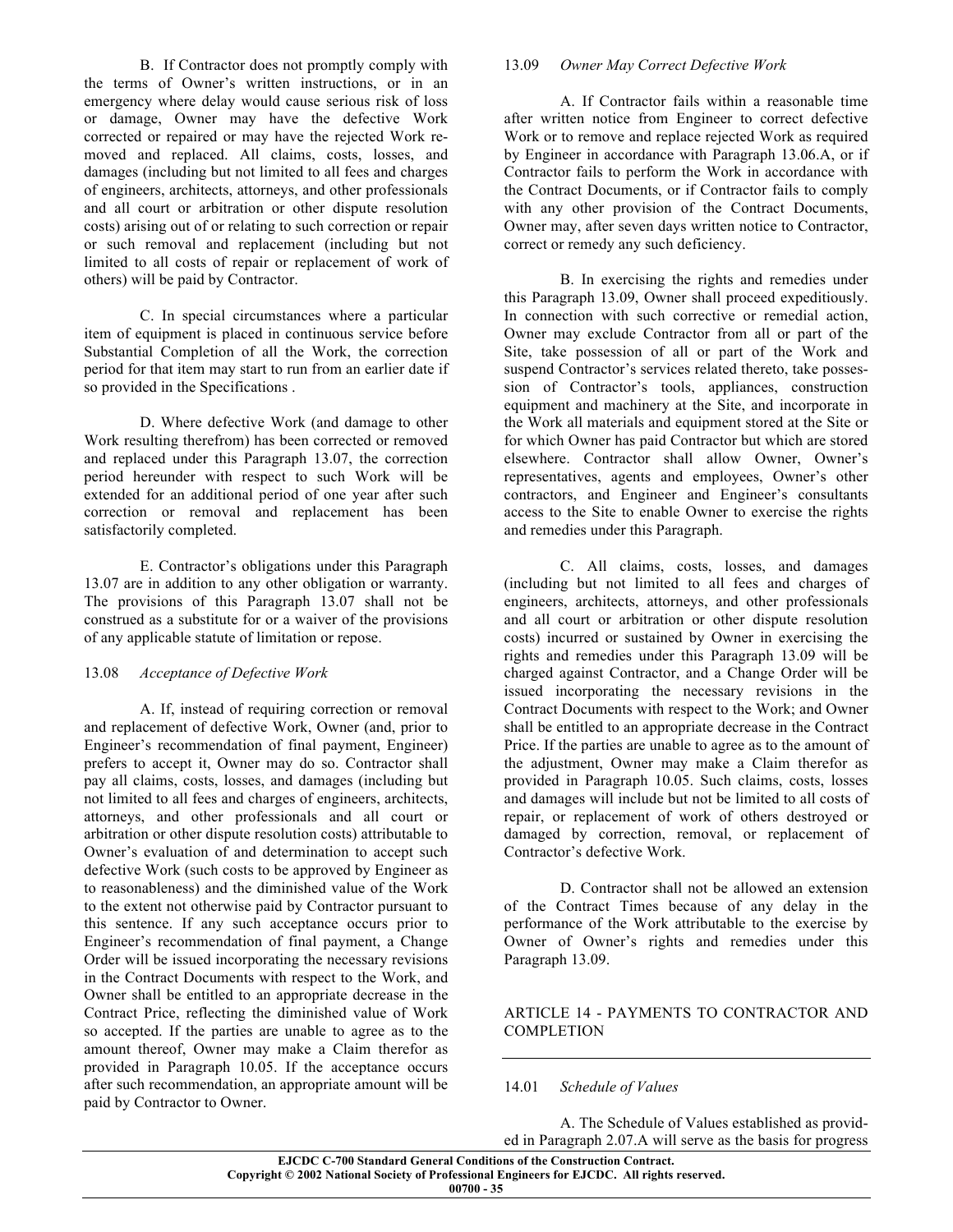payments and will be incorporated into a form of Application for Payment acceptable to Engineer. Progress payments on account of Unit Price Work will be based on the number of units completed.

## 14.02 *Progress Payments*

#### A. Applications for Payments

1. At least 20 days before the date established in the Agreement for each progress payment (but not more often than once a month), Contractor shall submit to Engineer for review an Application for Payment filled out and signed by Contractor covering the Work completed as of the date of the Application and accompanied by such supporting documentation as is required by the Contract Documents. If payment is requested on the basis of materials and equipment not incorporated in the Work but delivered and suitably stored at the Site or at another location agreed to in writing, the Application for Payment shall also be accompanied by a bill of sale, invoice, or other documentation warranting that Owner has received the materials and equipment free and clear of all Liens and evidence that the materials and equipment are covered by appropriate property insurance or other arrangements to protect Owner's interest therein, all of which must be satisfactory to Owner.

2. Beginning with the second Application for Payment, each Application shall include an affidavit of Contractor stating that all previous progress payments received on account of the Work have been applied on account to discharge Contractor's legitimate obligations associated with prior Applications for Payment.

3. The amount of retainage with respect to progress payments will be as stipulated in the Agreement.

#### B. *Review of Applications*

1. Engineer will, within 10 days after receipt of each Application for Payment, either indicate in writing a recommendation of payment and present the Application to Owner or return the Application to Contractor indicating in writing Engineer's reasons for refusing to recommend payment. In the latter case, Contractor may make the necessary corrections and resubmit the Application.

2. Engineer's recommendation of any payment requested in an Application for Payment will constitute a representation by Engineer to Owner, based on Engineer's observations on the Site of the executed Work as an experienced and qualified design professional and on Engineer's review of the Application for Payment and the accompanying data and schedules, that to the best of Engineer's knowledge, information and belief:

> a. the Work has progressed to the point indicated;

b. the quality of the Work is generally in accordance with the Contract Documents (subject to an evaluation of the Work as a functioning whole prior to or upon Substantial Completion, to the results of any subsequent tests called for in the Contract Documents, to a final determination of quantities and classifications for Unit Price Work under Paragraph 9.07, and to any other qualifications stated in the recommendation); and

c. the conditions precedent to Contractor's being entitled to such payment appear to have been fulfilled in so far as it is Engineer's responsibility to observe the Work.

3. By recommending any such payment Engineer will not thereby be deemed to have represented that:

> a. inspections made to check the quality or the quantity of the Work as it has been performed have been exhaustive, extended to every aspect of the Work in progress, or involved detailed inspections of the Work beyond the responsibilities specifically assigned to Engineer in the Contract Documents; or

> b. that there may not be other matters or issues between the parties that might entitle Contractor to be paid additionally by Owner or entitle Owner to withhold payment to Contractor.

4. Neither Engineer's review of Contractor's Work for the purposes of recommending payments nor Engineer's recommendation of any payment, including final payment, will impose responsibility on Engineer:

a. to supervise, direct, or control the Work, or

b. for the means, methods, techniques, sequences, or procedures of construction, or the safety precautions and programs incident thereto, or

c. for Contractor's failure to comply with Laws and Regulations applicable to Contractor's performance of the Work, or

d. to make any examination to ascertain how or for what purposes Contractor has used the moneys paid on account of the Contract Price, or

e. to determine that title to any of the Work, materials, or equipment has passed to Owner free and clear of any Liens.

5. Engineer may refuse to recommend the whole or any part of any payment if, in Engineer's opinion, it would be incorrect to make the representations to Owner stated in Paragraph 14.02.B.2. Engineer may also refuse to recommend any such payment or, because of subsequently discovered evidence or the results of subsequent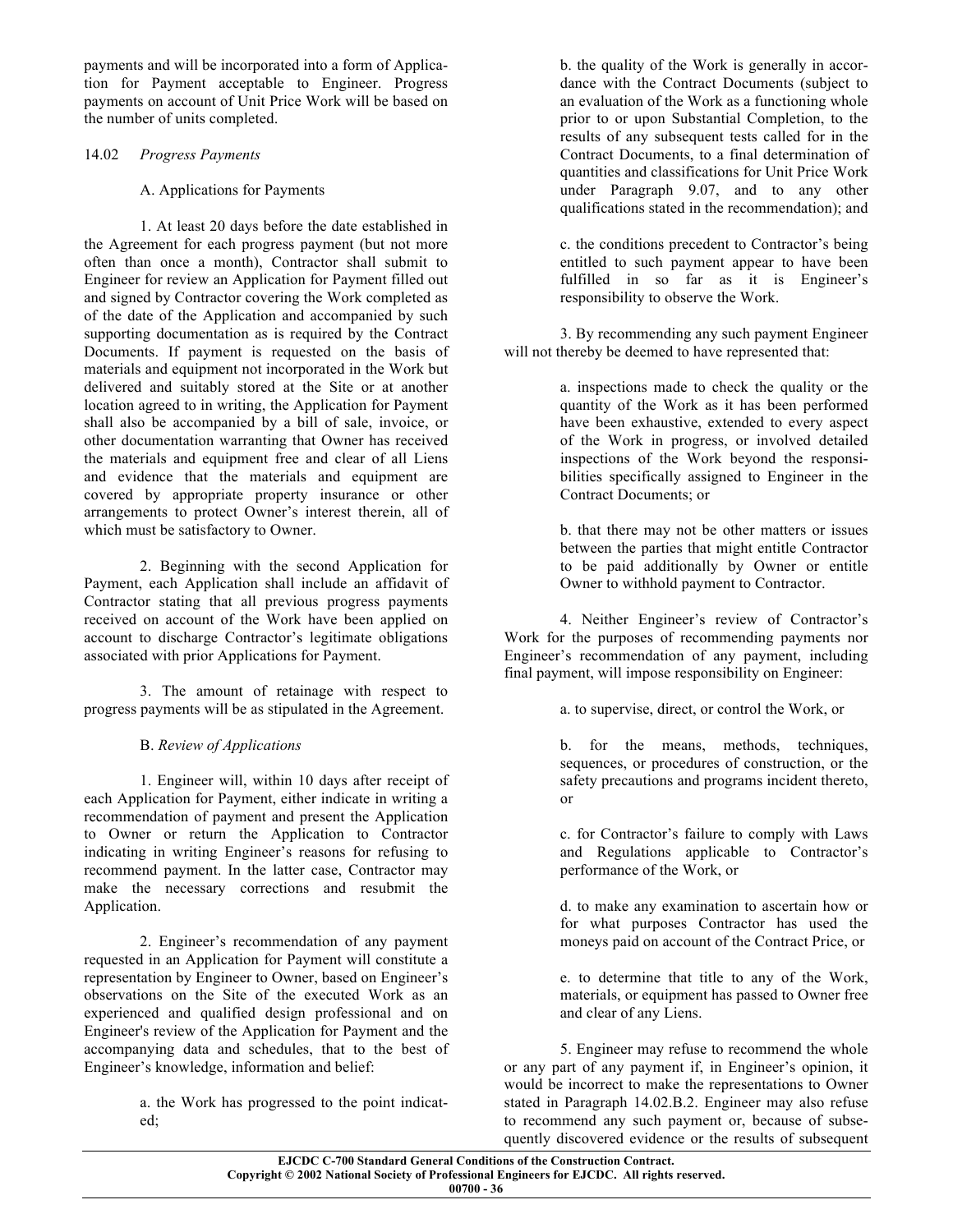inspections or tests, revise or revoke any such payment recommendation previously made, to such extent as may be necessary in Engineer's opinion to protect Owner from loss because:

> a. the Work is defective, or completed Work has been damaged, requiring correction or replacement;

> b. the Contract Price has been reduced by Change Orders;

> c. Owner has been required to correct defective Work or complete Work in accordance with Paragraph 13.09; or

> d. Engineer has actual knowledge of the occurrence of any of the events enumerated in Paragraph 15.02.A.

#### C. *Payment Becomes Due*

1. Ten days after presentation of the Application for Payment to Owner with Engineer's recommendation, the amount recommended will (subject to the provisions of Paragraph 14.02.D) become due, and when due will be paid by Owner to Contractor.

#### D. *Reduction in Payment*

1. Owner may refuse to make payment of the full amount recommended by Engineer because:

> a. claims have been made against Owner on account of Contractor's performance or furnishing of the Work;

> b. Liens have been filed in connection with the Work, except where Contractor has delivered a specific bond satisfactory to Owner to secure the satisfaction and discharge of such Liens;

> c. there are other items entitling Owner to a set-off against the amount recommended; or

> d. Owner has actual knowledge of the occurrence of any of the events enumerated in Paragraphs 14.02.B.5.a through 14.02.B.5.c or Paragraph 15.02.A.

2. If Owner refuses to make payment of the full amount recommended by Engineer, Owner will give Contractor immediate written notice (with a copy to Engineer) stating the reasons for such action and promptly pay Contractor any amount remaining after deduction of the amount so withheld. Owner shall promptly pay Contractor the amount so withheld, or any adjustment thereto agreed to by Owner and Contractor, when Contractor corrects to Owner's satisfaction the reasons for such action.

3. If it is subsequently determined that Owner's refusal of payment was not justified, the amount wrongfully withheld shall be treated as an amount due as determined by Paragraph 14.02.C.1.

## 14.03 *Contractor's Warranty of Title*

A. Contractor warrants and guarantees that title to all Work, materials, and equipment covered by any Application for Payment, whether incorporated in the Project or not, will pass to Owner no later than the time of payment free and clear of all Liens.

#### 14.04 *Substantial Completion*

A. When Contractor considers the entire Work ready for its intended use Contractor shall notify Owner and Engineer in writing that the entire Work is substantially complete (except for items specifically listed by Contractor as incomplete) and request that Engineer issue a certificate of Substantial Completion.

B. Promptly after Contractor's notification, , Owner, Contractor, and Engineer shall make an inspection of the Work to determine the status of completion. If Engineer does not consider the Work substantially complete, Engineer will notify Contractor in writing giving the reasons therefor.

C. If Engineer considers the Work substantially complete, Engineer will deliver to Owner a tentative certificate of Substantial Completion which shall fix the date of Substantial Completion. There shall be attached to the certificate a tentative list of items to be completed or corrected before final payment. Owner shall have seven days after receipt of the tentative certificate during which to make written objection to Engineer as to any provisions of the certificate or attached list. If, after considering such objections, Engineer concludes that the Work is not substantially complete, Engineer will within 14 days after submission of the tentative certificate to Owner notify Contractor in writing, stating the reasons therefor. If, after consideration of Owner's objections, Engineer considers the Work substantially complete, Engineer will within said 14 days execute and deliver to Owner and Contractor a definitive certificate of Substantial Completion (with a revised tentative list of items to be completed or corrected) reflecting such changes from the tentative certificate as Engineer believes justified after consideration of any objections from Owner.

D. At the time of delivery of the tentative certificate of Substantial Completion, Engineer will deliver to Owner and Contractor a written recommendation as to division of responsibilities pending final payment between Owner and Contractor with respect to security, operation, safety, and protection of the Work, maintenance, heat, utilities, insurance, and warranties and guarantees. Unless Owner and Contractor agree otherwise in writing and so inform Engineer in writing prior to Engineer's issuing the definitive certificate of Substantial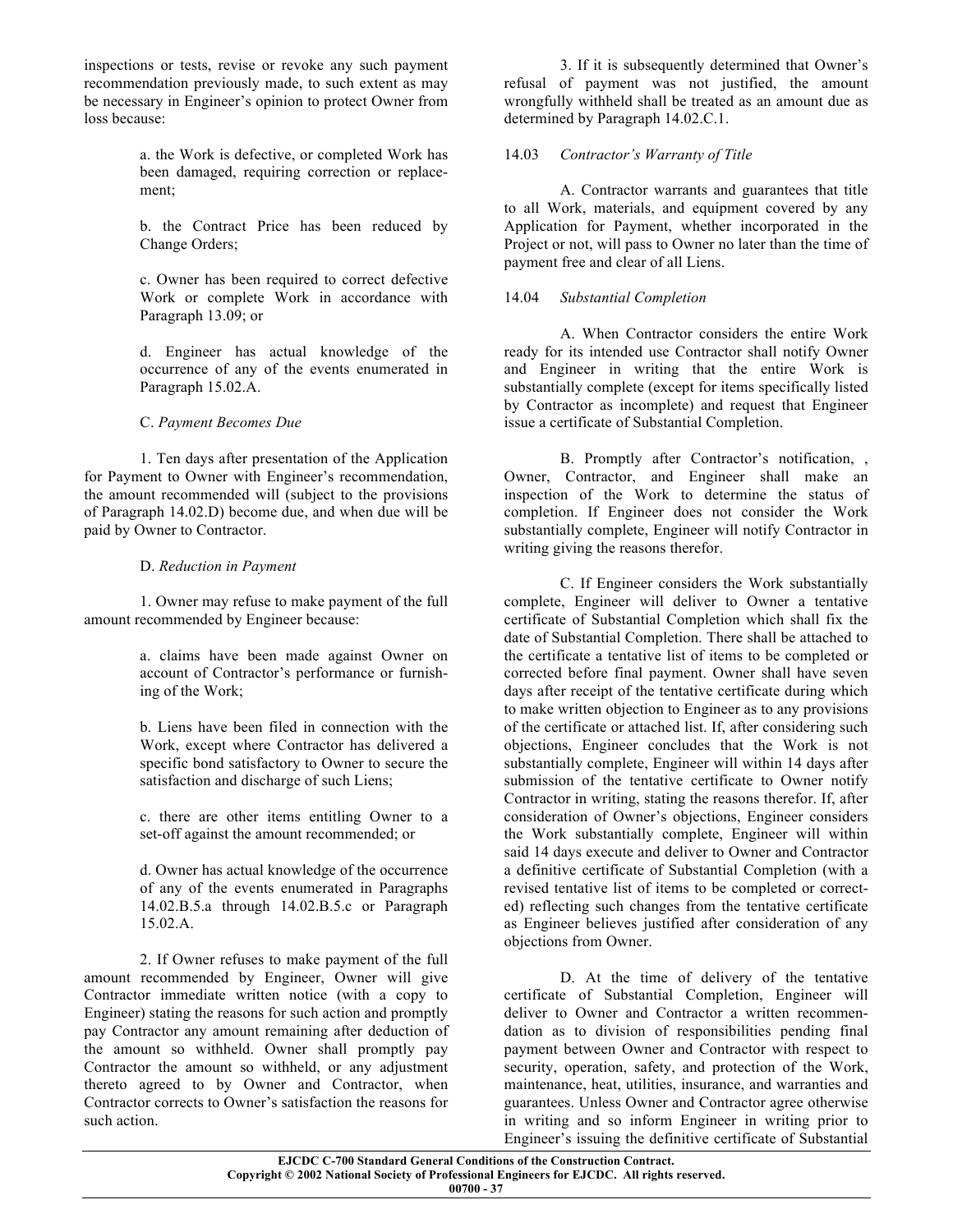Completion, Engineer's aforesaid recommendation will be binding on Owner and Contractor until final payment.

E. Owner shall have the right to exclude Contractor from the Site after the date of Substantial Completion subject to allowing Contractor reasonable access to complete or correct items on the tentative list.

#### 14.05 *Partial Utilization*

A. Prior to Substantial Completion of all the Work, Owner may use or occupy any substantially completed part of the Work which has specifically been identified in the Contract Documents, or which Owner, Engineer, and Contractor agree constitutes a separately functioning and usable part of the Work that can be used by Owner for its intended purpose without significant interference with Contractor's performance of the remainder of the Work, subject to the following conditions.

1. Owner at any time may request Contractor in writing to permit Owner to use or occupy any such part of the Work which Owner believes to be ready for its intended use and substantially complete. If and when Contractor agrees that such part of the Work is substantially complete, Contractor will certify to Owner and Engineer that such part of the Work is substantially complete and request Engineer to issue a certificate of Substantial Completion for that part of the Work.

2. Contractor at any time may notify Owner and Engineer in writing that Contractor considers any such part of the Work ready for its intended use and substantially complete and request Engineer to issue a certificate of Substantial Completion for that part of the Work.

3. Within a reasonable time after either such request, Owner, Contractor, and Engineer shall make an inspection of that part of the Work to determine its status of completion. If Engineer does not consider that part of the Work to be substantially complete, Engineer will notify Owner and Contractor in writing giving the reasons therefor. If Engineer considers that part of the Work to be substantially complete, the provisions of Paragraph 14.04 will apply with respect to certification of Substantial Completion of that part of the Work and the division of responsibility in respect thereof and access thereto.

4. No use or occupancy or separate operation of part of the Work may occur prior to compliance with the requirements of Paragraph 5.10 regarding property insurance.

#### 14.06 *Final Inspection*

A. Upon written notice from Contractor that the entire Work or an agreed portion thereof is complete, Engineer will promptly make a final inspection with Owner and Contractor and will notify Contractor in writing of all particulars in which this inspection reveals

that the Work is incomplete or defective. Contractor shall immediately take such measures as are necessary to complete such Work or remedy such deficiencies.

# 14.07 *Final Payment*

A. Application for Payment

1. After Contractor has, in the opinion of Engineer, satisfactorily completed all corrections identified during the final inspection and has delivered, in accordance with the Contract Documents, all maintenance and operating instructions, schedules, guarantees, bonds, certificates or other evidence of insurance certificates of inspection, marked-up record documents (as provided in Paragraph 6.12), and other documents, Contractor may make application for final payment following the procedure for progress payments.

2. The final Application for Payment shall be accompanied (except as previously delivered) by:

> a. all documentation called for in the Contract Documents, including but not limited to the evidence of insurance required by Paragraph 5.04.B.7;

b. consent of the surety, if any, to final payment;

c. a list of all Claims against Owner that Contractor believes are unsettled; and

d. complete and legally effective releases or waivers (satisfactory to Owner) of all Lien rights arising out of or Liens filed in connection with the Work.

3. In lieu of the releases or waivers of Liens specified in Paragraph 14.07.A.2 and as approved by Owner, Contractor may furnish receipts or releases in full and an affidavit of Contractor that: (i) the releases and receipts include all labor, services, material, and equipment for which a Lien could be filed; and (ii) all payrolls, material and equipment bills, and other indebtedness connected with the Work for which Owner or Owner's property might in any way be responsible have been paid or otherwise satisfied. If any Subcontractor or Supplier fails to furnish such a release or receipt in full, Contractor may furnish a bond or other collateral satisfactory to Owner to indemnify Owner against any Lien.

B. *Engineer's Review of Application and Acceptance*

1. If, on the basis of Engineer's observation of the Work during construction and final inspection, and Engineer's review of the final Application for Payment and accompanying documentation as required by the Contract Documents, Engineer is satisfied that the Work has been completed and Contractor's other obligations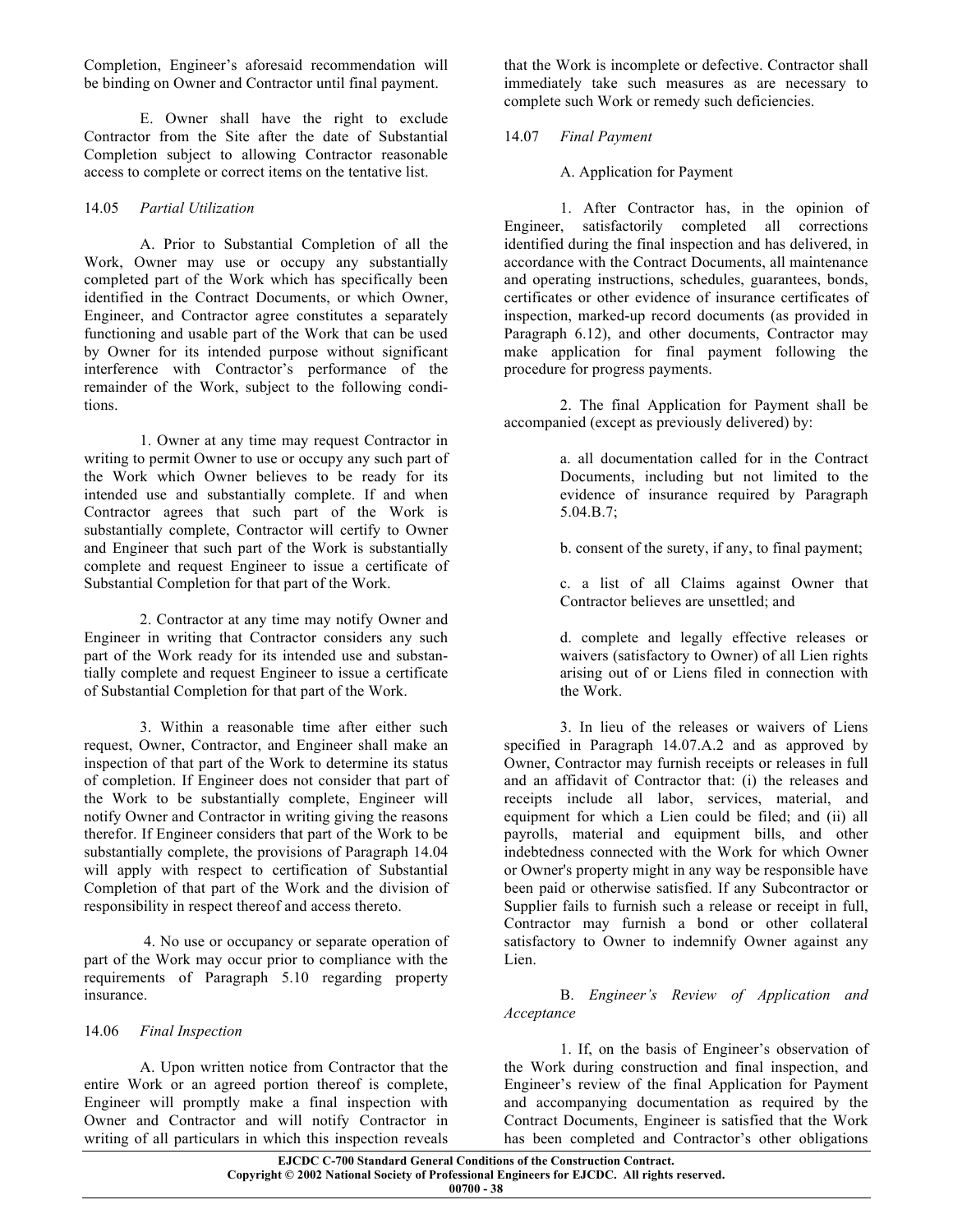under the Contract Documents have been fulfilled, Engineer will, within ten days after receipt of the final Application for Payment, indicate in writing Engineer's recommendation of payment and present the Application for Payment to Owner for payment. At the same time Engineer will also give written notice to Owner and Contractor that the Work is acceptable subject to the provisions of Paragraph 14.09. Otherwise, Engineer will return the Application for Payment to Contractor, indicating in writing the reasons for refusing to recommend final payment, in which case Contractor shall make the necessary corrections and resubmit the Application for Payment.

#### C. Payment Becomes Due

1. Thirty days after the presentation to Owner of the Application for Payment and accompanying documentation, the amount recommended by Engineer, less any sum Owner is entitled to set off against Engineer's recommendation, including but not limited to liquidated damages, will become due and , will be paid by Owner to Contractor.

#### 14.08 *Final Completion Delayed*

A. If, through no fault of Contractor, final completion of the Work is significantly delayed, and if Engineer so confirms, Owner shall, upon receipt of Contractor's final Application for Payment (for Work fully completed and accepted) and recommendation of Engineer, and without terminating the Contract, make payment of the balance due for that portion of the Work fully completed and accepted. If the remaining balance to be held by Owner for Work not fully completed or corrected is less than the retainage stipulated in the Agreement, and if bonds have been furnished as required in Paragraph 5.01, the written consent of the surety to the payment of the balance due for that portion of the Work fully completed and accepted shall be submitted by Contractor to Engineer with the Application for such payment. Such payment shall be made under the terms and conditions governing final payment, except that it shall not constitute a waiver of Claims.

14.09 *Waiver of Claims*

A. The making and acceptance of final payment will constitute:

1. a waiver of all Claims by Owner against Contractor, except Claims arising from unsettled Liens, from defective Work appearing after final inspection pursuant to Paragraph 14.06, from failure to comply with the Contract Documents or the terms of any special guarantees specified therein, or from Contractor's continuing obligations under the Contract Documents; and

2. a waiver of all Claims by Contractor against Owner other than those previously made in accordance with the requirements herein and expressly acknowledged by Owner in writing as still unsettled.

# ARTICLE 15 - SUSPENSION OF WORK AND **TERMINATION**

#### 15.01 *Owner May Suspend Work*

A. At any time and without cause, Owner may suspend the Work or any portion thereof for a period of not more than 90 consecutive days by notice in writing to Contractor and Engineer which will fix the date on which Work will be resumed. Contractor shall resume the Work on the date so fixed. Contractor shall be granted an adjustment in the Contract Price or an extension of the Contract Times, or both, directly attributable to any such suspension if Contractor makes a Claim therefor as provided in Paragraph 10.05.

#### 15.02 *Owner May Terminate for Cause*

A. The occurrence of any one or more of the following events will justify termination for cause:

1. Contractor's persistent failure to perform the Work in accordance with the Contract Documents (including, but not limited to, failure to supply sufficient skilled workers or suitable materials or equipment or failure to adhere to the Progress Schedule established under Paragraph 2.07 as adjusted from time to time pursuant to Paragraph 6.04);

2. Contractor's disregard of Laws or Regulations of any public body having jurisdiction;

3. Contractor's disregard of the authority of Engineer; or

4. Contractor's violation in any substantial way of any provisions of the Contract Documents.

B. If one or more of the events identified in Paragraph 15.02.A occur, Owner may, after giving Contractor (and surety ) seven days written notice of its intent to terminate the services of Contractor:

1. exclude Contractor from the Site, and take possession of the Work and of all Contractor's tools, appliances, construction equipment, and machinery at the Site, and use the same to the full extent they could be used by Contractor (without liability to Contractor for trespass or conversion),

2. incorporate in the Work all materials and equipment stored at the Site or for which Owner has paid Contractor but which are stored elsewhere, and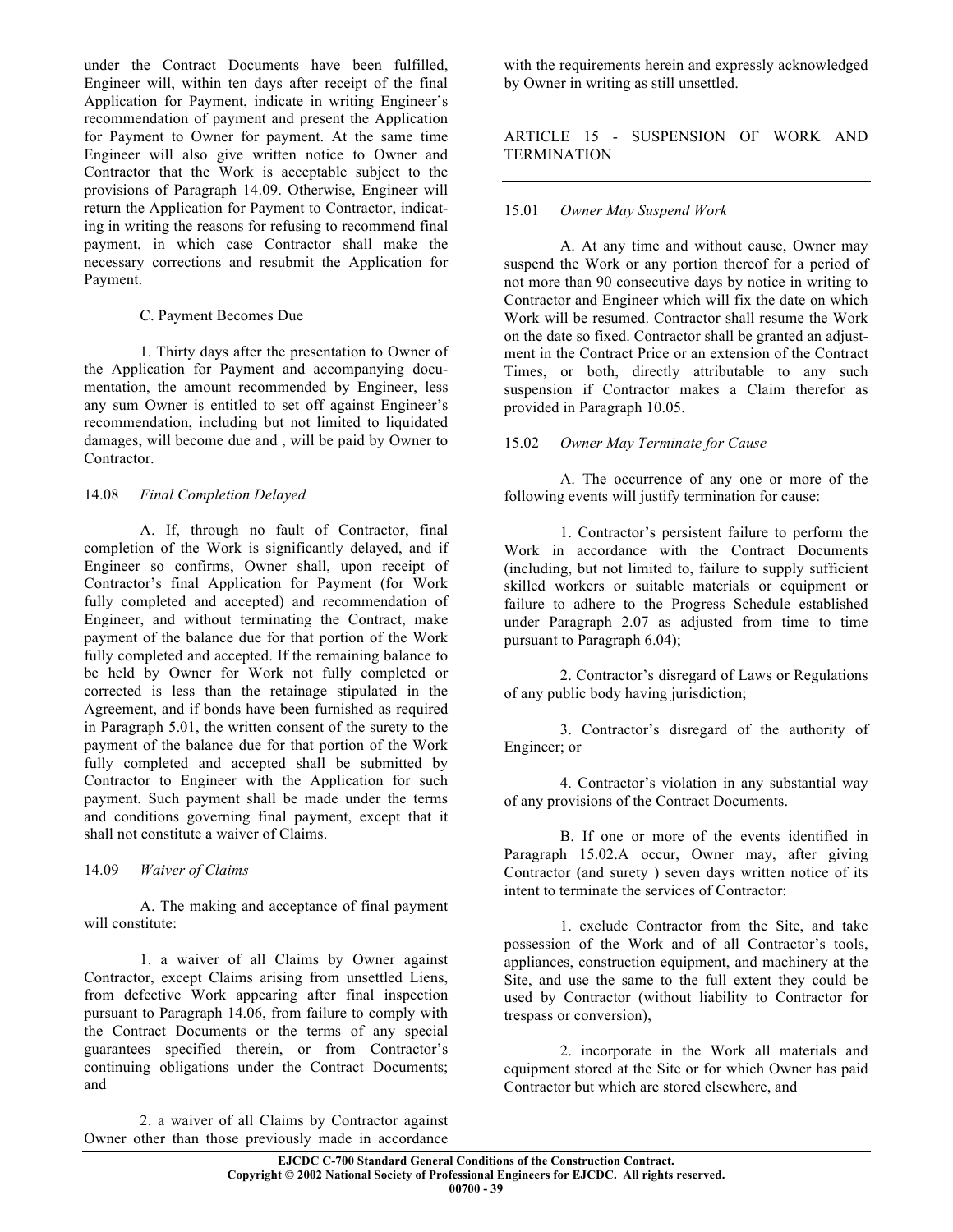3. complete the Work as Owner may deem expedient.

C. If Owner proceeds as provided in Paragraph 15.02.B, Contractor shall not be entitled to receive any further payment until the Work is completed. If the unpaid balance of the Contract Price exceeds all claims, costs, losses, and damages (including but not limited to all fees and charges of engineers, architects, attorneys, and other professionals and all court or arbitration or other dispute resolution costs) sustained by Owner arising out of or relating to completing the Work, such excess will be paid to Contractor. If such claims, costs, losses, and damages exceed such unpaid balance, Contractor shall pay the difference to Owner. Such claims, costs, losses, and damages incurred by Owner will be reviewed by Engineer as to their reasonableness and, when so approved by Engineer, incorporated in a Change Order. When exercising any rights or remedies under this Paragraph Owner shall not be required to obtain the lowest price for the Work performed.

D. Notwithstanding Paragraphs 15.02.B and 15.02.C, Contractor's services will not be terminated if Contractor begins within seven days of receipt of notice of intent to terminate to correct its failure to perform and proceeds diligently to cure such failure within no more than 30 days of receipt of said notice.

E. Where Contractor's services have been so terminated by Owner, the termination will not affect any rights or remedies of Owner against Contractor then existing or which may thereafter accrue. Any retention or payment of moneys due Contractor by Owner will not release Contractor from liability.

F. If and to the extent that Contractor has provided a performance bond under the provisions of Paragraph 5.01.A, the termination procedures of that bond shall supersede the provisions of Paragraphs 15.02.B, and 15.02.C.

15.03 *Owner May Terminate For Convenience*

A. Upon seven days written notice to Contractor and Engineer, Owner may, without cause and without prejudice to any other right or remedy of Owner, terminate the Contract. In such case, Contractor shall be paid for (without duplication of any items):

1. completed and acceptable Work executed in accordance with the Contract Documents prior to the effective date of termination, including fair and reasonable sums for overhead and profit on such Work;

2. expenses sustained prior to the effective date of termination in performing services and furnishing labor, materials, or equipment as required by the Contract Documents in connection with uncompleted Work, plus fair and reasonable sums for overhead and profit on such expenses;

3. all claims, costs, losses, and damages (including but not limited to all fees and charges of engineers, architects, attorneys, and other professionals and all court or arbitration or other dispute resolution costs) incurred in settlement of terminated contracts with Subcontractors, Suppliers, and others; and

4. reasonable expenses directly attributable to termination.

B. Contractor shall not be paid on account of loss of anticipated profits or revenue or other economic loss arising out of or resulting from such termination.

15.04 *Contractor May Stop Work or Terminate*

A. If, through no act or fault of Contractor, (i) the Work is suspended for more than 90 consecutive days by Owner or under an order of court or other public authority, or (ii) Engineer fails to act on any Application for Payment within 30 days after it is submitted, or (iii) Owner fails for 30 days to pay Contractor any sum finally determined to be due, then Contractor may, upon seven days written notice to Owner and Engineer, and provided Owner or Engineer do not remedy such suspension or failure within that time, terminate the Contract and recover from Owner payment on the same terms as provided in Paragraph 15.03.

B. In lieu of terminating the Contract and without prejudice to any other right or remedy, if Engineer has failed to act on an Application for Payment within 30 days after it is submitted, or Owner has failed for 30 days to pay Contractor any sum finally determined to be due, Contractor may, seven days after written notice to Owner and Engineer, stop the Work until payment is made of all such amounts due Contractor, including interest thereon. The provisions of this Paragraph 15.04 are not intended to preclude Contractor from making a Claim under Paragraph 10.05 for an adjustment in Contract Price or Contract Times or otherwise for expenses or damage directly attributable to Contractor's stopping the Work as permitted by this Paragraph.

#### ARTICLE 16 - DISPUTE RESOLUTION

#### 16.01 *Methods and Procedures*

A. Either Owner or Contractor may request mediation of any Claim submitted to Engineer for a decision under Paragraph 10.05 before such decision becomes final and binding. The mediation will be